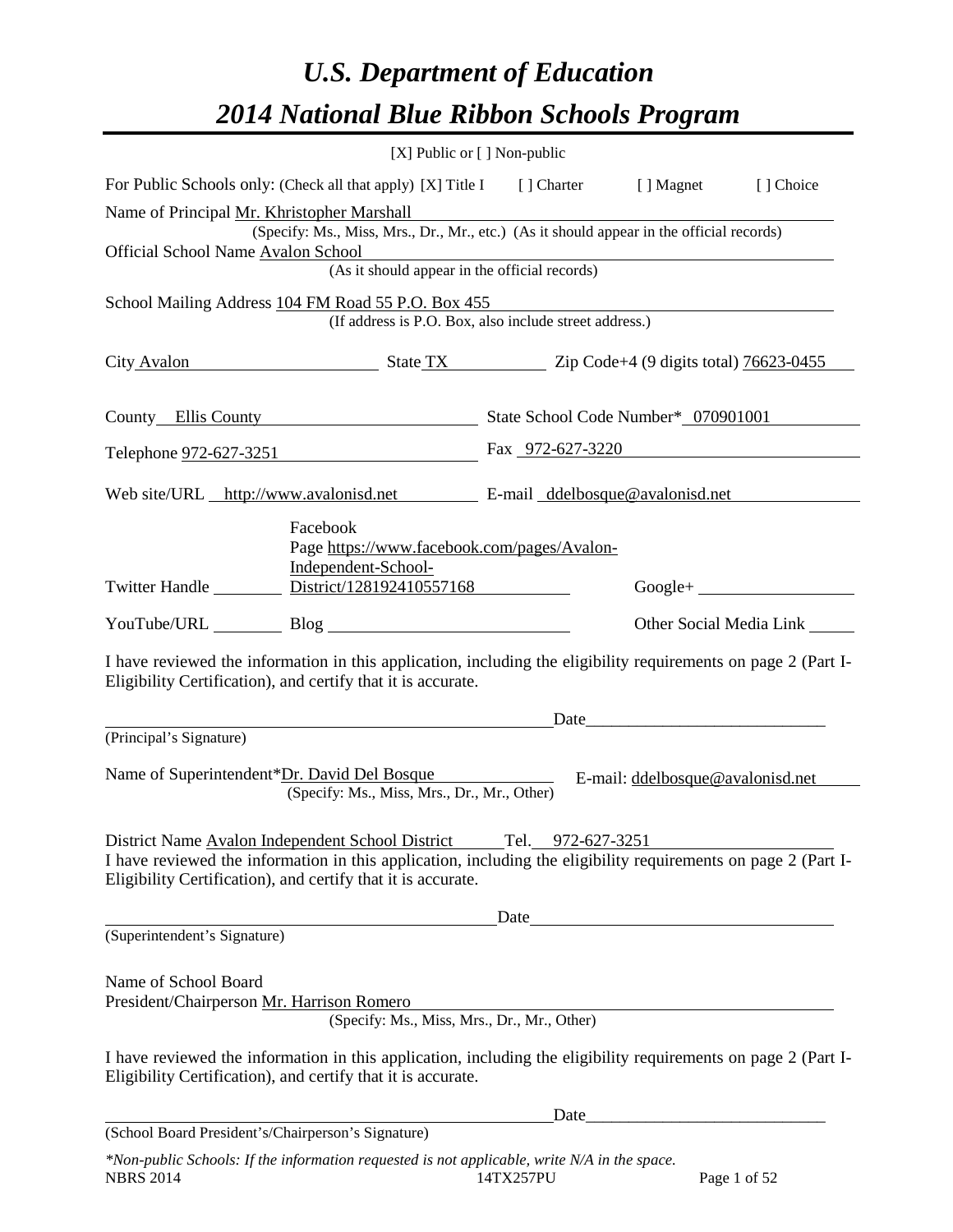## **Include this page in the school's application as page 2.**

The signatures on the first page of this application (cover page) certify that each of the statements below concerning the school's eligibility and compliance with U.S. Department of Education, Office for Civil Rights (OCR) requirements is true and correct.

- 1. The school configuration includes one or more of grades K-12. (Schools on the same campus with one principal, even a K-12 school, must apply as an entire school.)
- 2. The school has made its Annual Measurable Objectives (AMOs) or Adequate Yearly Progress (AYP) each year for the past two years and has not been identified by the state as "persistently dangerous" within the last two years.
- 3. To meet final eligibility, a public school must meet the state's AMOs or AYP requirements in the 2013-2014 school year and be certified by the state representative. Any status appeals must be resolved at least two weeks before the awards ceremony for the school to receive the award.
- 4. If the school includes grades 7 or higher, the school must have foreign language as a part of its curriculum.
- 5. The school has been in existence for five full years, that is, from at least September 2008 and each tested grade must have been part of the school for the past three years.
- 6. The nominated school has not received the National Blue Ribbon Schools award in the past five years: 2009, 2010, 2011, 2012, or 2013.
- 7. The nominated school has no history of testing irregularities, nor have charges of irregularities been brought against the school at the time of nomination. The U.S. Department of Education reserves the right to disqualify a school's application and/or rescind a school's award if irregularities are later discovered and proven by the state.
- 8. The nominated school or district is not refusing Office of Civil Rights (OCR) access to information necessary to investigate a civil rights complaint or to conduct a district-wide compliance review.
- 9. The OCR has not issued a violation letter of findings to the school district concluding that the nominated school or the district as a whole has violated one or more of the civil rights statutes. A violation letter of findings will not be considered outstanding if OCR has accepted a corrective action plan from the district to remedy the violation.
- 10. The U.S. Department of Justice does not have a pending suit alleging that the nominated school or the school district as a whole has violated one or more of the civil rights statutes or the Constitution's equal protection clause.
- 11. There are no findings of violations of the Individuals with Disabilities Education Act in a U.S. Department of Education monitoring report that apply to the school or school district in question; or if there are such findings, the state or district has corrected, or agreed to correct, the findings.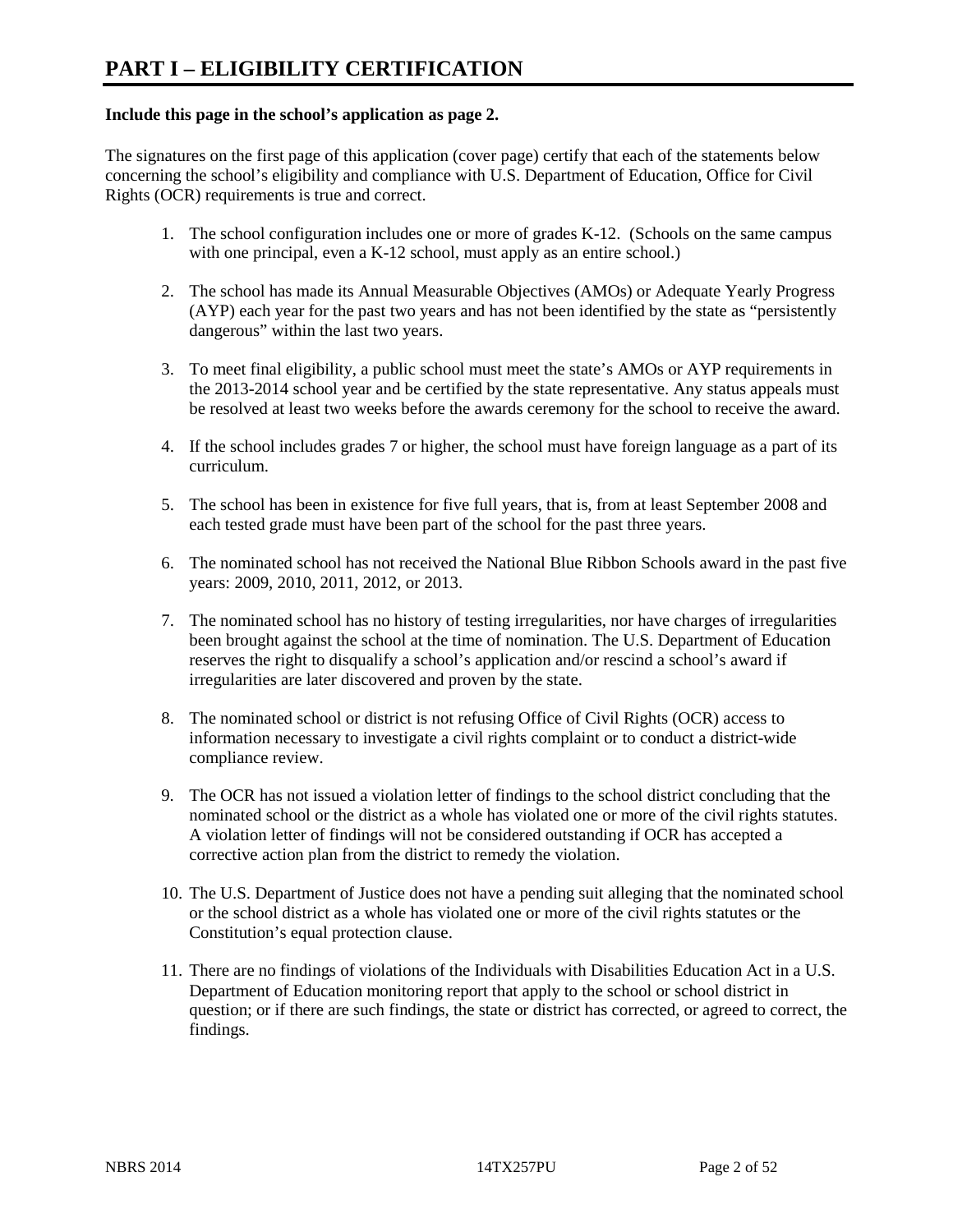## **PART II - DEMOGRAPHIC DATA**

## **All data are the most recent year available.**

**DISTRICT** (Question 1 is not applicable to non-public schools)

| -1. | Number of schools in the district<br>(per district designation): | $\underline{0}$ Elementary schools (includes K-8)<br>0 Middle/Junior high schools<br>0 High schools |
|-----|------------------------------------------------------------------|-----------------------------------------------------------------------------------------------------|
|     |                                                                  | 1 K-12 schools                                                                                      |

1 TOTAL

**SCHOOL** (To be completed by all schools)

- 2. Category that best describes the area where the school is located:
	- [] Urban or large central city
	- [ ] Suburban with characteristics typical of an urban area
	- [ ] Suburban
	- [ ] Small city or town in a rural area

[X] Rural

- 3. 7 Number of years the principal has been in her/his position at this school.
- 4. Number of students as of October 1 enrolled at each grade level or its equivalent in applying school:

| Grade                           | # of         | # of Females | <b>Grade Total</b> |
|---------------------------------|--------------|--------------|--------------------|
|                                 | <b>Males</b> |              |                    |
| <b>PreK</b>                     | 15           | 19           | 34                 |
| K                               | 13           | 14           | 27                 |
| $\mathbf{1}$                    | 12           | 18           | 30                 |
| 2                               | 15           | 15           | 30                 |
| 3                               | 7            | 15           | 22                 |
| 4                               | 10           | 10           | 20                 |
| 5                               | 16           | 10           | 26                 |
| 6                               | 13           | 11           | 24                 |
| 7                               | 8            | 14           | 22                 |
| 8                               | 15           | 9            | 24                 |
| 9                               | 11           | 7            | 18                 |
| 10                              | 12           | 7            | 19                 |
| 11                              | 7            | 12           | 19                 |
| 12                              | 8            | 14           | 22                 |
| <b>Total</b><br><b>Students</b> | 162          | 175          | 337                |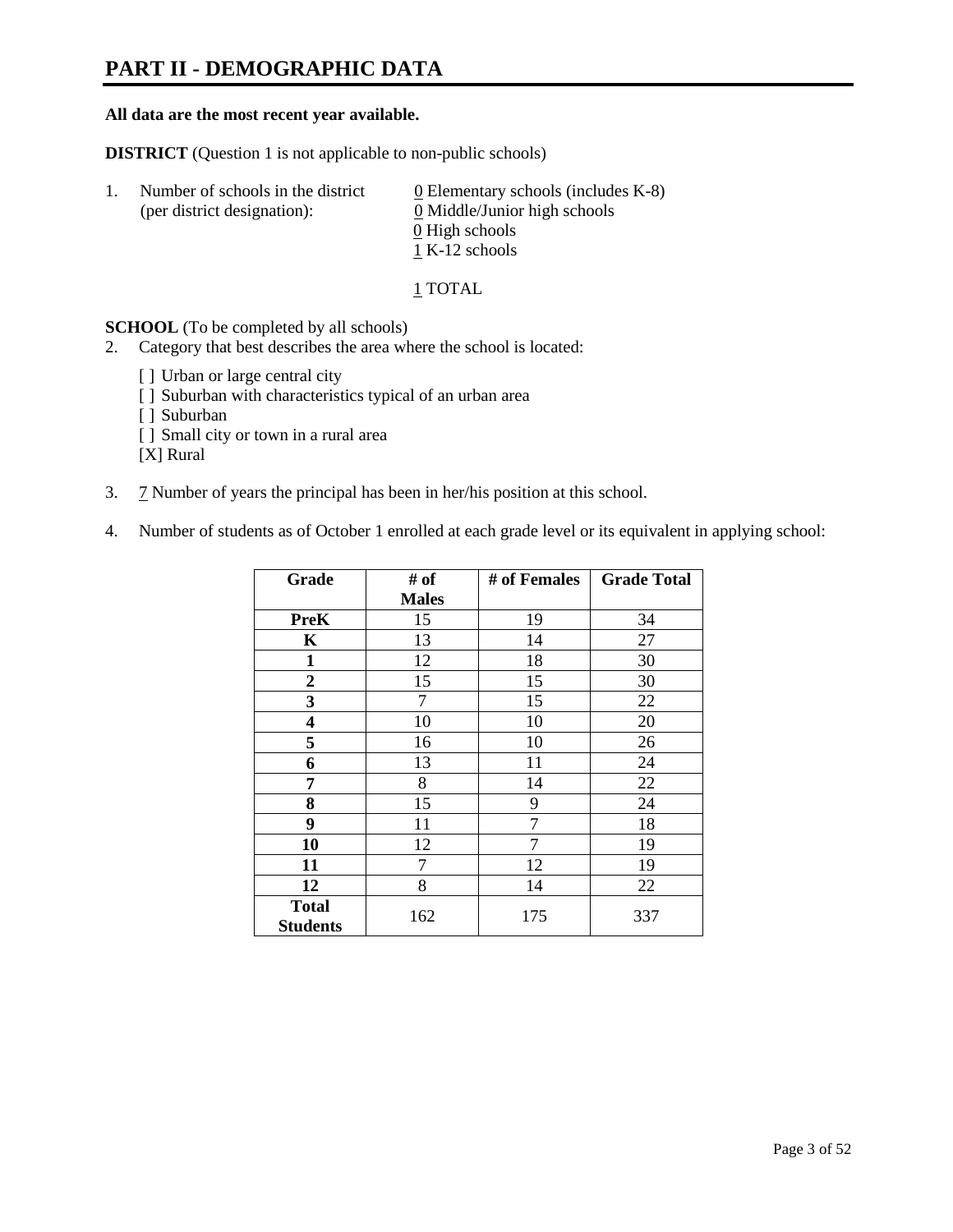the school: 0 % Asian

5. Racial/ethnic composition of  $\qquad \qquad \underline{0}$  % American Indian or Alaska Native 2 % Black or African American 36 % Hispanic or Latino 0 % Native Hawaiian or Other Pacific Islander 62 % White 0 % Two or more races **100 % Total**

(Only these seven standard categories should be used to report the racial/ethnic composition of your school. The Final Guidance on Maintaining, Collecting, and Reporting Racial and Ethnic Data to the U.S. Department of Education published in the October 19, 2007 *Federal Register* provides definitions for each of the seven categories.)

6. Student turnover, or mobility rate, during the 2012 - 2013 year: 18%

This rate should be calculated using the grid below. The answer to (6) is the mobility rate.

| <b>Steps For Determining Mobility Rate</b>    | Answer |
|-----------------------------------------------|--------|
| (1) Number of students who transferred to     |        |
| the school after October 1, 2012 until the    | 34     |
| end of the school year                        |        |
| (2) Number of students who transferred        |        |
| from the school after October 1, 2012 until   | 27     |
| the end of the 2012-2013 school year          |        |
| (3) Total of all transferred students [sum of | 61     |
| rows $(1)$ and $(2)$ ]                        |        |
| (4) Total number of students in the school as | 337    |
| of October 1                                  |        |
| $(5)$ Total transferred students in row $(3)$ | 0.181  |
| divided by total students in row (4)          |        |
| $(6)$ Amount in row $(5)$ multiplied by 100   | 18     |

7. English Language Learners (ELL) in the school:  $4\%$ 

12 Total number ELL

Number of non-English languages represented:  $1$ Specify non-English languages: Spanish

8. Students eligible for free/reduced-priced meals: 62 %

Total number students who qualify: 205

If this method is not an accurate estimate of the percentage of students from low-income families, or the school does not participate in the free and reduced-priced school meals program, supply an accurate estimate and explain how the school calculated this estimate.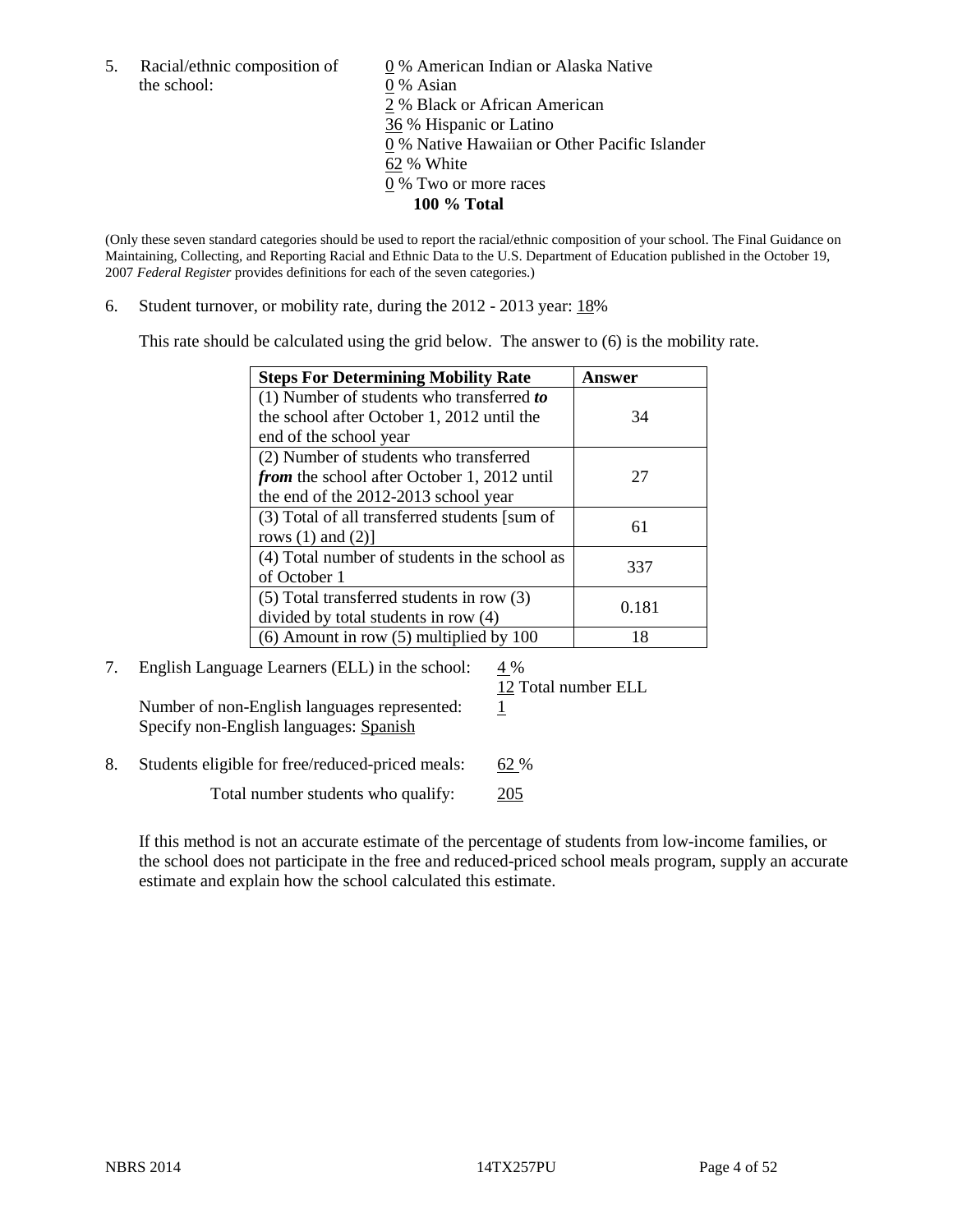39 Total number of students served

Indicate below the number of students with disabilities according to conditions designated in the Individuals with Disabilities Education Act. Do not add additional categories.

| 1 Autism                | 0 Orthopedic Impairment                 |
|-------------------------|-----------------------------------------|
| 0 Deafness              | 6 Other Health Impaired                 |
| 0 Deaf-Blindness        | 23 Specific Learning Disability         |
| 2 Emotional Disturbance | 6 Speech or Language Impairment         |
| 0 Hearing Impairment    | 0 Traumatic Brain Injury                |
| 1 Mental Retardation    | 0 Visual Impairment Including Blindness |
| 0 Multiple Disabilities | 0 Developmentally Delayed               |
|                         |                                         |

10. Use Full-Time Equivalents (FTEs), rounded to nearest whole numeral, to indicate the number of personnel in each of the categories below:

|                                       | <b>Number of Staff</b>      |
|---------------------------------------|-----------------------------|
| Administrators                        |                             |
| Classroom teachers                    | 19                          |
| Resource teachers/specialists         |                             |
| e.g., reading, math, science, special | $\mathcal{D}_{\mathcal{A}}$ |
| education, enrichment, technology,    |                             |
| art, music, physical education, etc.  |                             |
| Paraprofessionals                     | 9                           |
| Student support personnel             |                             |
| e.g., guidance counselors, behavior   |                             |
| interventionists, mental/physical     |                             |
| health service providers,             |                             |
| psychologists, family engagement      |                             |
| liaisons, career/college attainment   |                             |
| coaches, etc.                         |                             |
|                                       |                             |

11. Average student-classroom teacher ratio, that is, the number of students in the school divided by the FTE of classroom teachers, e.g.,  $22:1$  18:1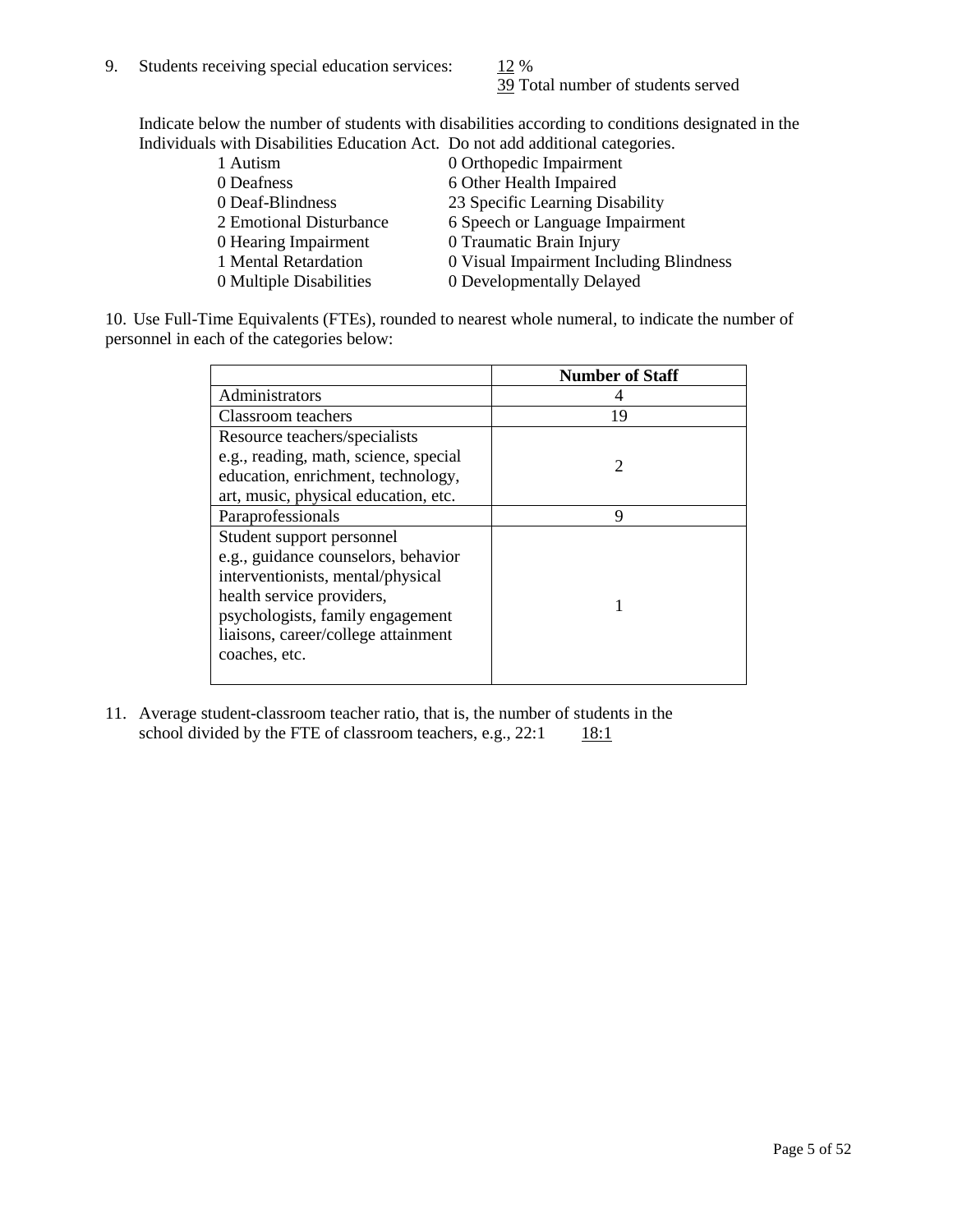12. Show daily student attendance rates. Only high schools need to supply yearly graduation rates.

| <b>Required Information</b> | 2012-2013 | 2011-2012 | 2010-2011 | 2009-2010 | 2008-2009 |
|-----------------------------|-----------|-----------|-----------|-----------|-----------|
| Daily student attendance    | 96%       | 96%       | 77%       | 96%       | 95%       |
| High school graduation rate | 00%       | 00%       | 100%      | .00%      | 00%       |

## 13. **For schools ending in grade 12 (high schools)**

Show percentages to indicate the post-secondary status of students who graduated in Spring 2013

| <b>Post-Secondary Status</b>                  |     |
|-----------------------------------------------|-----|
| Graduating class size                         |     |
| Enrolled in a 4-year college or university    | 6%  |
| Enrolled in a community college               | 47% |
| Enrolled in career/technical training program | 0%  |
| Found employment                              | 41% |
| Joined the military or other public service   | 0%  |
| <b>Other</b>                                  | 50/ |

14. Indicate whether your school has previously received a National Blue Ribbon Schools award.  $Yes_$  No  $X_$ 

If yes, select the year in which your school received the award.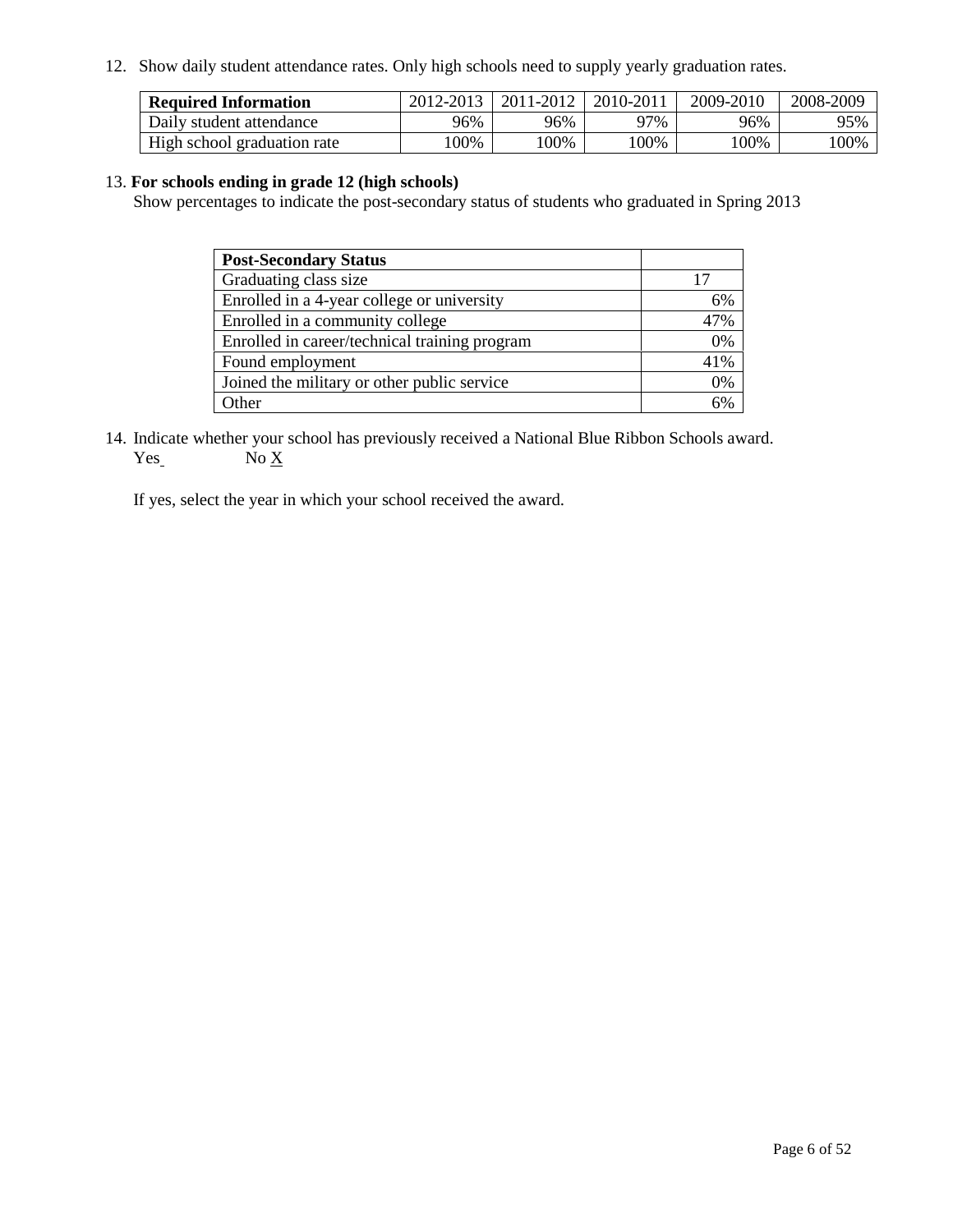## **PART III – SUMMARY**

The mission statement: Avalon Independent School District believes all children can learn. This school district shall ensure that all students will be given the opportunity to discover and achieve their potential scholastically, emotionally, and physically. The Avalon Independent School District will provide a quality learning environment that includes the best in faculty and staff, as well as an environment that is clean and safe, caring and thoughtful, motivating and challenging. The faculty and staff, with the community, will work together to provide students the opportunity to reach their potential and become positive members of society.

Avalon School is a rural school in the unincorporated town of Avalon, Texas and is located in southern Ellis County, Texas. It serves grades  $PK - 12$ . Avalon ISD has been listed by the Texas Education Agency as a "Recognized" school district for six consecutive years: 2006, 2007, 2008, 2009, 2010 and 2011 and 2012 (Texas did not rate districts/schools in 2013). Additionally, it has been listed in U.S. News and World Report's Best High Schools as a "Bronze Medal Winner" in the years 2008, 2010, 2012 and 2013. This year, the school was honored by the Texas Comptroller's office with a 5-Star rating on Texas's Financial Allocation Study of Texas. The district was recognized for having achieved high academic standing with relative low spending. Despite obstacles of low wealth in the community and its student body, the school has achieved high academic performance on a consistent basis over the past decade.

The student body is comprised of a population that is 62% economically challenged and qualify for the Free or Reduced Federal Lunch Program. The district is among the lowest in the state with respect to wealth per student based on property values. The school is comprised of 39 square miles of primarily rich farmland producing cotton, sunflowers, corn, maize, wheat, hay and cattle.

Avalon ISD is unique in many ways, including its long history of educating students in Texas. Its roots can be traced back to 1895 when it was called County School #65. It became a fully accredited public school after the construction of a modern building and cafeteria. Those structures, products of the Works Progress Administration in 1939, are still in use today and provide an historical and educational foundation for our children. We continue to annually refinish the original wood floors of this elementary level building to maintain their beauty as when it first opened. Something so simple provides a sense of "home" to all who enter each day and stands as a symbol to our alumni that tradition is indeed preserved and passed on to our current student body. The school works to maintain its heritage and has a long history of consistency, evident in the fact that since 1939, only seven superintendents have led the district, having only three superintendents in the last forty-five years. This level of consistency has helped provide stability in the delivery of instructional programs, low turnover of staff, development of a true relationship with the community and a level of trust among students, employees, parents and taxpayers. Many of our teachers and staff have taught and worked with our students from 10-40 years at our district, many teaching children and grandchildren of previous students. There is a true pride and dedication to the school, its level of achievement and its benevolent belief in, and devotion to, the students who enter its doors each day.

Our journey to this time in our school's history has included one of honest self-discovery. Twelve years ago, our district received a rating of Low Performing by the Texas Education Agency. The rating was the result of one subject area, yet this setback brought to our attention the need for a district-wide evaluation of our overall educational program. What we found was an academic system that was disjointed and we saw that we needed to collaborate from PK-12 and to link disciplines and grade levels together in order to provide the most beneficial impact to learning for our students. We developed a connection and a relevance to what the children saw happening in the classroom and understood that they had to believe that it was important. Conjoined with that idea was the belief of our students in their own abilities. Our children deserved a rigorous program of learning and deserved the opportunity to see all of the things they could do and dream. We sought out new educational programs, professional development and embraced the motto of, "Together We Make A Difference." We stepped beyond the rhetoric of educational philosophy and worked toward the actual application of those beliefs. We didn't just say "You can do it!" anymore. We took them to the place where we could tell them "You can do it! This is how you get there!"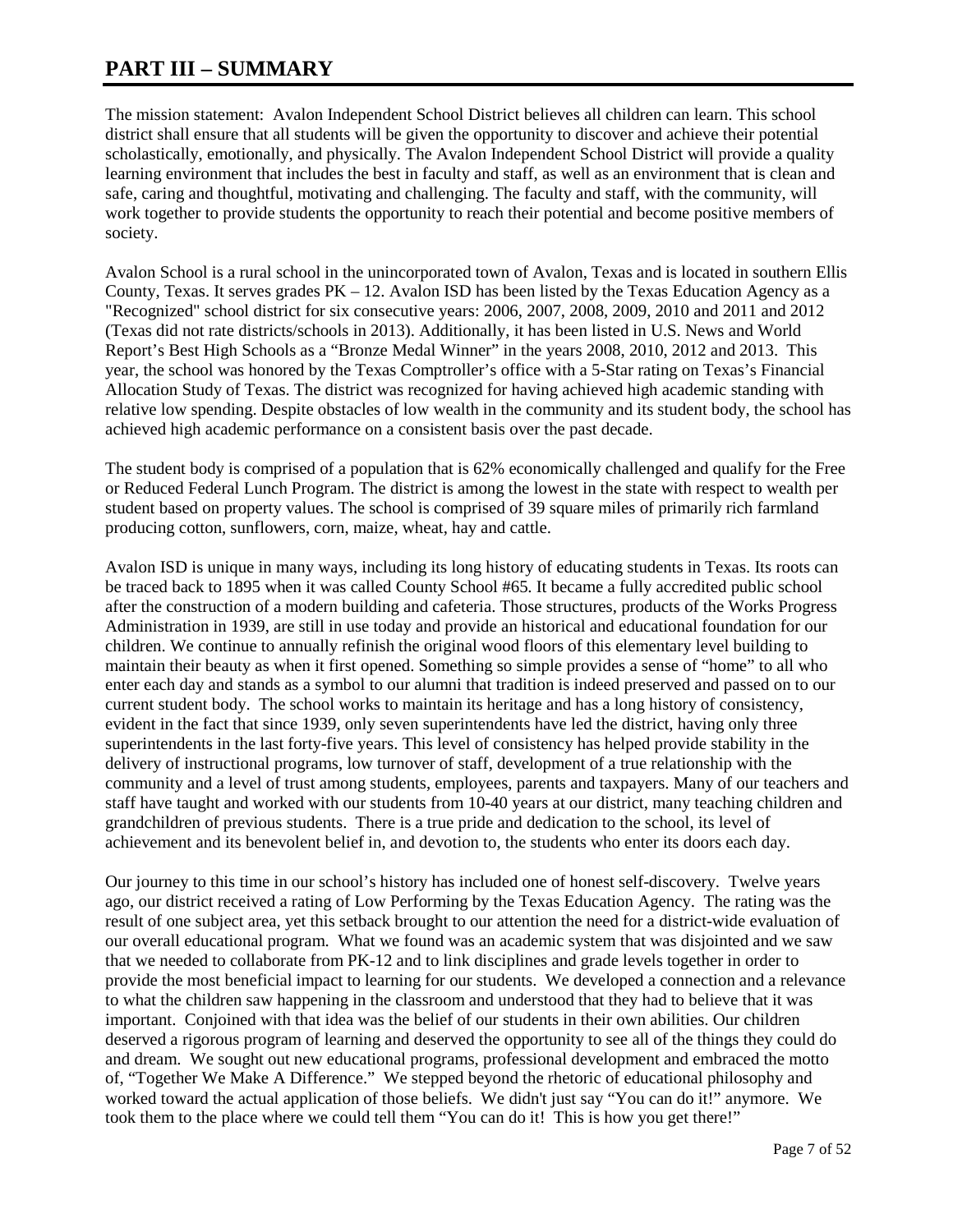## **1. Assessment Results:**

a) Our campus improvement plan states that, as a school and district, we strive to have no less than 90% of our students be successful on all state exams (STAAR) at Level II: Satisfactory Academic Performance and Level III: Advanced Academic Performance. This is targeted at the first round of exams given in the Spring of each school year. It is set at a much higher overall achievement goal for our school than state performance standards as we continue to phase in a new testing system in Texas the past two years. Setting our school standards at a higher rate has always given our students and staff a greater sense of expectation and challenge. Setting the initial standard for ourselves at a higher level has developed a sense of ownership and belief among our school community that we can and we will rise to a higher standard. This was our standard set of expectations for our school during the years of the Texas Assessment of Knowledge and Skills (TAKS). Our high achievement levels at the Met Standard performance level earned our school the "Recognized" state rating for the last seven years, along with many Gold Performance honors in Math and ELA.

This is not just a sense of hope. This is a set of expectations for our students. We also send a message to our students and parents that we believe in their abilities and we will do whatever we can to help all of them achieve this goal.

Upon opportunities to retest at certain grade levels, we fully expect 100% of our students to successfully complete their core of exams for graduation and at each grade level. Through remediation and reteaching, we serve our students to prepare according to individual plans based on their previous performance on the exam.

b) Reviewing data through the history of our TAKS testing system since 2003 for grades 3 though 11, Avalon School showed tremendous gains in all tests taken in all areas: all students – 58%; Hispanic – 64%; White – 52% and Economically Disadvantaged – 60%. Students earned the district the "Recognized" state ranking for the past seven years due to their overall performance at the 80th percentile or above, most in the 90th percentile.

The latest data shows that out of 53 subgroups in math and reading in grades three to eleven, only two areas (4th grade math and 5th grade economically disadvantaged math) were 10 points below the overall group. Those two areas had a deficiency of 12 and 15 respectively. The district takes that data and specifically tailors a plan for those students to ensure that weaknesses are addressed in order to close the achievement gap of that group. Teachers will look for concepts and specific objectives that the student has yet to master.

Whether addressing gaps or explaining the gains made over the last seven years, it is the variety of interventions and our evolving plan to address individual student needs as we assess during the year through our curriculum that contributes greatly to our academic goals. We feel we cannot address student needs or students gaps without first addressing the individual plan for each child. We went to our data and evaluated the class as a whole. Software and online programs allow us to take tests, benchmarks and state exams results and look at results for the whole class and for each individual student. The teacher can identify which objectives and student expectations were successful and which were weak areas. They can be identified as a class problem area that must be addressed or retaught. Looking at individual student reports, the teacher can identify a plan of action more quickly.

Tutorials before and after school offer teachers the opportunity to provide for individualized instruction with students. In conjunction with tutorials is our after school program. In its 10th year, our after school program serves 100 students each day, and offers assistance with homework and delivers a curriculum session in differentiated styles. Students receive snack and physical activities as well. It is an extension of the school day; however, there is an emphasis on the different delivery of instruction. We are enriching the day instead of just extending the day for students.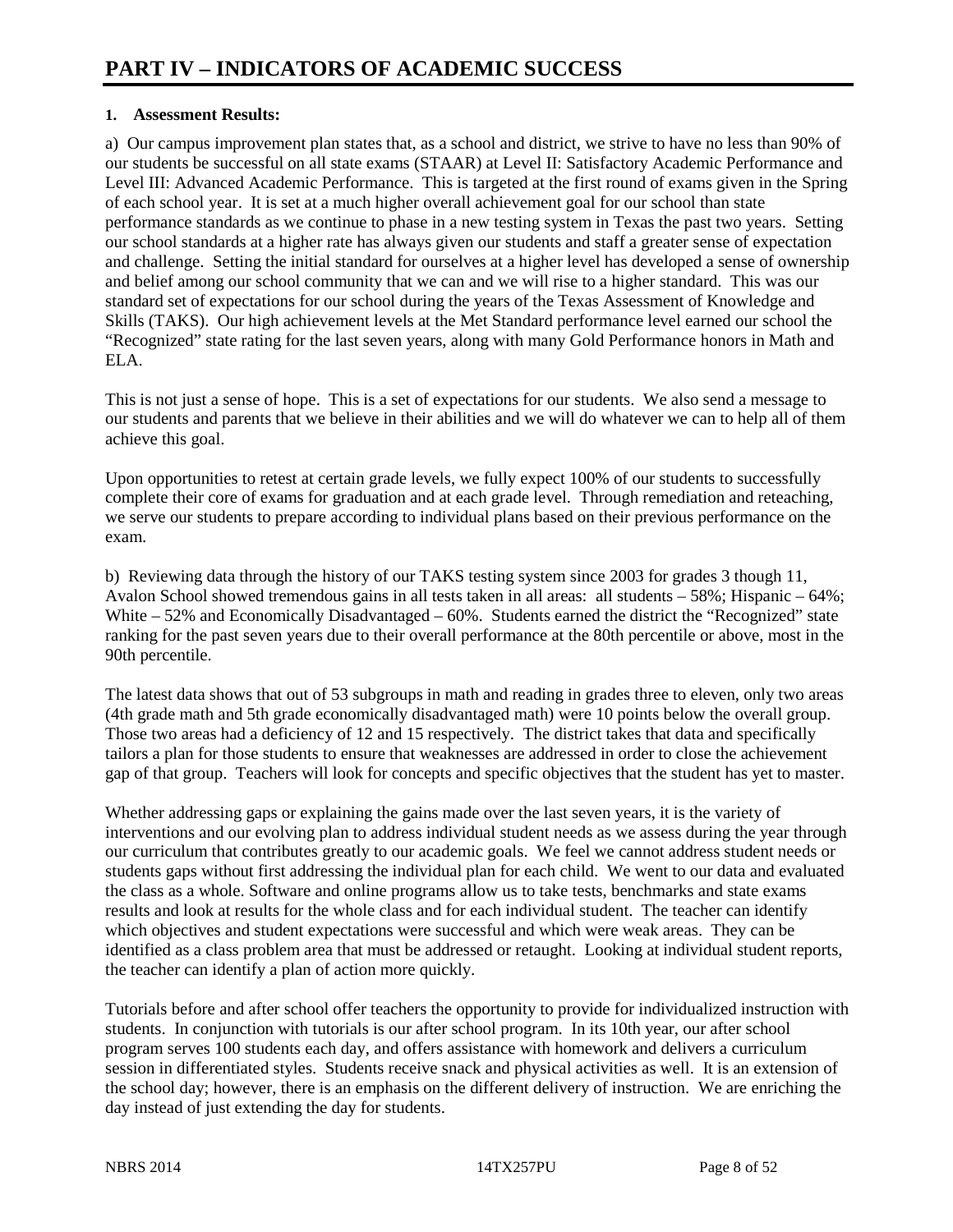At the 8th grade and 10th grade levels, a separate math lab was added to the master schedule. Here too, teachers are able to use the data from class tests and benchmarks as assessment tools. They creatively enrich the subject while focusing on areas of weaknesses or reinforcing areas of strength.

The introduction of technology into all areas of the curriculum has also provided different avenues of remediation and enrichment. Online adaptive programs provide reinforcement in all subject areas and exam areas. Students are pre-assessed and as they move through the modules, area assessed for mastery. If students do not master, the program will go back a grade level in that objective strand until the student masters the material at that level. Then it will progress the student back to grade level.

All of these activities we have incorporated have all blended into our philosophy that you simply cannot just repeat what has been done in the classroom. In short, what this does is to enrich the instructional program while addressing deficiencies and not just simply extend the day or what has already been done in class.

## **2. Using Assessment Results:**

Assessment of students is carried out with a variety of instruments. In grades PK-2, our teachers utilize the Dynamic Indicator of Basic Early Literacy Skills (DIBELS) to assess students three times per year – beginning, midyear and end of year. Measuring their student's proficiencies at four different levels, teachers have indicators of the current reading levels of their students at each time of the year. From this, they can plan interventions and classroom plans to best fit the needs of their children. Parents are informed through printed reports of their child's reading status and any plan of action for the year to increase the student's reading level.

Students in grades 2-11 are entered into the Study Island school site and are pre-assessed at grade level in four core subject areas. During lab time, class centers and differentiation, and the after school program, students progress through each subject area objective toward mastery. If mastery is not achieved in a certain objective, the program will drop them down a level in order to attain additional skills to progress to the upper grade level. It provides its own form of remediation in order to gain mastery on the next skill at the student's grade level. Teachers and principals can send student reports to parents anytime during year.

Grades K-2 have adopted the Superkids curriculum with reading, writing and spelling alignment. Within that curriculum are built-in assessments that allow the teacher to identify problem areas of her students. These assessments happen weekly and at the end of each unit. It has been our most successful early grade level curriculum.

Toward the end of each year, we administer the Iowa Tests of Basic Skills to all of our students in grades K-8. These tests allow a comparison of our students to a national norm in the areas of reading and mathematics. These results are shared with teachers to provide an additional perspective on their student's achievement levels. We also use them as a baseline reading level indicator for use in our library system. Students are encouraged to check-out books based on their reading level or above. Copies of the reports are sent home.

Once a year, our students in grade 3-11 are assessed through benchmark exams which are released versions of the past state exam. Those answer sheets are scored and analyzed through the Eduphoria program and teachers are able to access their student's results within the day. Teachers can then see results for the class and each individual student. Plans can be made for objectives that were weak for the entire class or for individual students.

Using benchmark results, grading period assignments and additional indicators, the school has four built-in strategic Flex Days where students are assigned for additional group remediation.

Results of these various assessments are also part of parent-teacher conferences, ARD committee meetings, LPAC and Section 504 meetings and Response to Intervention progress meetings.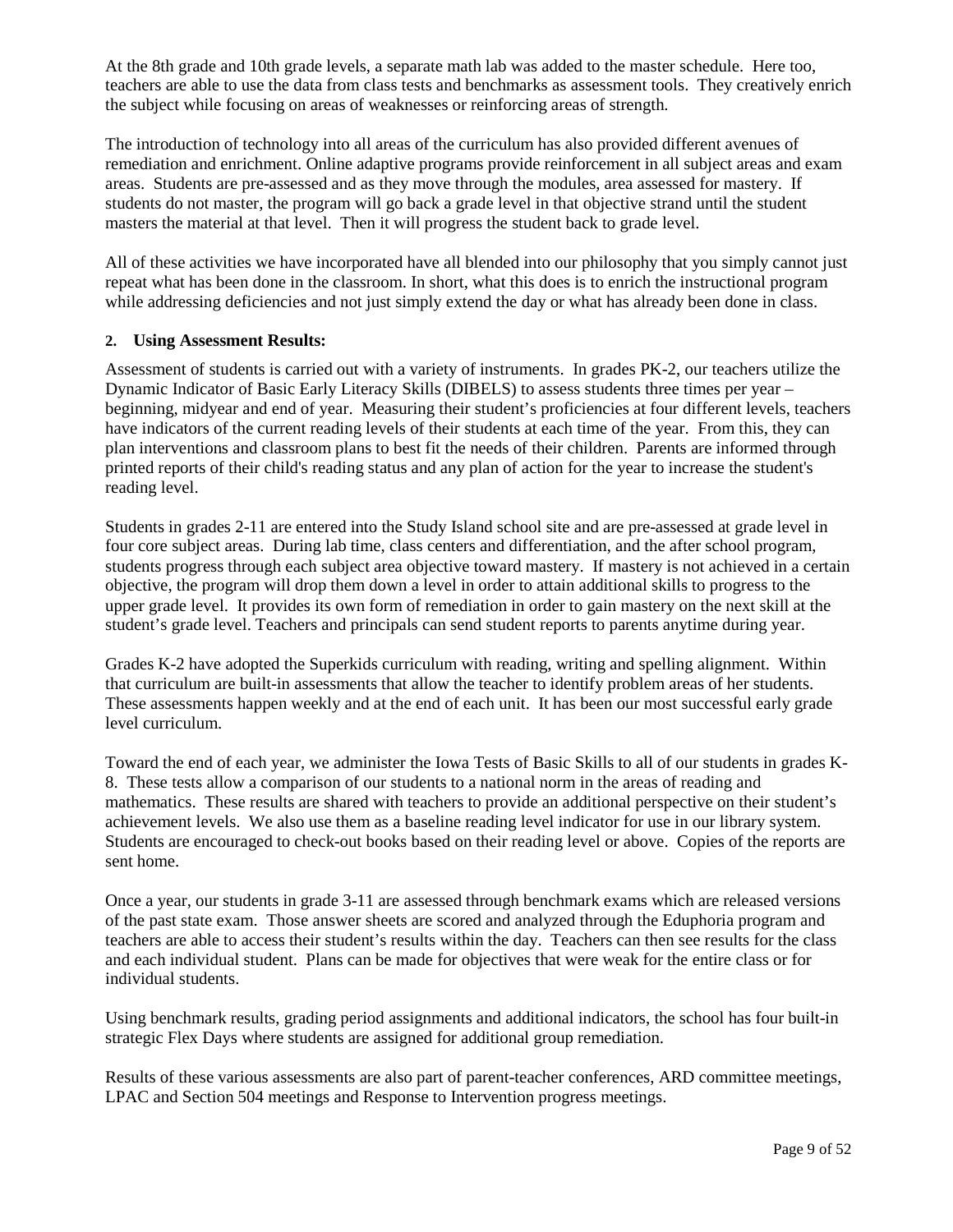The community is informed through newsletters, the school website and Facebook page and newspapers in nearby cities.

## **3. Sharing Lessons Learned:**

Our elementary science instructor was a part of a Region X Cadre that worked in collaboration with numerous schools in the area to help improve scores by modeling effective teaching styles. She worked with teachers and school administrators to interpret and analyze test scores and how the information is beneficial to improving overall student performance. The group examined their campus and district reports as well as individual student reports. She pointed how to identify areas of concern such as subgroups. The group was shown how to break down the data in order to plan for classroom instruction, lesson plans and interventions. She also demonstrated how hands- on teaching methods and small group instruction are a beneficial tool in differentiating instruction to reach reluctant learners and also spoke about how to create an atmosphere in the classroom that is conducive to learning. Avalon ISD worked in conjunction with other districts in the area by allowing their teams of teachers to visit our campus and observe our classroom instruction in math, reading and science to see what has made us successful. After the observations, the group and our teachers would do a follow-up meeting to discuss methodology, delivery and outcomes.

Other teachers took part in summer workshops of professional development by planning and presenting best practices in critical thinking skills and differentiation in the classroom. The topics included science with integrated reading strategies and critical skill building.

Each month, our superintendent attends a county meeting of other district superintendents. Our superintendent has presented information on the specialty of interpreting at ARD meetings of Spanishspeaking students and parents, and the importance of the accuracy in identification of second-language learners. Another area of which he has presented information is the allocation of resources and budgeting in order to maximize available funds in order to provide programs for students that tie in to the curriculum and intervention needs seamlessly such as summer school programs, after school program, federal free summer lunch program and summer recreation program. All of these programs work together to provide a more rounded educational experience for students during the year and into the summer months.

## **4. Engaging Families and Community:**

Our best strategy when working with our families is to get them involved in our school and with what is going on with their child in the classroom. Our teachers are in contact with the parents of their students through phone calls and email. Parent conferences are held when a student is struggling in any area or when behavioral concerns arise. We believe that we must have open lines of communication in order to form positive relationships with our parents. As teachers post grades in their gradebooks, parents can access their child's information through our online Parent Portal. Each morning and afternoon, our staff, administrators and teachers are our in the parking lot and hallways greeting students and their parents as they enter or leave our school grounds. We strive to ensure that all feel welcome to our campus and that we want them to be there each day. We work to send a message of availability and openness about our school and staff.

Avalon School has numerous activities and correspondence available for families and the community to participate in the success of our students. We have various traditional events throughout the year that draw hundreds of people to our campus including homecoming, talent show, book fairs, special lunch days and the Super egg hunt. Many family members attend awards assemblies, special class presentations and open house. All of these opportunities afford our children the time to revel in their school family and to highlight their achievements and interests to others.

Our school Facebook page and school website reach out to parents, students, grandparents, alumni, community members and those who are friends of our school family. We update both of them daily to stay in touch and to keep our followers involved with our school and the students. Because we do not have a newspaper in our little town, these two online sources provide us a way to inform everyone of events, announcements, student highlights, testing dates, class projects and news, sporting events and special alerts such as weather closings. We treat these sites as the important communication avenues that they are and use them to inform our followers of what is happening daily at our school.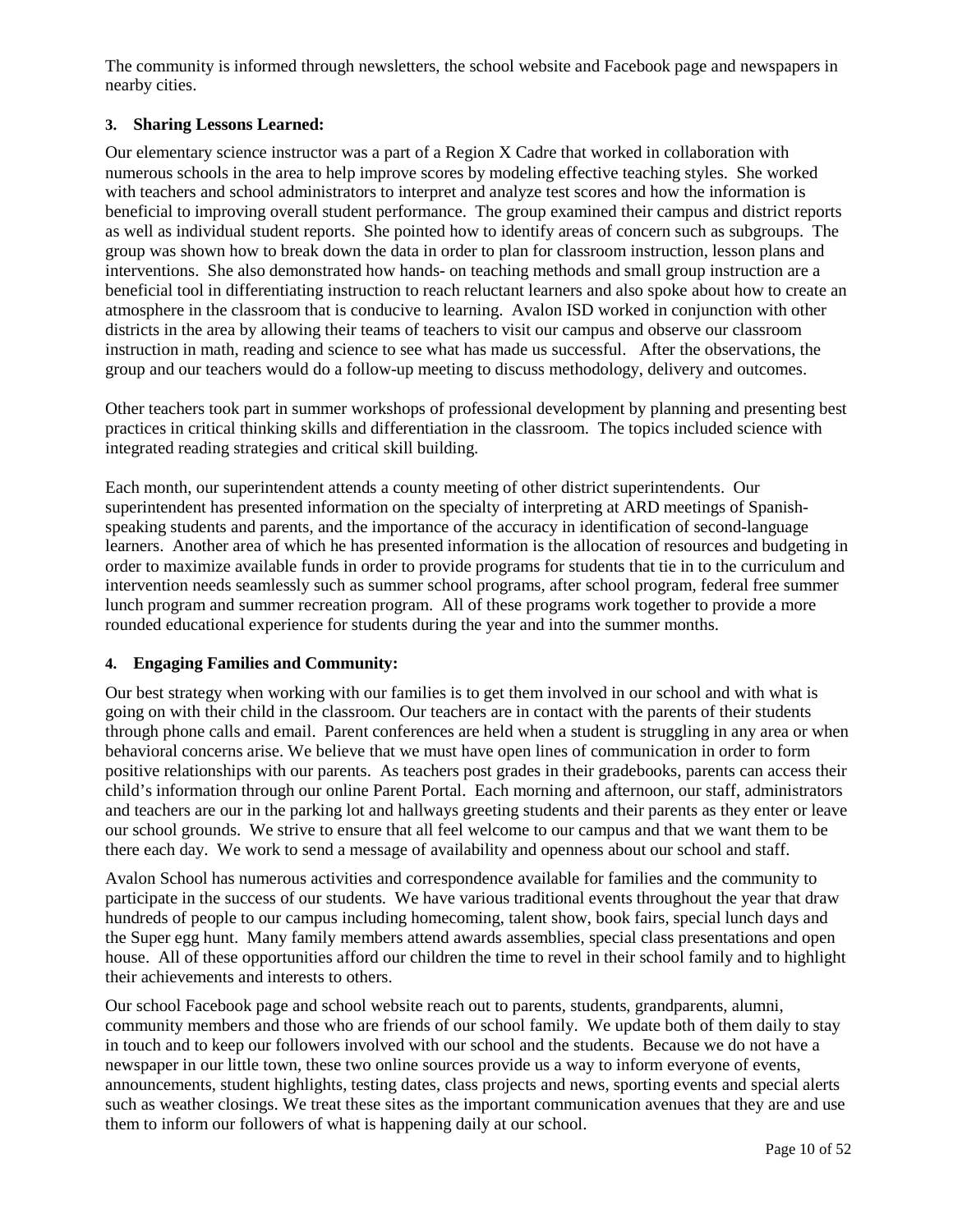## **1. Curriculum:**

The core curriculum provides and promotes the highest standards possible in all subject areas at all grade levels. It does not follow a template laid out by publishers or educational planning authorities. Success has come when the needs of OUR students are specifically addressed and students are able to reach higher goals. Students are our highest priority and within the realm of their learning experience, the goal is to not solely create educational plans, but fervent life plans for them as well.

Textbooks have been adopted that meet the standards of expectations at Avalon School. However, textbooks are never the sole determinant for classroom experiences. Additional educational resources are a vital component of how teachers deliver instruction each day. Classes are not merely seen as a group, but as the individual students within that room. How do we best meet the needs of each one and address the special needs of all students? The curriculum is all encompassing and inclusive of all learning styles and learning differences.

In science, students learn about the intricacies of the world through investigative learning and inquiry which can then be applied to everything else. It arouses the intellectual curiosity of students.

Reading is the gateway to all learning. It opens the world through books and stirs imagination and creativity of students as they read of places or events they have never seen or never experienced. It takes them to the next level of "what if…?" Novel sets and units expose students to classic literature and work to analyze what they are reading beyond the basic who/what/when/where/why. At the high school level, students can earn six hours of college credit in freshman English.

English Language Arts is a most critical core component as our students learn to communicate through words and to do so intellectually and correctly. Their words are their presentation of themselves to the world on paper. Correct communication is vital to the relationship between people and it can either create barriers or open doors.

The math curriculum goes beyond numbers and symbols. Encompassing language arts skills in all grades for critical reading and skills, the math department works to guide students through complex applications to become college and career ready. Utilizing the A&M curriculum plan at the high school level, students use the acquired skills with graphing calculators and other manipulatives to prepare for advanced years of math. This year, College Algebra became a dual credit course for our students.

Social Studies brings forth an understanding of the present by studying the past and its influences. History provides the opportunity to understand cycles and the cause and effect of events on the world. It instills patriotism and an understanding of our government to become informed citizens. Our students are able to earn college credit in Economics and Government.

Electives enhance the overall curriculum plan for students. Technology and Business electives offer real world experiences and applicable skills that students will be able to draw from whether they enter the workforce or the college arena. Developing the path toward certification in MS Office and dual credit in other classes for the next school year will expand those electives to allow students for college and career readiness. Three years of Spanish as a foreign language exposes students to an important second language within the State of Texas that can be beneficial in the work world. It also helps to develop an awareness of culture and history and a global awareness of customs, variety and diversity. Physical education and health instill the value and importance of a healthy lifestyle to offset complications and illness. It helps to develop an awareness of personal safety and encourages physical activity, teamwork, cooperation, following rules, trusting others, good citizenship and sportsmanship. Students participating in performing arts are provided an outlet for their creative talents. They are also encouraged to explore public awareness and public speaking. It promotes student confidence that carries over into all disciplines and into the classroom as well as teamwork and problem-solving.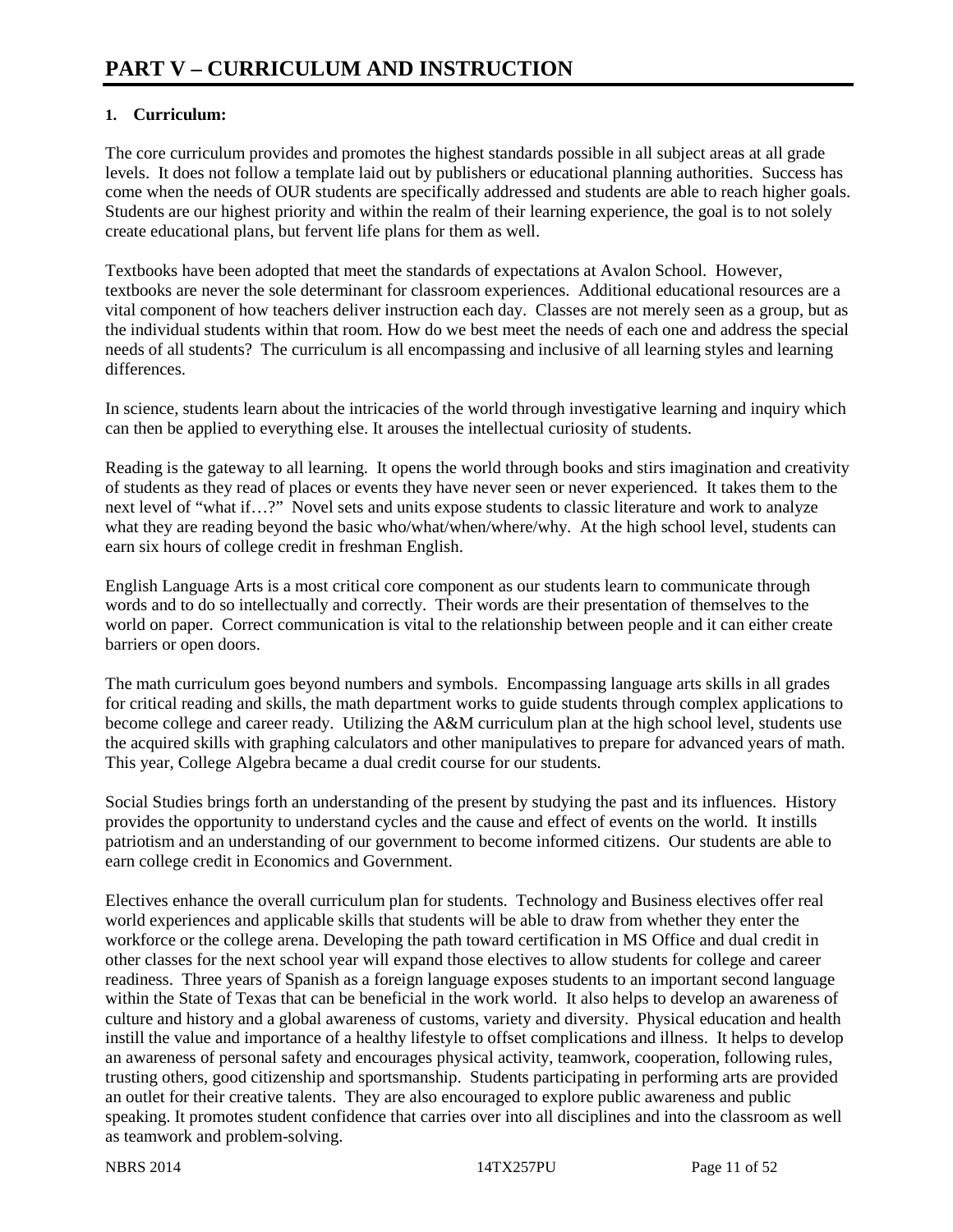Overall, students have the ability to earn at least 15 college credits, with additional plans for dual credit vocational courses such as cosmetology that would also lead to licensure.

## **2. Reading/English:**

2a) Our pre-k and kindergarten program provides vital pre-reading skills that help ensure student success in literacy. Print motivation employs various techniques to get students excited about learning how to read. Print awareness teaches students that print on a page represents words that are spoken. Phonological awareness creates a world of individual, smaller sounds, as well as letter identification and corresponding sounds. Through modeling reading, immersing students in a print rich environment, creating language experiences, learning nursery rhymes, singing songs and playing sound and word games, a new world is opened.

The core of our reading curriculum in grades kindergarten through 2nd grade is intense phonics-based instruction integrated with other language arts. Phonics-based reading instruction is supported by current brain research. We have used our current reading program for over nine years and it is based on strong pedagogical research and proven classroom teaching practices. Motivation is a key factor in children's success in learning to read. Our reading program allows for all students to be successful. An integrated, multimodal approach gives all students repeated opportunities to practice reading skills in the way that bests suits their learning style. Struggling students are provided additional assistance through differentiated instruction during small groups. Skills are reinforced with hands-on games and activities and through technology such as the Smart Board and online computer games. Advanced learners are allowed to work more independently to promote higher order thinking. Our reading program contains a rich vocabularybuilding activities for all students and is especially helpful for English-language learners. Formal and informal assessments identify and monitor students' strengths and weaknesses and adjust instruction to meet the individual needs of students. The success our students experience builds their confidence as a reader.

Grades 3-5 utilize their choice of adopted state textbooks, but also incorporate other sources for curriculum enhancement. The reading curriculum is enhanced with the Mentoring Minds reading program and Write Source. Students are introduced to novel sets through unit packs that reinforce the state curriculum and also offer varied ways to differentiate within the classroom. Struggling readers are also monitored and specific plans developed for their reading difficulties. Students also utilize the computer lab for enhancement with the lab assistant available daily to monitor, maintain, assess and report of reading progress and problems. All grades are highly involved in the Accelerated Reader program, with strong incentives for progress and reading volume and comprehension.

2b) The English curriculum and instruction at the secondary level at Avalon ISD is three-tiered. Grades 6-8 focus on developing a strong foundation of the basics of language and literature so that the 9th-11th grade classes can move into the higher levels of critical thinking.

The secondary English curriculum creates a balance in vocabulary development, reading comprehension, and writing skills. Vocabulary focuses on the structure of words and meaning in context. Reading texts are varied with as much student choice as possible. Students have required reading that involves a variety of genres and a mixture of traditional and modern classics. The required readings at the junior high level are analyzed in class as a group discussion for in-depth understanding of the elements of the genre so that at the high school level, the students are able to complete independent analysis.

For above level readers, students choose books that are above their level and write a synopsis to check comprehension. Analysis essays determine the depth of understanding of character development, theme, and stylistic elements of the readings. Below level students read books just above their level and develop plot summaries, character analysis, and theme essays to practice explaining what they understand. Various types of excerpts are read as a group and oral questioning is used at various levels of understanding.

Writing is a focus nearly every day. Students write not only the typical essays and short answers, but also pieces that help the students figure out what they think, what they know, and what they do or do not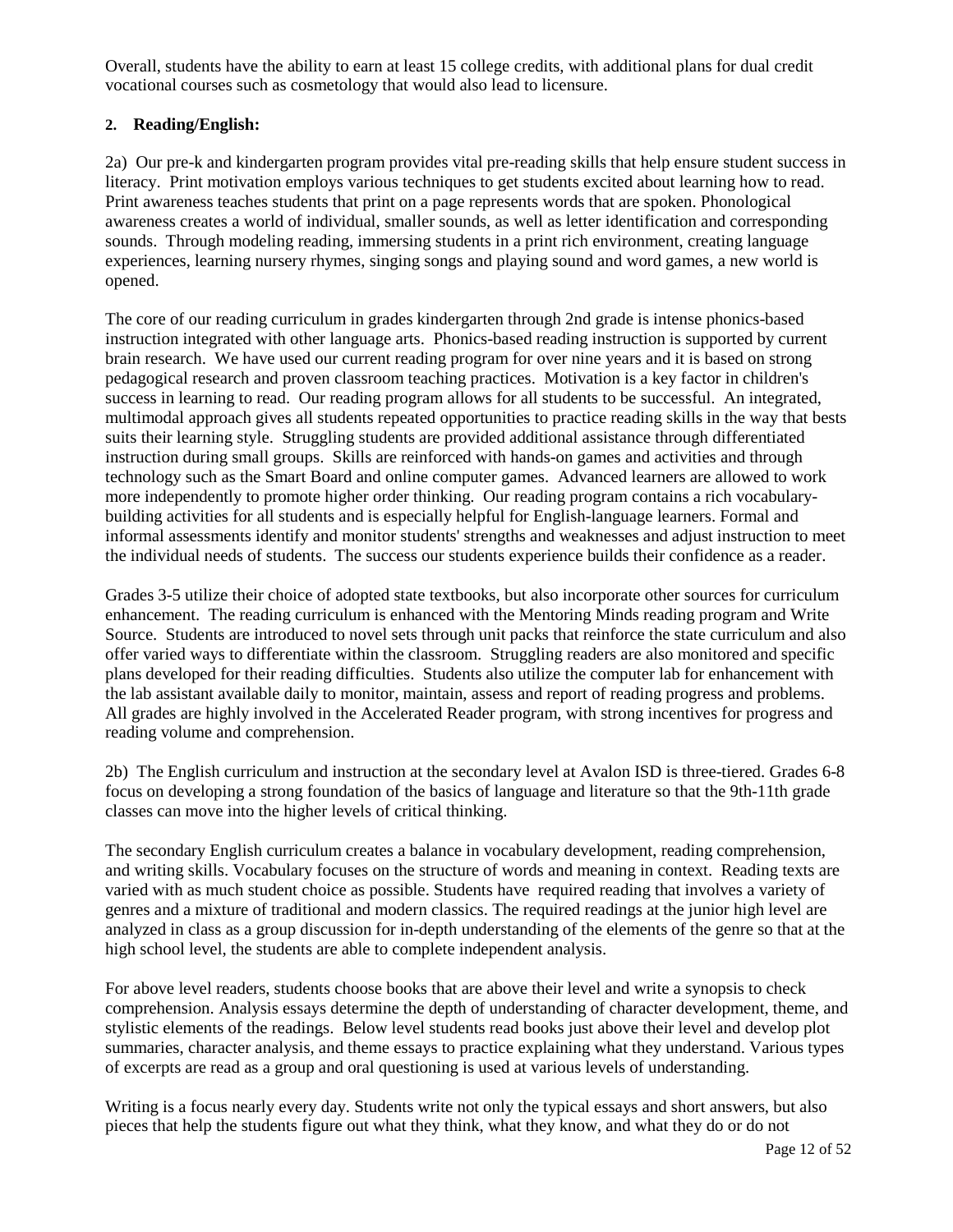understand about their learning. Writing is at a critical level of thinking as often as possible with the mantra of "What does this mean and why is it relevant?"

Connected to this type of thinking, students work throughout the year on open-ended interpretive questions in order to develop the skill of recognizing multiple correct answers and how to defend them. Finally, the main difference in the classroom is that it is not a traditional lecture- note taking environment. The teacher is a mentor/guide who works individually with students and groups and reserves whole class instruction for introducing new concepts, clarification of process, or correcting common issues. The establishment of a solid foundation of fundamental skills in junior high allows teachers to raise the bar considerably in high school. This program is successful because teachers work and plan together for continuity.

## **3. Mathematics:**

At Avalon School, students are given a balance of systematic and explicit instructions, self-instruction, peer tutoring, and hands-on activities.

For direct instruction, we have taken away the book at the high school level as the major tool and begin with notes that are clearly outlined with the expectations of the objective(s) for that day. We further the assignment with review questions on the previous day's lessons to have a repetition for learning.

In self-instruction, the majority of our lessons utilize different manipulatives to model our procedural and strategic procedures. Students need to have a visual of what they are doing with problems, formulas or proportions. Students must have a concrete understanding of math to be able to build that bridge to deeper understanding. We allow the students to have a say within the classroom by setting goals and rules for achievement. This allows the student some self regulation when it comes to achieving goals that they set for themselves.

Students complete a guided practice lesson where they are assisted by the teacher and classmates. Each guided practice lesson is reviewed as a whole group once everyone is finished and has had time to discuss. Students then have homework as a review of the lesson. Once a lesson has been practiced and reviewed, students are assessed. If the skill is not mastered, the lesson is re-taught in a different format, and/or the student(s) attend tutoring.

Peer tutoring enhances both the lower level student and the higher level student. It allows them to teach or be taught by someone on their level. Since explaining a concept to another person helps extend one's own learning, this practice gives both students the opportunity to better understand the material. Student's help each other succeed and learn that mistakes will be made as well as how to make adjustments to the mistake.

Many visual representations are used including the smart board, overhead calculator, graphing calculators, charts, number lines, etc… Our belief is that if they can see it, the objective may be clearly defined.

Not being bound by a textbook has allowed us to more freely adjust the curriculum to meet state standards, but to do so in a manner that is more conducive to the way students learn naturally. This curriculum was researched and found to be successful in many schools. Math instructors attended training in the implementation of this method of instruction.

## **4. Additional Curriculum Area:**

a) With every Social Studies class change during the day comes a new subject and new age group. There are a variety of learning skills in each class. There is a wide spectrum of students – from the Gifted and Talented students to those students who need constant assurance and assistance. Regardless of ability, every student is able to achieve.

The current lessons coincide with the use of the computer programs to enhance student or teacher led class discussions. Students use the computer lab for online subscription programs that can be tailored to each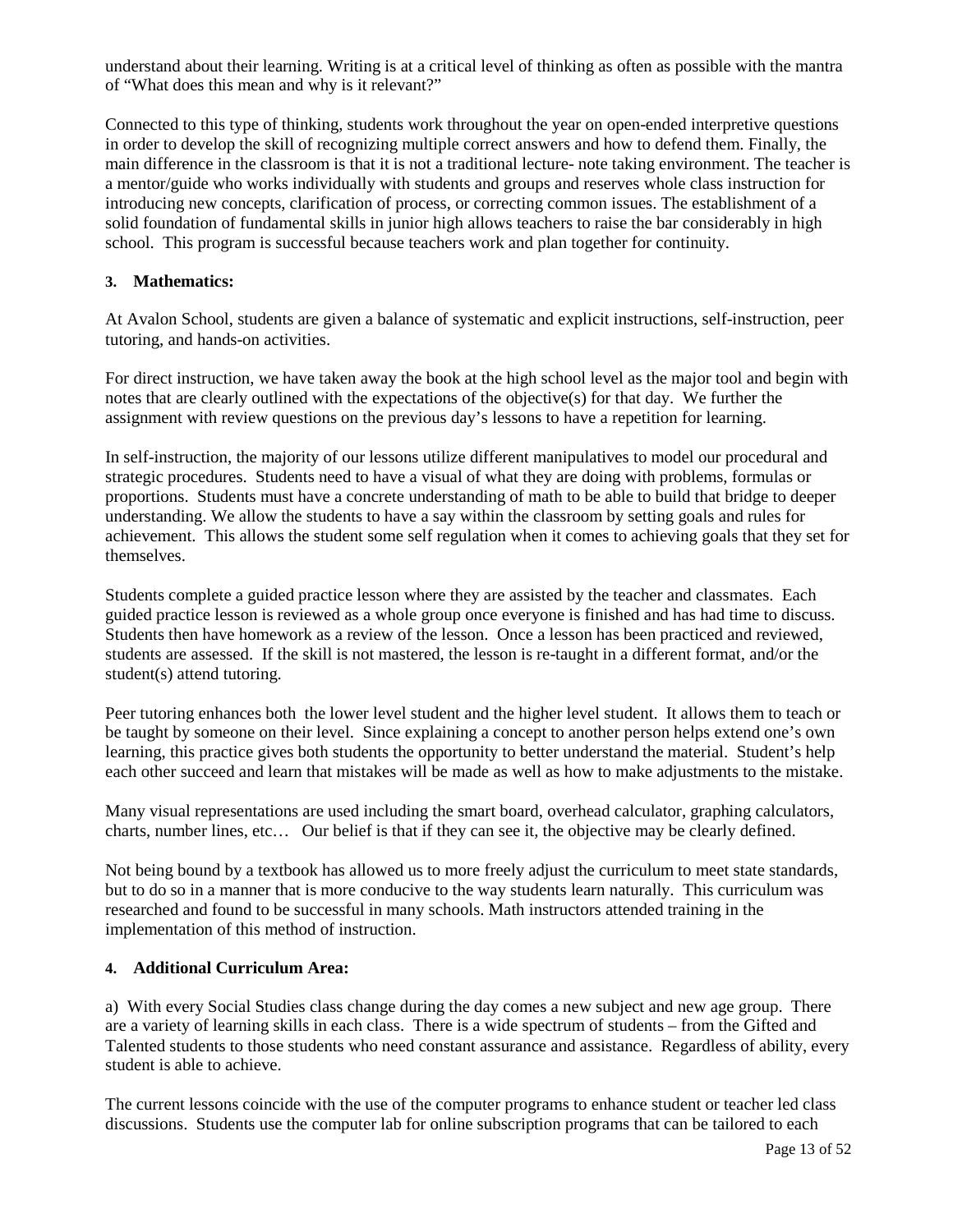student's ability with exercises, educational groups, and scenarios. As they master each level, the levels get increasingly more difficult, but at the student's own pace. All students of all abilities can succeed.

Interactive use of Smartboard technology has also been beneficial. Higher level students, who wish to do more, can lead discussions using Smartboards or can do projects on their own to supplement current class lessons.

Peer assistance is also utilized in Social Studies. Under teacher supervision, higher level students are able to help other classmates with lesson completion. Sometimes when students are able to discuss with each other, they can convey a topic or idea better on the student's level. All students can arrive at the "same place at the same time".

Student creativity is also encouraged. Student projects in Social Studies can range from 6th Grade doing a project on "My Favorite Country and Why", to 12th Grade Economic project on starting your own business, or Government class on how to run an election campaign to win a seat in Congress. The 7th Grade Texas History students are able to do a "You are There" project of the Texans fleeing Santa Anna after the Alamo battle or a new settler's perspective on first arriving in Texas.

So, whether it is classroom discussions, computer programs, using Smartboard technology or class projects that require attention to detail and use of their imagination, classes at Avalon are a journey to learn that can be fun and exciting. Student success and being able to feel good about themselves, regardless of ability, is most important.

b) The curriculum used in our PK-3 Program is a holistic, child-centered program that nurtures each child by offering developmentally appropriate learning experiences. Materials and ideas are provided that foster the social, emotional, intellectual, aesthetic, and physical development while nurturing the natural curiosity and sense of self.

Many of our students have Spanish as their first language and a variety of materials in their home language helps enhance language acquisition and develops a sense of the value of their language and culture. Flexible activities and learning styles provide individualized instruction to meet the needs of each child.

The curriculum program uses many common threads…things that occur in all of our lives continuing throughout our life. The course of study includes six units:

- 1. Amazing Me…gives children a chance to discover what makes them special;
- 2. We Are Family…explores the roles and importance of our families;
- 3. Here and There…helps children understand the importance of friendships and communities;
- 4. Make Believe…helps children discover and use their sense of imagination;
- 5. Creeping Crawlies…explores the world of insects; and,
- 6. Tail Tales…is all about storytelling and the study of classic folktales and other literature.

Assessments are incorporated into class activities whenever possible and administered over a period of time. Effective assessment is an ongoing process that enhances opportunities for growth, development and learning and engages each learning style. Parents receive an assessment of skills each grading period based on objectives covered that grading period. Assessment is crucial in developing teaching strategies for developmental and educational needs. Most assessing is through teacher observations. This program has proven very successful for our PK-3 classroom.

Our Pre-K 4 program sets our students for success in life. This program gives each individual student the tools to be ready academically, physically and mentally for Kindergarten. It also incorporates, in greater depth, the curriculum used in the Pre-K 3 program. This allows for continuity and familiarity of the classroom structure with our youngest learners.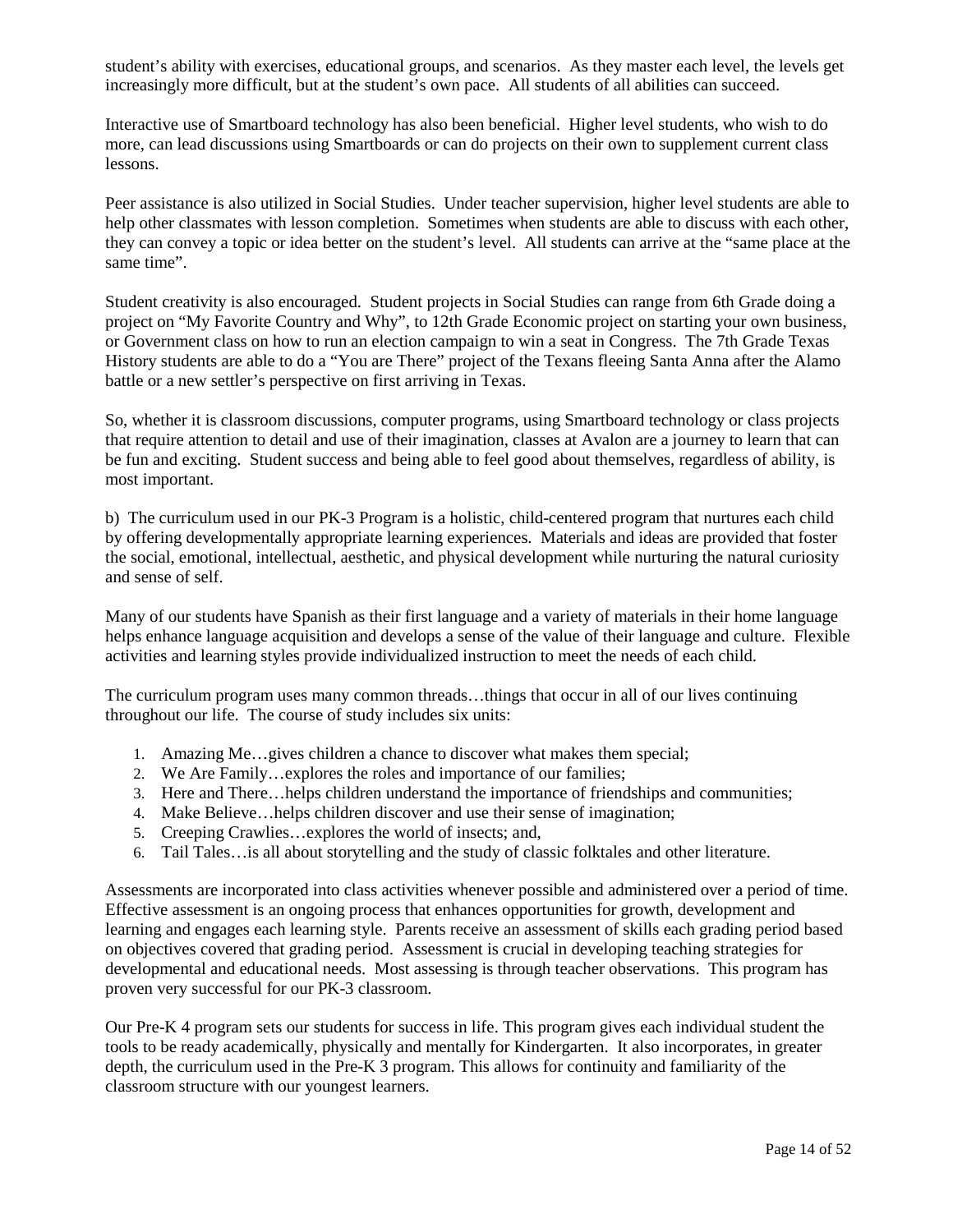We provide fun and purposeful activities that engage our students to learn to their highest potential. Our students are actively involved in hands-on learning centers that address a wide variety of learning styles and skill levels. Since students learn in different ways, we strive to offer multiple different learning styles for the individual student needs.

Besides learning their ABC's and 123's, developing language skills is most important in our program. We focus on advanced vocabulary, listening skills and exposure to various contexts to enhance their vocabulary memory. Developing language leads to developing reading, writing and math skills in the next grade levels. The exposure our students receive in these areas are most beneficial to their success in grades K-2.

## **5. Instructional Methods:**

Avalon ISD provides differentiated instruction to meet the needs of the different student subgroups. Instructional methods range from one-on-one student and teacher instruction to student-led instruction to student-independent instruction. Technology plays an important role in our district in delivering instruction as well. These methods allow all students the opportunity to be successful at a high level of learning.

Students acquire essential skills and knowledge while attending Avalon ISD through simplification of core ideas, hands-on manipulation to reinforce learning of complex ideas, consistency of instruction from year to year and the attitude that all students can learn at a high level. Peer tutoring and teaching helps to reinforce subject matter as students work with each other. They are encouraged to become self-sufficient as they plan and execute both class-based and independent practices. Students are exposed to a wide variety of material through technology, videos and written material so that they can be aware of real life events and situations. We have student groups that receive modified or supplemented instruction. This is done by mainstreaming, pull-out, and differentiated instruction. Instruction is differentiated through scaffolding, extra guided practice, questioning, and small group tutoring. Technology is used in the form of online programs and educational sites to supplement the curriculum and adapt to students learning levels.

Our rural location places us at a disadvantage when compared to others. In order to close the gap, we rely on the use of technology to provide our students with another means of learning. Teachers throughout the district use technology in many different ways. Each classroom is equipped with Smartboards as well as the use of computer labs, iPADS, and tablets available for use by teachers and students. Our technology allows us to provide virtual tours to locations our students may never be able to visit, program certifications, and college courses that can all be done here at our campus. There is a computer lab or tablets for use with programs such as Sapling, Study Island, Odyssey, Links to Learning and others. These are programs that can be tailored to each student's ability with exercises, educational groups, and scenarios. As they master each level, the levels get increasingly more difficult, but at the student's own pace allowing all students of all abilities the opportunity to be successful learners.

## **6. Professional Development:**

Our professional development is based on the needs assessment of our faculty and staff. Throughout the year, our administrators discuss with them what they feel would be of benefit to them to take their students to the next level academically. Whether it is additional training or new training in different skills or delivery, we first look to our regional educational service center for guidance and the availability of workshops to attend or opportunities for professional development to be delivered at our campus.

When we purchased Smart Boards for all of our classrooms, training was designed to be realistic and classroom based. We wanted teachers and administrators to be able to walk out of the workshop and implement what they learned into their lesson plans the next day. The teachers were able to touch, manipulate and begin to plan how the Smart Board would be used almost daily in their classroom.

When teachers needed instant access to information on their student's performance on state tests, we invested in the subscription to Eduphoria through our regional educational service center. Intensive training provided faculty with the knowledge of using the various components of the website. More importantly,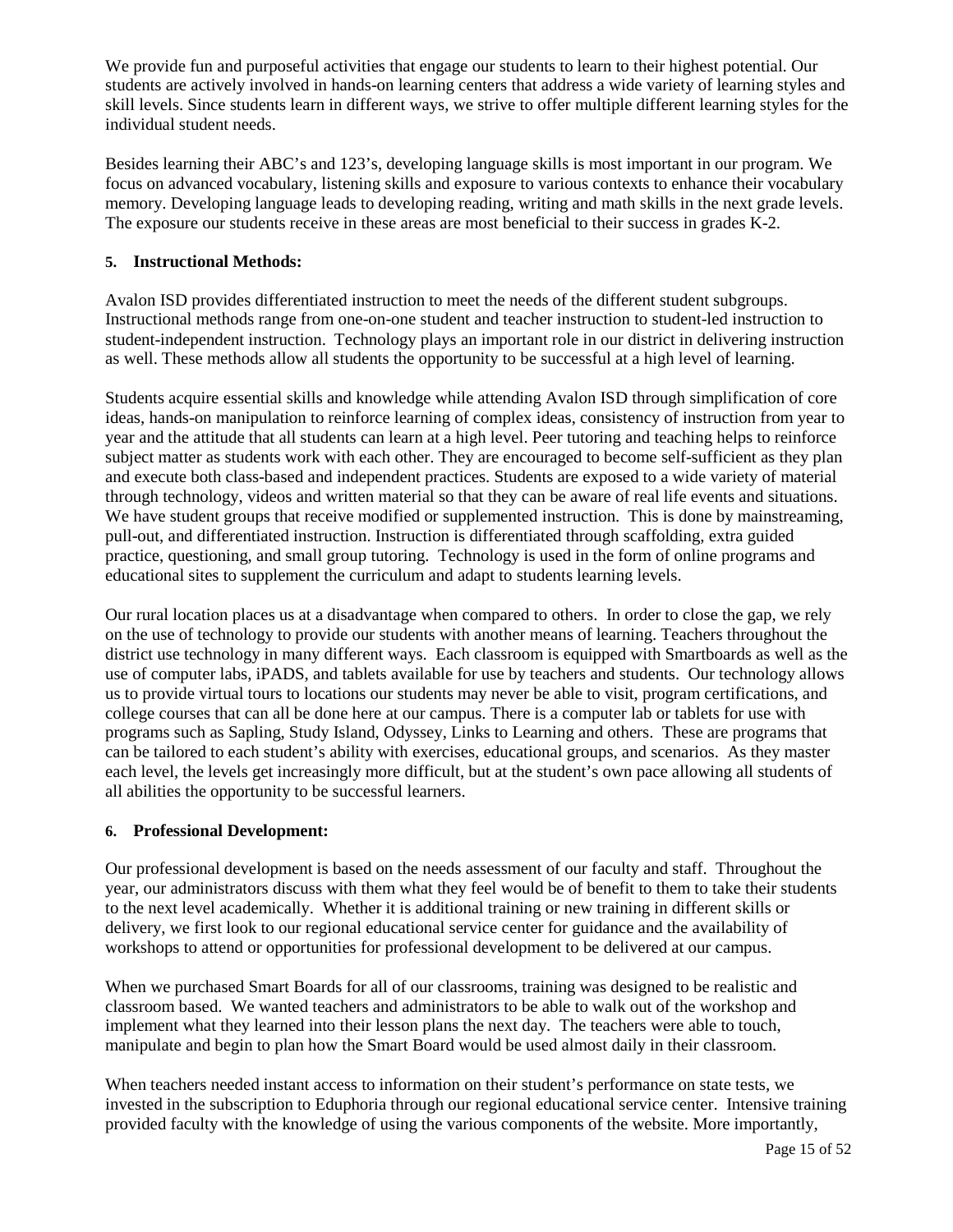teachers were able to see how the data could be used to track student progress, class progress, and the strengths and weaknesses of individual students or the class as a whole. The teacher has the opportunity to isolate a student at a glance and the particular objectives in which the students lacks success. The information can be used to develop and plan tutoring sessions, classroom centers, work groups or specific pull-out groups with specialized teachers. Our teachers are also able to develop short tests or benchmarks according to certain objectives to check for understanding or remedial needs. It creates a personal snapshot of each student as they progress year to year.

We also share resources and training with our neighboring districts. We are part of a county consortium and meet each month to share ideas and successful practices, to look at curriculum trends and to discuss how we can prepare to meet the needs of our students and faculty. Through this consortium, we have networked for training opportunities, site visits and an exchange of ideas. Our faculty and staff have participated in the group's collaborative summer programs on best practices and have also served as presenters at that event.

## **7. School Leadership**

The leadership philosophy works along the lines of "The whole is greater than the sum of its parts." It is an approach that looks at its structure as a whole and, most importantly, the subsets of that whole, namely our teachers, specialists, paraprofessionals and students with a wide range of abilities. We believe that everybody will be successful within the whole, but they must be successful at their individualized level. If we do not consider the intricacies of the separate parts of our school system, the whole can become flawed. If we can attend to the needs of our children, their "whole" becomes greater and their personal best brings forth the success of the educational program of the school.

Our administrative team consists of our district superintendent, an elementary (PK-5) principal, a high school (6-12) principal, a district assistant principal, director of special programs, director of special education and technology director. Following upon our motto of "Together we make a difference", the principals ensure that our total curriculum is cohesive in nature and allows for academic growth through each grade level. The assistant principal assures that the school environment, including student discipline and school aesthetics, provide a safe and enriching atmosphere for learning. The director of special programs and the director of special education target individual student needs in the classroom. The technology director works with principals and teachers to provide an up-to-date campus system that meets the needs of the students and the instruction happening in the classrooms. Together, this team strives to meet the challenges of the total student population and provide teacher preparation that can weave all educational programs for the benefit of the entire student body, yet create an individualized environment for students.

The administrative team meets monthly to discuss academic progress, opportunities and concerns that are necessary in the on-going assessment required for improvement. We are able to adjust the academic rudder to ensure that programs continually and effectively assist our students and faculty. Student progress is monitored through weekly grade reports, our student data system and online parent portal. Parent conferences are based on finding solutions to ensure long-term progress.

The superintendent ensures that the school budget is derived and driven from its program's educational needs rather than the budget driving the school's programs. Needs assessments and evaluations allow us to discuss and prioritize each year to ensure that improvements are made appropriately.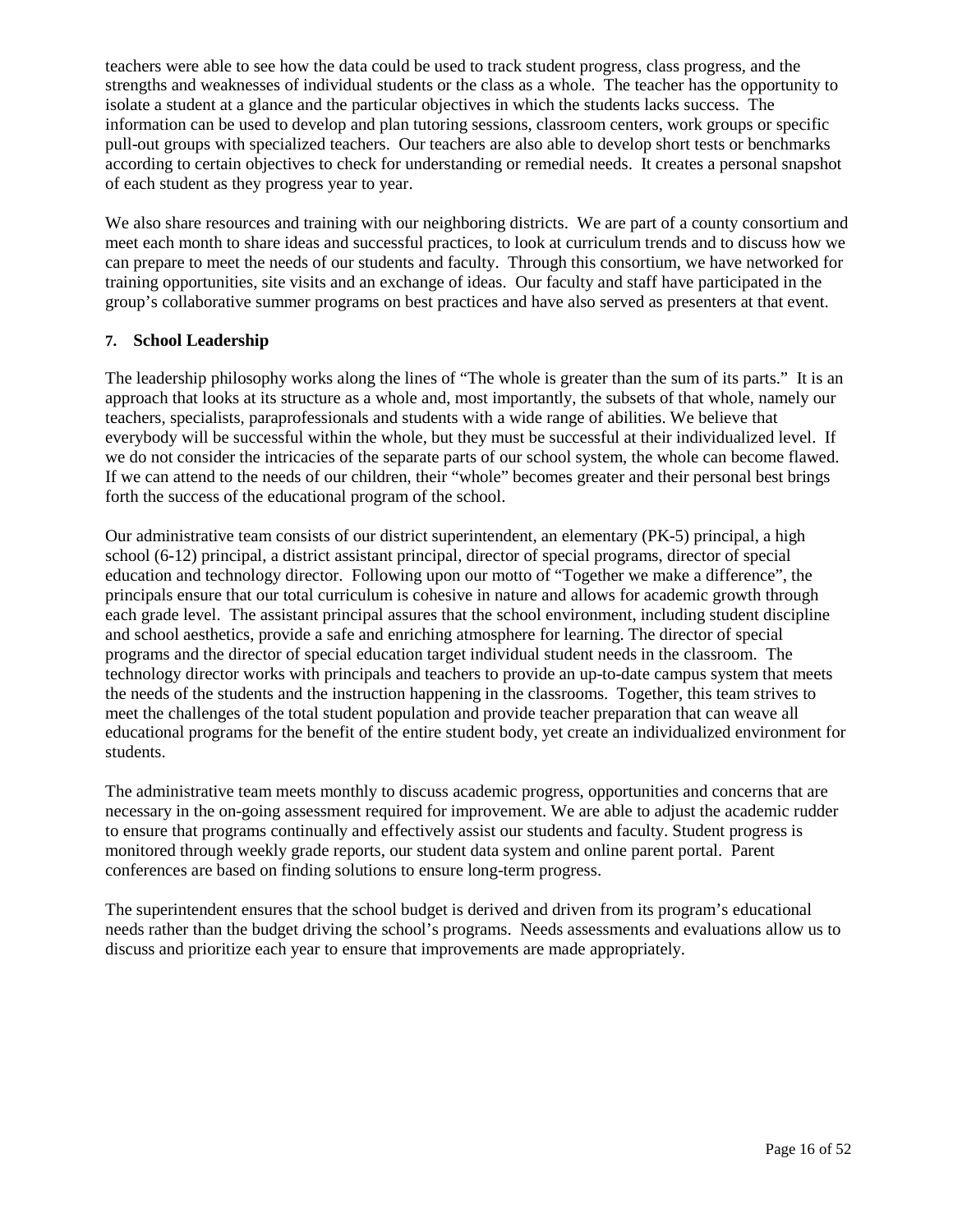**Subject:** Math **Test: Texas** Assessment of Knowledge and Skills (2008-2011) and State of Texas Assessments of Academic Readiness (2011- 2013)

**All Students Tested/Grade:** 10 **Edition/Publication Year:** 2013 **Publisher:** Pearson/Texas Education Agency

| School Year                                                                         | 2012-2013        | 2011-2012      | 2010-2011        | 2009-2010        | 2008-2009        |
|-------------------------------------------------------------------------------------|------------------|----------------|------------------|------------------|------------------|
| Testing month                                                                       | May              | May            | Apr              | Apr              | Apr              |
| <b>SCHOOL SCORES*</b>                                                               |                  |                |                  |                  |                  |
| % Met Standard/Satisfactory                                                         | 100              | 67             | 75               | 81               | 79               |
| % Commended/Advanced                                                                | 50               | 5              | 6                | 13               | $\boldsymbol{0}$ |
| Number of students tested                                                           | 14               | 21             | 16               | 16               | 19               |
| Percent of total students tested                                                    | 100              | 100            | 91               | 100              | 100              |
| Number of students tested with<br>alternative assessment                            | $\overline{0}$   | 1              | $\mathbf{1}$     | 3                | 3                |
| % of students tested with                                                           | $\overline{0}$   | 5              | 6                | 19               | 16               |
| alternative assessment                                                              |                  |                |                  |                  |                  |
| <b>SUBGROUP SCORES</b>                                                              |                  |                |                  |                  |                  |
| 1. Free and Reduced-Price<br>Meals/Socio-Economic/<br><b>Disadvantaged Students</b> |                  |                |                  |                  |                  |
| % Met Standard/Satisfactory                                                         | 100              | 77             | 86               | 57               | 71               |
| % Commended/Advanced                                                                | 44               | 8              | $\overline{7}$   | $\boldsymbol{0}$ | $\boldsymbol{0}$ |
| Number of students tested                                                           | 9                | 13             | 14               | $\overline{7}$   | $\overline{7}$   |
| 2. Students receiving Special<br><b>Education</b>                                   |                  |                |                  |                  |                  |
| % Met Standard/Satisfactory                                                         | $\overline{0}$   | 100            | 100              | 33               | 33               |
| % Commended/Advanced                                                                | $\boldsymbol{0}$ | 100            | $\boldsymbol{0}$ | $\overline{0}$   | $\overline{0}$   |
| Number of students tested                                                           | $\boldsymbol{0}$ | $\mathbf{1}$   | 1                | 3                | 3                |
| 3. English Language Learner                                                         |                  |                |                  |                  |                  |
| <b>Students</b>                                                                     |                  |                |                  |                  |                  |
| % Met Standard/Satisfactory                                                         |                  |                |                  |                  |                  |
| % Commended/Advanced                                                                |                  |                |                  |                  |                  |
| Number of students tested                                                           |                  |                |                  |                  |                  |
| 4. Hispanic or Latino Students                                                      |                  |                |                  |                  |                  |
| % Met Standard/Satisfactory                                                         | 100              | 57             | 100              | 50               | 83               |
| % Commended/Advanced                                                                | 80               | 14             | 11               | $\boldsymbol{0}$ | $\boldsymbol{0}$ |
| Number of students tested                                                           | $\overline{5}$   | $\overline{7}$ | 9                | 6                | 6                |
| <b>5. African- American Students</b>                                                |                  |                |                  |                  |                  |
| % Met Standard/Satisfactory                                                         |                  |                |                  |                  |                  |
| % Commended/Advanced                                                                |                  |                |                  |                  |                  |
| Number of students tested                                                           |                  |                |                  |                  |                  |
| <b>6. Asian Students</b>                                                            |                  |                |                  |                  |                  |
| % Met Standard/Satisfactory                                                         |                  |                |                  |                  |                  |
| % Commended/Advanced                                                                |                  |                |                  |                  |                  |
| Number of students tested                                                           |                  |                |                  |                  |                  |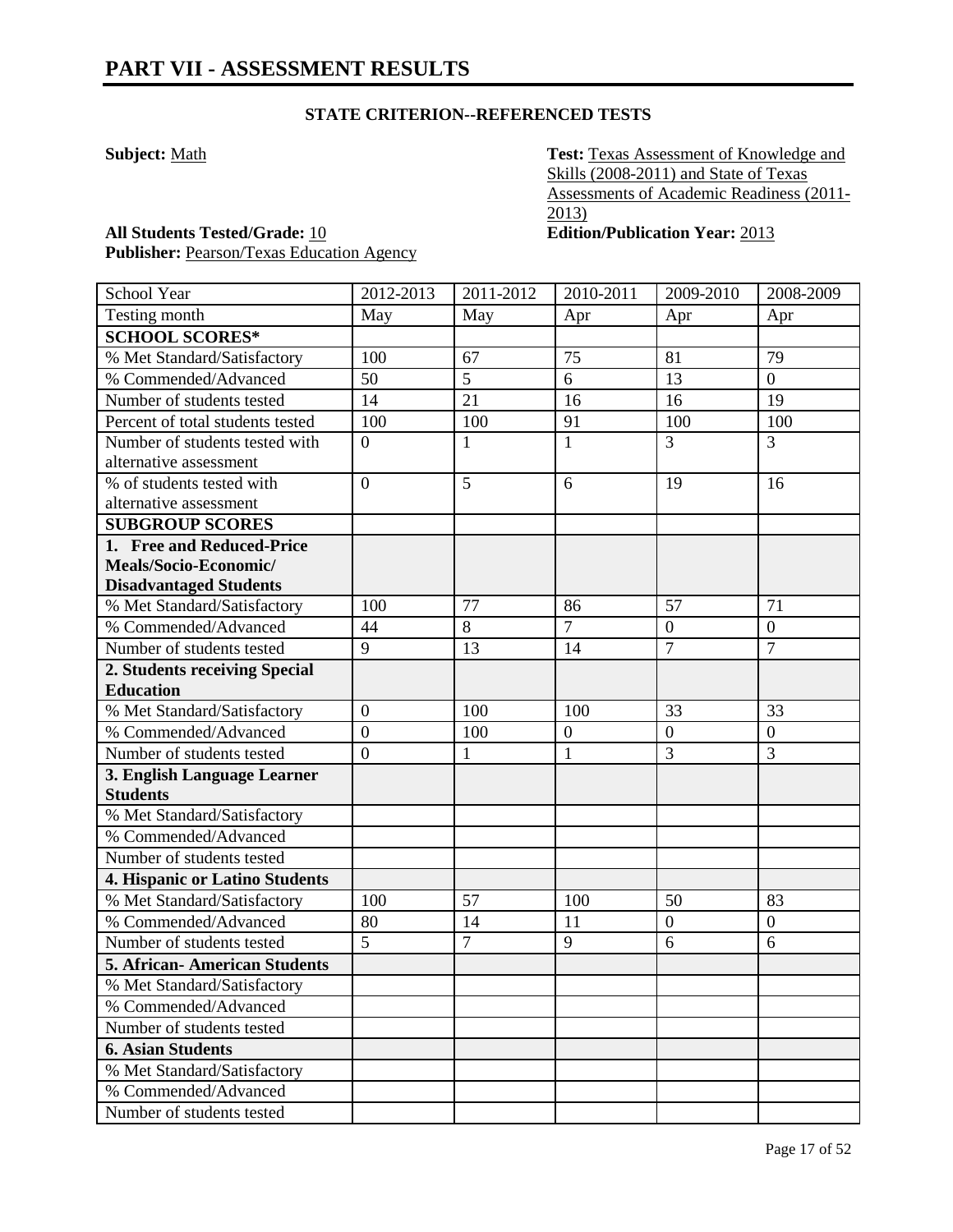| 7. American Indian or Alaska     |     |                |                  |     |                |
|----------------------------------|-----|----------------|------------------|-----|----------------|
| <b>Native Students</b>           |     |                |                  |     |                |
| % Met Standard/Satisfactory      |     |                |                  |     |                |
| % Commended/Advanced             |     |                |                  |     |                |
| Number of students tested        |     |                |                  |     |                |
| 8. Native Hawaiian or other      |     |                |                  |     |                |
| <b>Pacific Islander Students</b> |     |                |                  |     |                |
| % Met Standard/Satisfactory      |     |                |                  |     |                |
| % Commended/Advanced             |     |                |                  |     |                |
| Number of students tested        |     |                |                  |     |                |
| 9. White Students                |     |                |                  |     |                |
| % Met Standard/Satisfactory      | 100 | 67             | 43               | 100 | 77             |
| % Commended/Advanced             | 25  | $\overline{0}$ | $\boldsymbol{0}$ | 13  | $\overline{0}$ |
| Number of students tested        | 8   | 12             | $\overline{7}$   | 8   | 13             |
| 10. Two or More Races            |     |                |                  |     |                |
| identified Students              |     |                |                  |     |                |
| % Met Standard/Satisfactory      |     |                |                  |     |                |
| % Commended/Advanced             |     |                |                  |     |                |
| Number of students tested        |     |                |                  |     |                |
| 11. Other 1: Other 1             |     |                |                  |     |                |
| % Met Standard/Satisfactory      |     |                |                  |     |                |
| % Commended/Advanced             |     |                |                  |     |                |
| Number of students tested        |     |                |                  |     |                |
| 12. Other 2: Other 2             |     |                |                  |     |                |
| % Met Standard/Satisfactory      |     |                |                  |     |                |
| % Commended/Advanced             |     |                |                  |     |                |
| Number of students tested        |     |                |                  |     |                |
| 13. Other 3: Other 3             |     |                |                  |     |                |
| % Met Standard/Satisfactory      |     |                |                  |     |                |
| % Commended/Advanced             |     |                |                  |     |                |
| Number of students tested        |     |                |                  |     |                |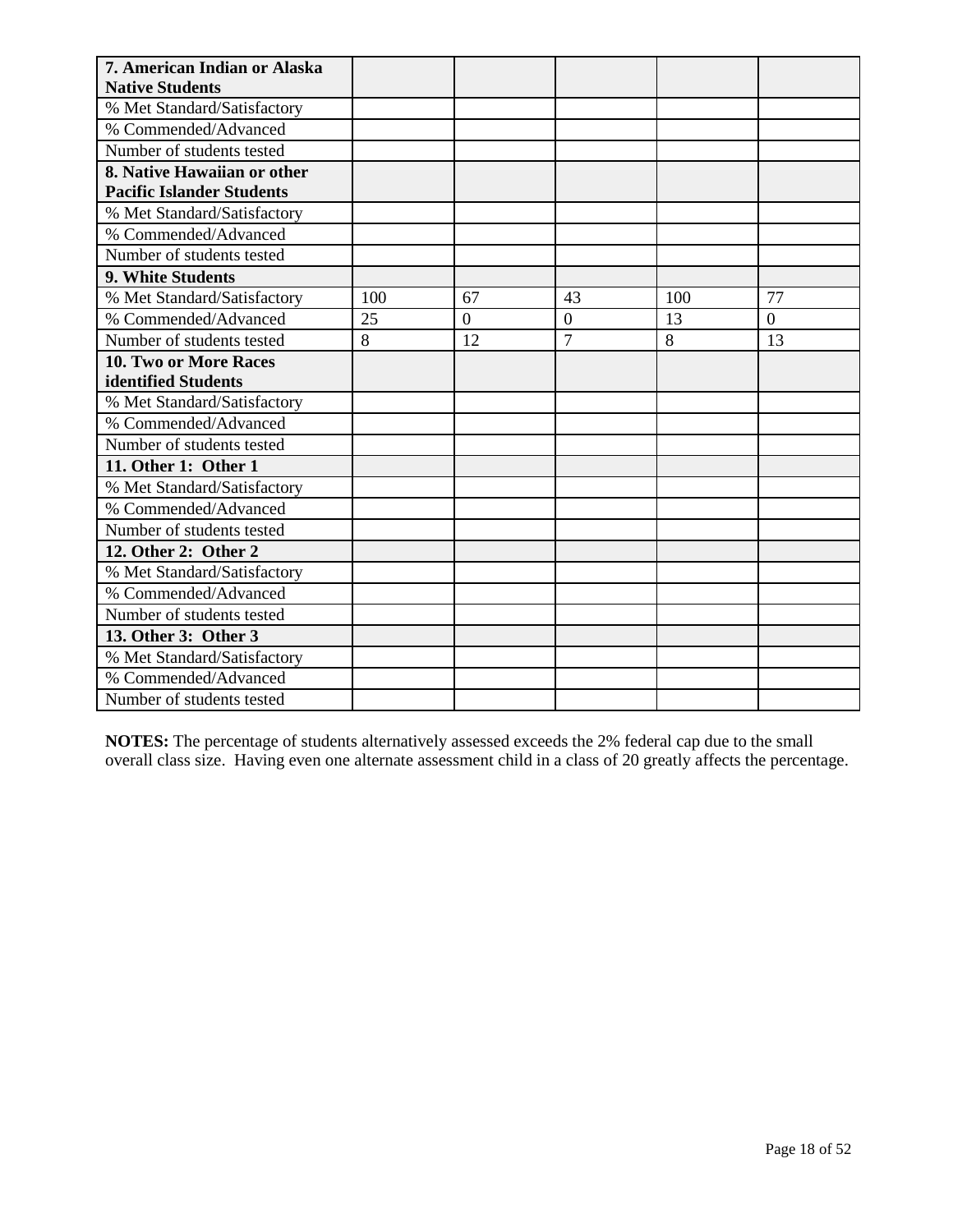**Subject:** Math **Test: Texas Assessment of Knowledge and** Skills (2008-2011) and State of Texas Assessments of Academic Readiness (2011-  $\overline{2013}$ 

**All Students Tested/Grade:** 11 **Edition/Publication Year:** 2013 Publisher: Pearson/Texas Education Agency

| School Year                          | 2012-2013      | 2011-2012        | 2010-2011        | 2009-2010        | 2008-2009        |
|--------------------------------------|----------------|------------------|------------------|------------------|------------------|
| Testing month                        | May            | May              | Apr              | Apr              | Apr              |
| <b>SCHOOL SCORES*</b>                |                |                  |                  |                  |                  |
| % Met Standard/Satisfactory          | 84             | 93               | 100              | 100              | 85               |
| % Commended/Advanced                 | 26             | 40               | 15               | 25               | 25               |
| Number of students tested            | 19             | 15               | 13               | 16               | 20               |
| Percent of total students tested     | 100            | 100              | 100              | 100              | 100              |
| Number of students tested with       | 1              | 3                | $\boldsymbol{0}$ | 1                | $\mathbf{1}$     |
| alternative assessment               |                |                  |                  |                  |                  |
| % of students tested with            | 5              | 17               | $\mathbf{0}$     | 6                | $\overline{5}$   |
| alternative assessment               |                |                  |                  |                  |                  |
| <b>SUBGROUP SCORES</b>               |                |                  |                  |                  |                  |
| 1. Free and Reduced-Price            |                |                  |                  |                  |                  |
| Meals/Socio-Economic/                |                |                  |                  |                  |                  |
| <b>Disadvantaged Students</b>        |                |                  |                  |                  |                  |
| % Met Standard/Satisfactory          | 85             | 92               | 100              | 100              | 60               |
| % Commended/Advanced                 | 23             | 46               | $\boldsymbol{0}$ | 14               | 20               |
| Number of students tested            | 13             | 13               | $\overline{6}$   | $\overline{7}$   | $\overline{5}$   |
| 2. Students receiving Special        |                |                  |                  |                  |                  |
| <b>Education</b>                     |                |                  |                  |                  |                  |
| % Met Standard/Satisfactory          | 100            | 67               | $\overline{0}$   | 100              | 100              |
| % Commended/Advanced                 | 100            | $\boldsymbol{0}$ | $\boldsymbol{0}$ | $\boldsymbol{0}$ | $\boldsymbol{0}$ |
| Number of students tested            | $\mathbf{1}$   | 3                | $\boldsymbol{0}$ | $\mathbf{1}$     | $\mathbf{1}$     |
| 3. English Language Learner          |                |                  |                  |                  |                  |
| <b>Students</b>                      |                |                  |                  |                  |                  |
| % Met Standard/Satisfactory          |                |                  |                  |                  |                  |
| % Commended/Advanced                 |                |                  |                  |                  |                  |
| Number of students tested            |                |                  |                  |                  |                  |
| 4. Hispanic or Latino Students       |                |                  |                  |                  |                  |
| % Met Standard/Satisfactory          | 86             | 100              | 100              | 100              | 100              |
| % Commended/Advanced                 | 14             | 50               | $\boldsymbol{0}$ | 25               | 25               |
| Number of students tested            | $\overline{7}$ | 8                | $\overline{4}$   | $\overline{4}$   | $\overline{4}$   |
| <b>5. African- American Students</b> |                |                  |                  |                  |                  |
| % Met Standard/Satisfactory          |                |                  |                  |                  |                  |
| % Commended/Advanced                 |                |                  |                  |                  |                  |
| Number of students tested            |                |                  |                  |                  |                  |
| <b>6. Asian Students</b>             |                |                  |                  |                  |                  |
| % Met Standard/Satisfactory          |                |                  |                  |                  |                  |
| % Commended/Advanced                 |                |                  |                  |                  |                  |
| Number of students tested            |                |                  |                  |                  |                  |
| 7. American Indian or Alaska         |                |                  |                  |                  |                  |
| <b>Native Students</b>               |                |                  |                  |                  |                  |
| % Met Standard/Satisfactory          |                |                  |                  |                  |                  |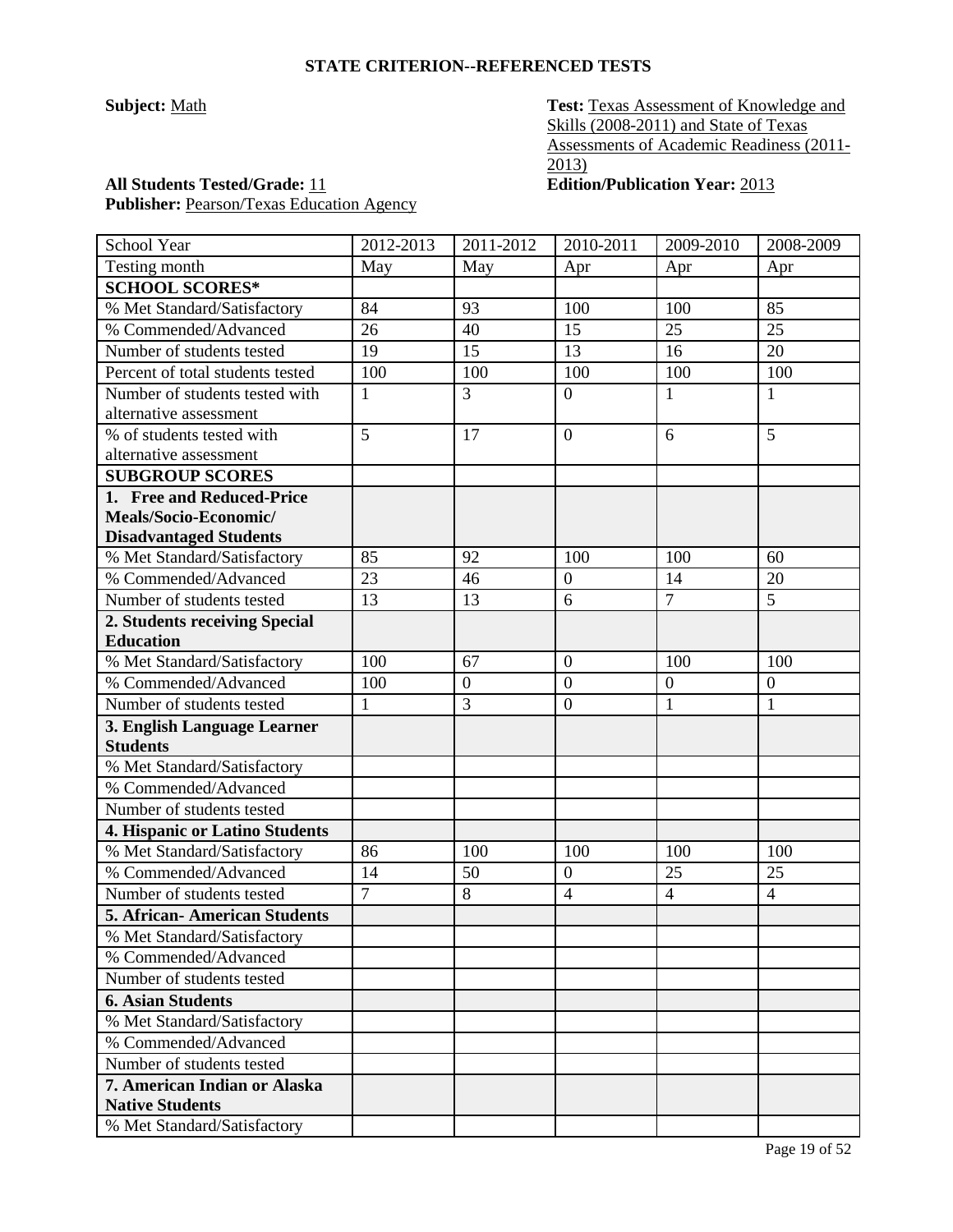| % Commended/Advanced             |    |                |     |     |    |
|----------------------------------|----|----------------|-----|-----|----|
| Number of students tested        |    |                |     |     |    |
| 8. Native Hawaiian or other      |    |                |     |     |    |
| <b>Pacific Islander Students</b> |    |                |     |     |    |
| % Met Standard/Satisfactory      |    |                |     |     |    |
| % Commended/Advanced             |    |                |     |     |    |
| Number of students tested        |    |                |     |     |    |
| 9. White Students                |    |                |     |     |    |
| % Met Standard/Satisfactory      | 80 | 86             | 100 | 100 | 81 |
| % Commended/Advanced             | 40 | 29             | 25  | 33  | 31 |
| Number of students tested        | 10 | $\overline{7}$ | 8   | 12  | 16 |
| 10. Two or More Races            |    |                |     |     |    |
| identified Students              |    |                |     |     |    |
| % Met Standard/Satisfactory      |    |                |     |     |    |
| % Commended/Advanced             |    |                |     |     |    |
| Number of students tested        |    |                |     |     |    |
| 11. Other 1: Other 1             |    |                |     |     |    |
| % Met Standard/Satisfactory      |    |                |     |     |    |
| % Commended/Advanced             |    |                |     |     |    |
| Number of students tested        |    |                |     |     |    |
| 12. Other 2: Other 2             |    |                |     |     |    |
| % Met Standard/Satisfactory      |    |                |     |     |    |
| % Commended/Advanced             |    |                |     |     |    |
| Number of students tested        |    |                |     |     |    |
| 13. Other 3: Other 3             |    |                |     |     |    |
| % Met Standard/Satisfactory      |    |                |     |     |    |
| % Commended/Advanced             |    |                |     |     |    |
| Number of students tested        |    |                |     |     |    |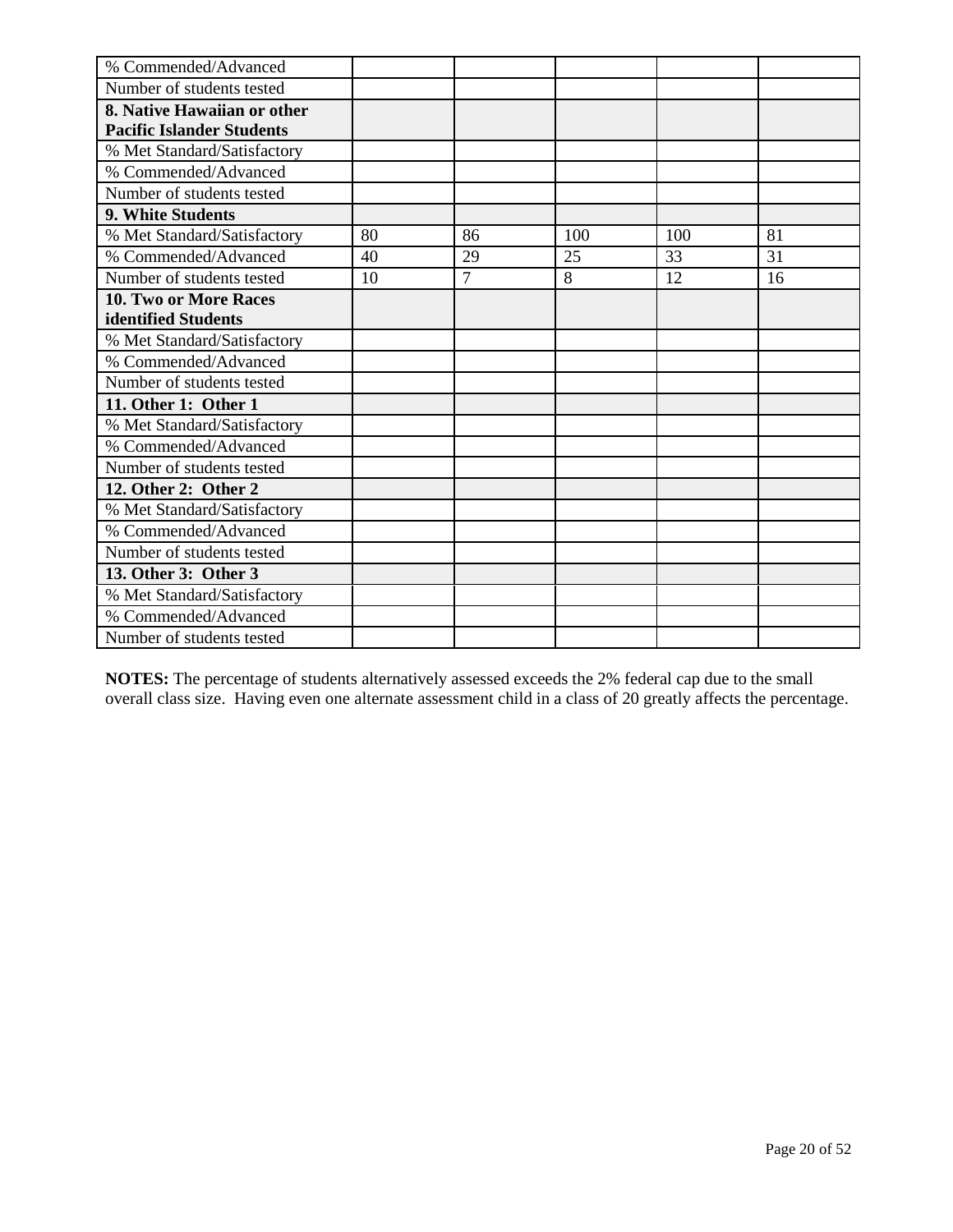**Subject:** <u>Math</u> **Test: Texas Assessment of Knowledge and** Skills (2008-2011) and State of Texas Assessments of Academic Readiness (2011- 2013)

## **All Students Tested/Grade:** 3 **Edition/Publication Year:** 2013

Publisher: Pearson/Texas Education Agency

| School Year                         | 2012-2013      | 2011-2012        | 2010-2011        | 2009-2010      | 2008-2009        |
|-------------------------------------|----------------|------------------|------------------|----------------|------------------|
| Testing month                       | May            | May              | Apr              | Apr            | Apr              |
| <b>SCHOOL SCORES*</b>               |                |                  |                  |                |                  |
| % Met Standard/Satisfactory         | 61             | 73               | 91               | 88             | 69               |
| % Commended/Advanced                | 11             | 9                | 41               | 20             | 31               |
| Number of students tested           | 18             | 22               | 21               | 25             | 16               |
| Percent of total students tested    | 100            | 100              | 100              | 100            | 100              |
| Number of students tested with      | $\overline{2}$ | 5                | $\overline{2}$   | $\overline{2}$ | $\boldsymbol{0}$ |
| alternative assessment              |                |                  |                  |                |                  |
| % of students tested with           | 11             | 19               | 10               | 8              | $\overline{0}$   |
| alternative assessment              |                |                  |                  |                |                  |
| <b>SUBGROUP SCORES</b>              |                |                  |                  |                |                  |
| 1. Free and Reduced-Price           |                |                  |                  |                |                  |
| Meals/Socio-Economic/               |                |                  |                  |                |                  |
| <b>Disadvantaged Students</b>       |                |                  |                  |                |                  |
| % Met Standard/Satisfactory         | 60             | 73               | 86               | 84             | 71               |
| % Commended/Advanced                | $\overline{0}$ | $\overline{7}$   | 29               | 21             | 43               |
| Number of students tested           | 10             | 15               | 14               | 19             | 13               |
| 2. Students receiving Special       |                |                  |                  |                |                  |
| <b>Education</b>                    |                |                  |                  |                |                  |
| % Met Standard/Satisfactory         | 100            | 80               | 100              | 100            | $\overline{0}$   |
| % Commended/Advanced                | 50             | $\boldsymbol{0}$ | $\boldsymbol{0}$ | $\mathbf{0}$   | $\mathbf{0}$     |
| Number of students tested           | $\overline{2}$ | 5                | $\overline{2}$   | $\overline{2}$ | $\mathbf{0}$     |
| 3. English Language Learner         |                |                  |                  |                |                  |
| <b>Students</b>                     |                |                  |                  |                |                  |
| % Met Standard/Satisfactory         |                |                  |                  |                |                  |
| % Commended/Advanced                |                |                  |                  |                |                  |
| Number of students tested           |                |                  |                  |                |                  |
| 4. Hispanic or Latino Students      |                |                  |                  |                |                  |
| % Met Standard/Satisfactory         | 50             | 78               | 78               | 70             | 50               |
| % Commended/Advanced                | $\overline{0}$ | 22               | 33               | 20             | 25               |
| Number of students tested           | 8              | 9                | 9                | 10             | $\overline{4}$   |
| <b>5. African-American Students</b> |                |                  |                  |                |                  |
| % Met Standard/Satisfactory         |                |                  |                  |                |                  |
| % Commended/Advanced                |                |                  |                  |                |                  |
| Number of students tested           |                |                  |                  |                |                  |
| <b>6. Asian Students</b>            |                |                  |                  |                |                  |
| % Met Standard/Satisfactory         |                |                  |                  |                |                  |
| % Commended/Advanced                |                |                  |                  |                |                  |
| Number of students tested           |                |                  |                  |                |                  |
| 7. American Indian or Alaska        |                |                  |                  |                |                  |
| <b>Native Students</b>              |                |                  |                  |                |                  |
| % Met Standard/Satisfactory         |                |                  |                  |                |                  |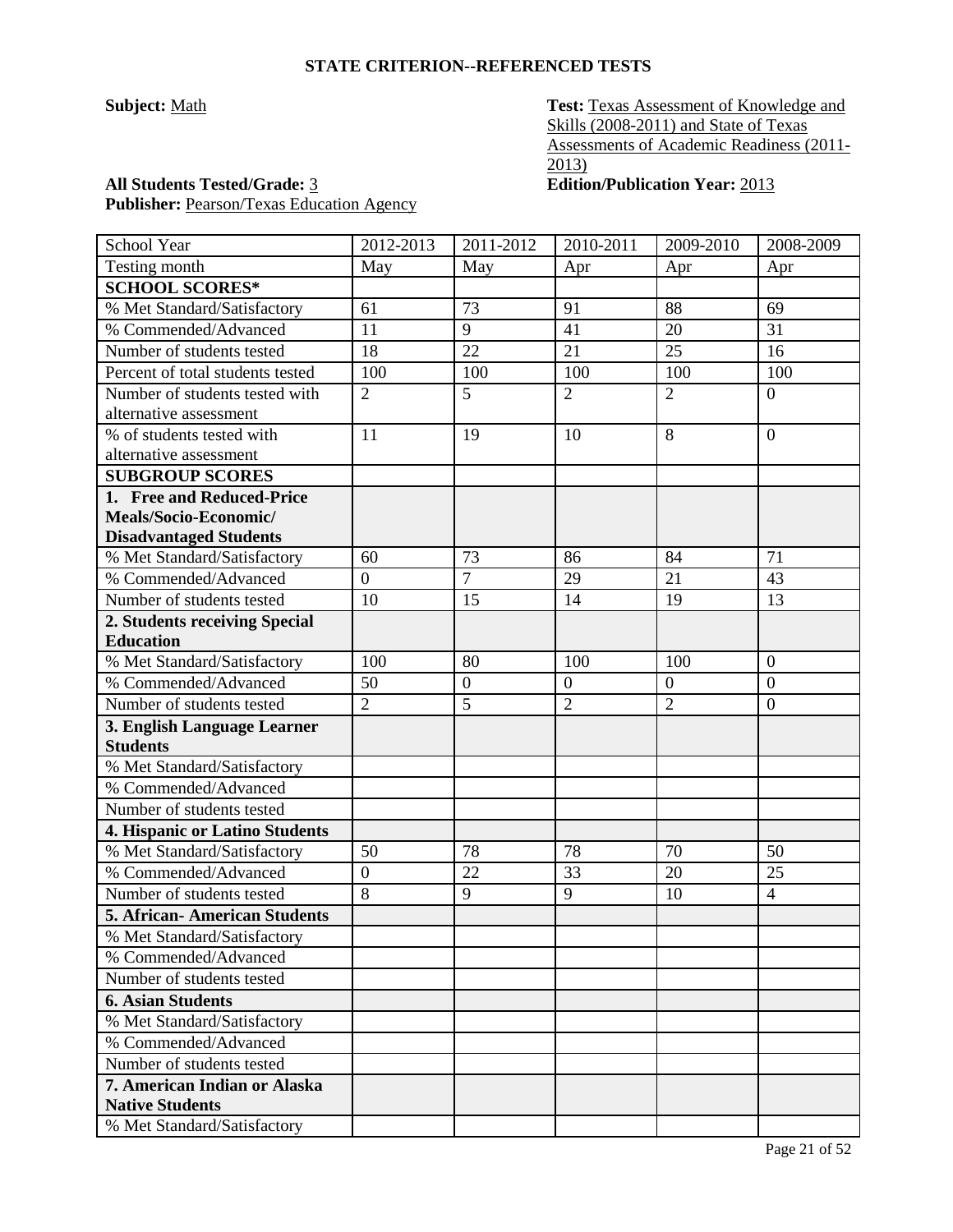| % Commended/Advanced             |    |          |     |     |    |
|----------------------------------|----|----------|-----|-----|----|
| Number of students tested        |    |          |     |     |    |
| 8. Native Hawaiian or other      |    |          |     |     |    |
| <b>Pacific Islander Students</b> |    |          |     |     |    |
| % Met Standard/Satisfactory      |    |          |     |     |    |
| % Commended/Advanced             |    |          |     |     |    |
| Number of students tested        |    |          |     |     |    |
| 9. White Students                |    |          |     |     |    |
| % Met Standard/Satisfactory      | 70 | 69       | 100 | 100 | 80 |
| % Commended/Advanced             | 20 | $\theta$ | 50  | 15  | 40 |
| Number of students tested        | 10 | 13       | 12  | 13  | 10 |
| 10. Two or More Races            |    |          |     |     |    |
| identified Students              |    |          |     |     |    |
| % Met Standard/Satisfactory      |    |          |     |     |    |
| % Commended/Advanced             |    |          |     |     |    |
| Number of students tested        |    |          |     |     |    |
| 11. Other 1: Other 1             |    |          |     |     |    |
| % Met Standard/Satisfactory      |    |          |     |     |    |
| % Commended/Advanced             |    |          |     |     |    |
| Number of students tested        |    |          |     |     |    |
| 12. Other 2: Other 2             |    |          |     |     |    |
| % Met Standard/Satisfactory      |    |          |     |     |    |
| % Commended/Advanced             |    |          |     |     |    |
| Number of students tested        |    |          |     |     |    |
| 13. Other 3: Other 3             |    |          |     |     |    |
| % Met Standard/Satisfactory      |    |          |     |     |    |
| % Commended/Advanced             |    |          |     |     |    |
| Number of students tested        |    |          |     |     |    |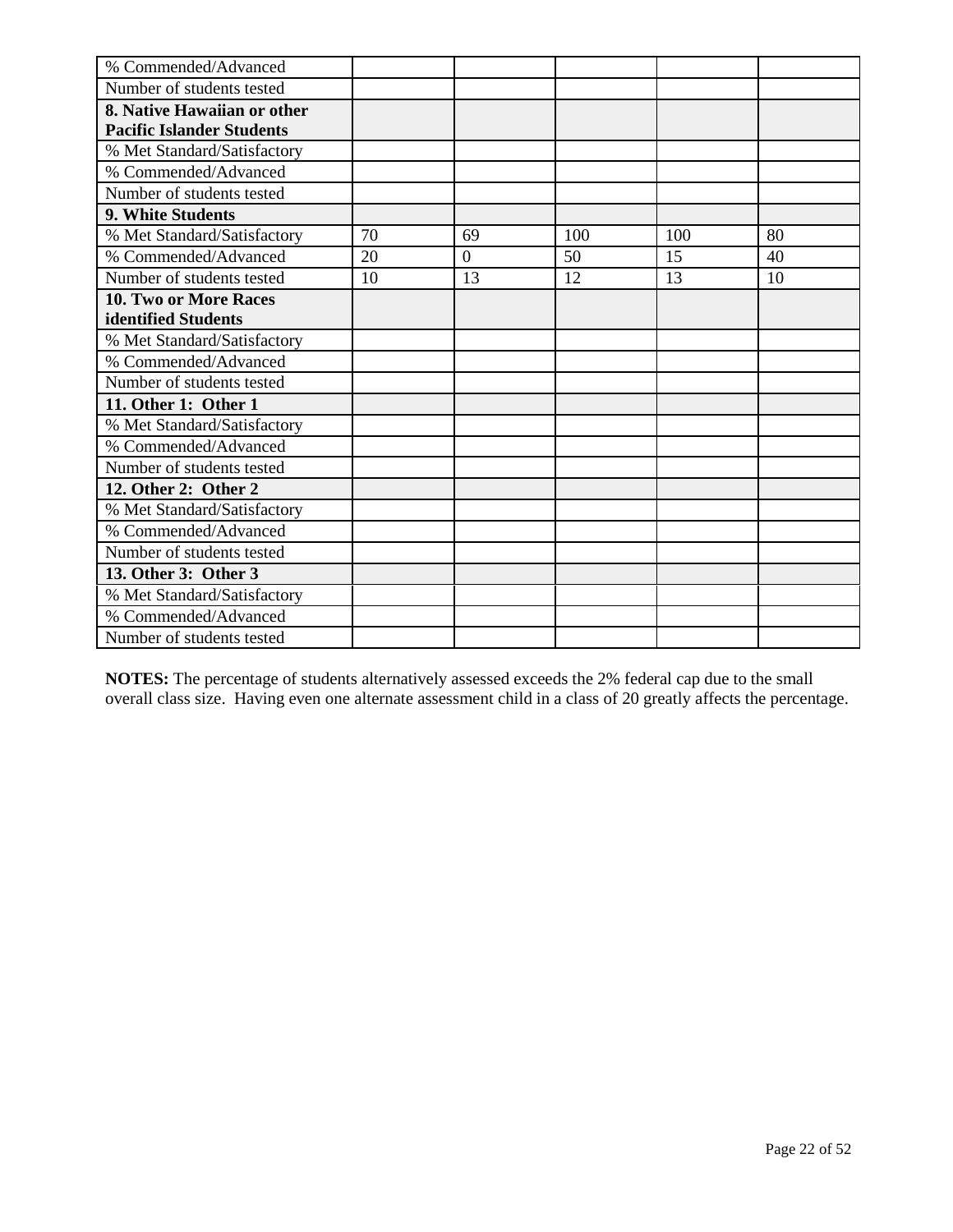**Subject:** <u>Math</u> **Test: Texas Assessment of Knowledge and** Skills (2008-2011) and State of Texas Assessments of Academic Readiness (2011- 2013)

## **All Students Tested/Grade:** 4 **Edition/Publication Year:** 2013 Publisher: Pearson/Texas Education Agency

| School Year                      | 2012-2013      | 2011-2012        | 2010-2011        | 2009-2010        | 2008-2009      |
|----------------------------------|----------------|------------------|------------------|------------------|----------------|
| Testing month                    | May            | May              | Apr              | Apr              | Apr            |
| <b>SCHOOL SCORES*</b>            |                |                  |                  |                  |                |
| % Met Standard/Satisfactory      | 77             | 76               | 89               | 76               | 74             |
| % Commended/Advanced             | 18             | 12               | 19               | 18               | 16             |
| Number of students tested        | 22             | 17               | 27               | 17               | 19             |
| Percent of total students tested | 100            | 100              | 100              | 100              | 100            |
| Number of students tested with   | 5              | 3                | $\boldsymbol{0}$ | $\overline{2}$   | $\overline{2}$ |
| alternative assessment           |                |                  |                  |                  |                |
| % of students tested with        | 19             | 15               | $\overline{0}$   | 12               | 11             |
| alternative assessment           |                |                  |                  |                  |                |
| <b>SUBGROUP SCORES</b>           |                |                  |                  |                  |                |
| 1. Free and Reduced-Price        |                |                  |                  |                  |                |
| Meals/Socio-Economic/            |                |                  |                  |                  |                |
| <b>Disadvantaged Students</b>    |                |                  |                  |                  |                |
| % Met Standard/Satisfactory      | 67             | 57               | 89               | 64               | 67             |
| % Commended/Advanced             | 17             | 14               | 22               | 9                | 8              |
| Number of students tested        | 12             | $\overline{7}$   | 18               | 11               | 12             |
| 2. Students receiving Special    |                |                  |                  |                  |                |
| <b>Education</b>                 |                |                  |                  |                  |                |
| % Met Standard/Satisfactory      | 80             | 100              | $\overline{0}$   | 100              | 100            |
| % Commended/Advanced             | 40             | 33               | $\overline{0}$   | $\boldsymbol{0}$ | $\mathbf{0}$   |
| Number of students tested        | 5              | 3                | $\boldsymbol{0}$ | $\overline{2}$   | $\overline{2}$ |
| 3. English Language Learner      |                |                  |                  |                  |                |
| <b>Students</b>                  |                |                  |                  |                  |                |
| % Met Standard/Satisfactory      |                |                  |                  |                  |                |
| % Commended/Advanced             |                |                  |                  |                  |                |
| Number of students tested        |                |                  |                  |                  |                |
| 4. Hispanic or Latino Students   |                |                  |                  |                  |                |
| % Met Standard/Satisfactory      | 71             | 57               | 82               | 67               | 50             |
| % Commended/Advanced             | 29             | $\boldsymbol{0}$ | 27               | $\boldsymbol{0}$ | 17             |
| Number of students tested        | $\overline{7}$ | 7                | 11               | 3                | 6              |
| 5. African-American Students     |                |                  |                  |                  |                |
| % Met Standard/Satisfactory      |                |                  |                  |                  |                |
| % Commended/Advanced             |                |                  |                  |                  |                |
| Number of students tested        |                |                  |                  |                  |                |
| <b>6. Asian Students</b>         |                |                  |                  |                  |                |
| % Met Standard/Satisfactory      |                |                  |                  |                  |                |
| % Commended/Advanced             |                |                  |                  |                  |                |
| Number of students tested        |                |                  |                  |                  |                |
| 7. American Indian or Alaska     |                |                  |                  |                  |                |
| <b>Native Students</b>           |                |                  |                  |                  |                |
| % Met Standard/Satisfactory      |                |                  |                  |                  |                |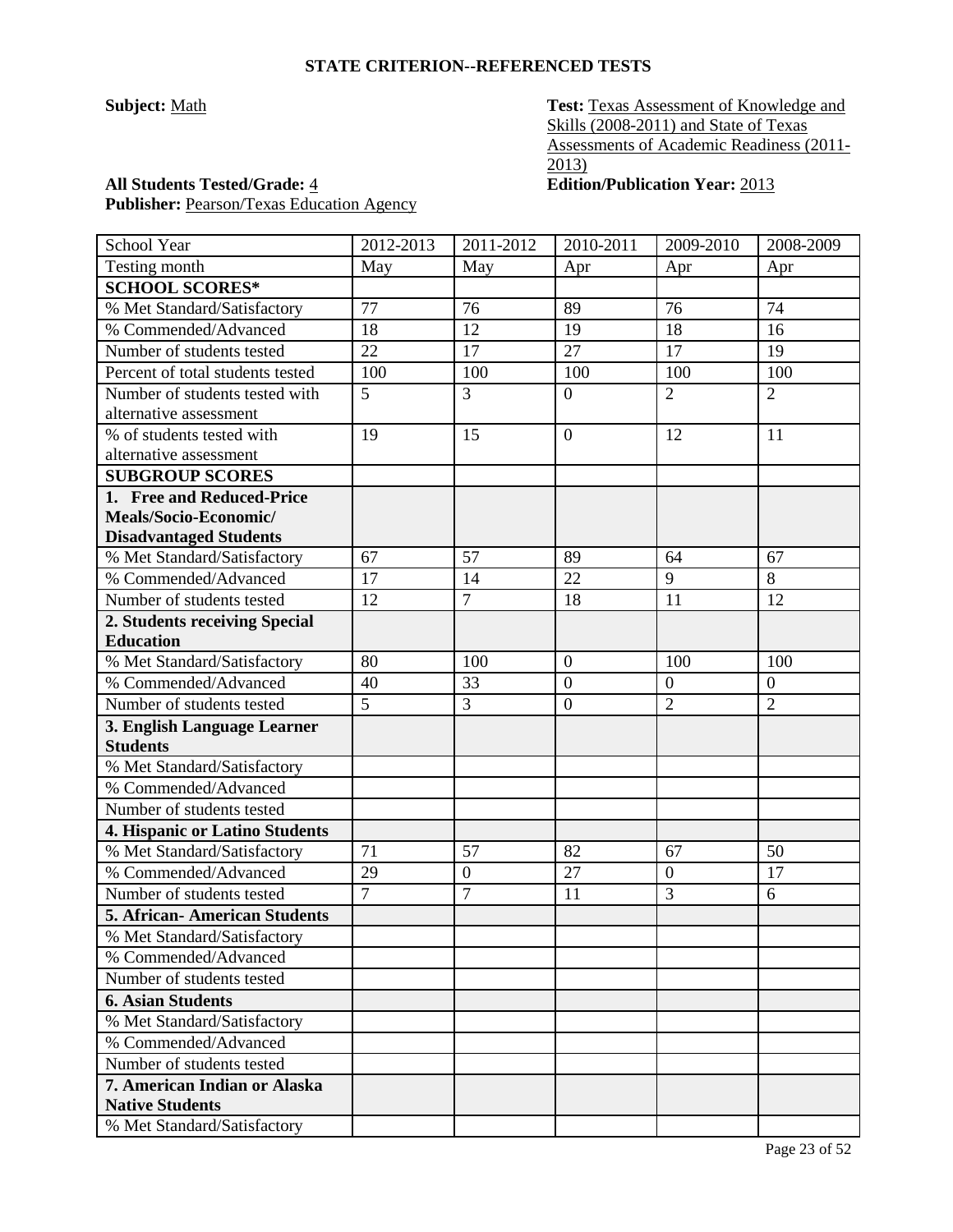| % Commended/Advanced             |    |    |    |    |    |
|----------------------------------|----|----|----|----|----|
| Number of students tested        |    |    |    |    |    |
| 8. Native Hawaiian or other      |    |    |    |    |    |
| <b>Pacific Islander Students</b> |    |    |    |    |    |
| % Met Standard/Satisfactory      |    |    |    |    |    |
| % Commended/Advanced             |    |    |    |    |    |
| Number of students tested        |    |    |    |    |    |
| 9. White Students                |    |    |    |    |    |
| % Met Standard/Satisfactory      | 80 | 90 | 93 | 77 | 85 |
| % Commended/Advanced             | 13 | 20 | 13 | 23 | 15 |
| Number of students tested        | 15 | 10 | 15 | 13 | 13 |
| 10. Two or More Races            |    |    |    |    |    |
| identified Students              |    |    |    |    |    |
| % Met Standard/Satisfactory      |    |    |    |    |    |
| % Commended/Advanced             |    |    |    |    |    |
| Number of students tested        |    |    |    |    |    |
| 11. Other 1: Other 1             |    |    |    |    |    |
| % Met Standard/Satisfactory      |    |    |    |    |    |
| % Commended/Advanced             |    |    |    |    |    |
| Number of students tested        |    |    |    |    |    |
| 12. Other 2: Other 2             |    |    |    |    |    |
| % Met Standard/Satisfactory      |    |    |    |    |    |
| % Commended/Advanced             |    |    |    |    |    |
| Number of students tested        |    |    |    |    |    |
| 13. Other 3: Other 3             |    |    |    |    |    |
| % Met Standard/Satisfactory      |    |    |    |    |    |
| % Commended/Advanced             |    |    |    |    |    |
| Number of students tested        |    |    |    |    |    |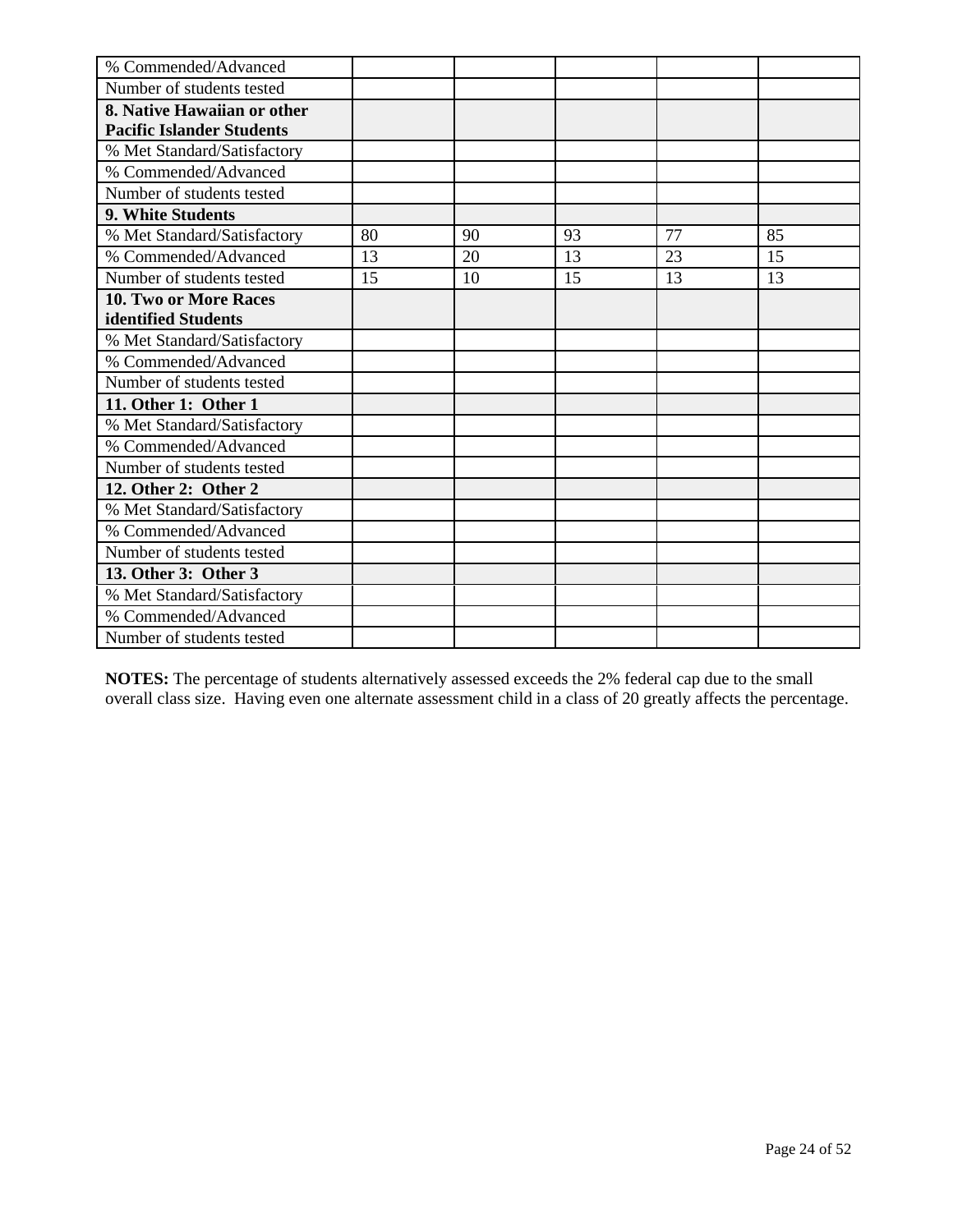**Subject:** <u>Math</u> **Test: Texas Assessment of Knowledge and** Skills (2008-2011) and State of Texas Assessments of Academic Readiness (2011- 2013)

## **All Students Tested/Grade:** 5 **Edition/Publication Year:** 2013

Publisher: Pearson/Texas Education Agency

| School Year                         | 2012-2013      | 2011-2012       | 2010-2011        | 2009-2010        | 2008-2009        |
|-------------------------------------|----------------|-----------------|------------------|------------------|------------------|
| Testing month                       | May            | May             | Apr              | Apr              | Apr              |
| <b>SCHOOL SCORES*</b>               |                |                 |                  |                  |                  |
| % Met Standard/Satisfactory         | 90             | 71              | 94               | 93               | 88               |
| % Commended/Advanced                | 42             | 5               | 24               | 13               | 41               |
| Number of students tested           | 20             | $\overline{21}$ | 17               | 15               | 17               |
| Percent of total students tested    | 100            | 100             | 100              | 100              | 100              |
| Number of students tested with      | 5              | $\mathbf{1}$    | $\overline{0}$   | $\overline{0}$   | 1                |
| alternative assessment              |                |                 |                  |                  |                  |
| % of students tested with           | 20             | 5               | $\overline{0}$   | $\overline{0}$   | 6                |
| alternative assessment              |                |                 |                  |                  |                  |
| <b>SUBGROUP SCORES</b>              |                |                 |                  |                  |                  |
| 1. Free and Reduced-Price           |                |                 |                  |                  |                  |
| Meals/Socio-Economic/               |                |                 |                  |                  |                  |
| <b>Disadvantaged Students</b>       |                |                 |                  |                  |                  |
| % Met Standard/Satisfactory         | 80             | 69              | 100              | 89               | 86               |
| % Commended/Advanced                | 22             | $\mathbf{0}$    | 27               | $\mathbf{0}$     | 43               |
| Number of students tested           | 10             | 13              | 11               | 9                | 14               |
| 2. Students receiving Special       |                |                 |                  |                  |                  |
| <b>Education</b>                    |                |                 |                  |                  |                  |
| % Met Standard/Satisfactory         | 80             | 100             | $\overline{0}$   | $\mathbf{0}$     | 100              |
| % Commended/Advanced                | $\mathbf{0}$   | $\overline{0}$  | $\overline{0}$   | $\boldsymbol{0}$ | $\boldsymbol{0}$ |
| Number of students tested           | 5              | $\mathbf{1}$    | $\boldsymbol{0}$ | $\overline{0}$   | 1                |
| 3. English Language Learner         |                |                 |                  |                  |                  |
| <b>Students</b>                     |                |                 |                  |                  |                  |
| % Met Standard/Satisfactory         |                |                 |                  |                  |                  |
| % Commended/Advanced                |                |                 |                  |                  |                  |
| Number of students tested           |                |                 |                  |                  |                  |
| 4. Hispanic or Latino Students      |                |                 |                  |                  |                  |
| % Met Standard/Satisfactory         | 86             | 71              | 100              | 100              | 78               |
| % Commended/Advanced                | 33             | $\overline{0}$  | 25               | $\boldsymbol{0}$ | 44               |
| Number of students tested           | $\overline{7}$ | 7               | $\overline{4}$   | $\overline{4}$   | 9                |
| <b>5. African-American Students</b> |                |                 |                  |                  |                  |
| % Met Standard/Satisfactory         |                |                 |                  |                  |                  |
| % Commended/Advanced                |                |                 |                  |                  |                  |
| Number of students tested           |                |                 |                  |                  |                  |
| <b>6. Asian Students</b>            |                |                 |                  |                  |                  |
| % Met Standard/Satisfactory         |                |                 |                  |                  |                  |
| % Commended/Advanced                |                |                 |                  |                  |                  |
| Number of students tested           |                |                 |                  |                  |                  |
| 7. American Indian or Alaska        |                |                 |                  |                  |                  |
| <b>Native Students</b>              |                |                 |                  |                  |                  |
| % Met Standard/Satisfactory         |                |                 |                  |                  |                  |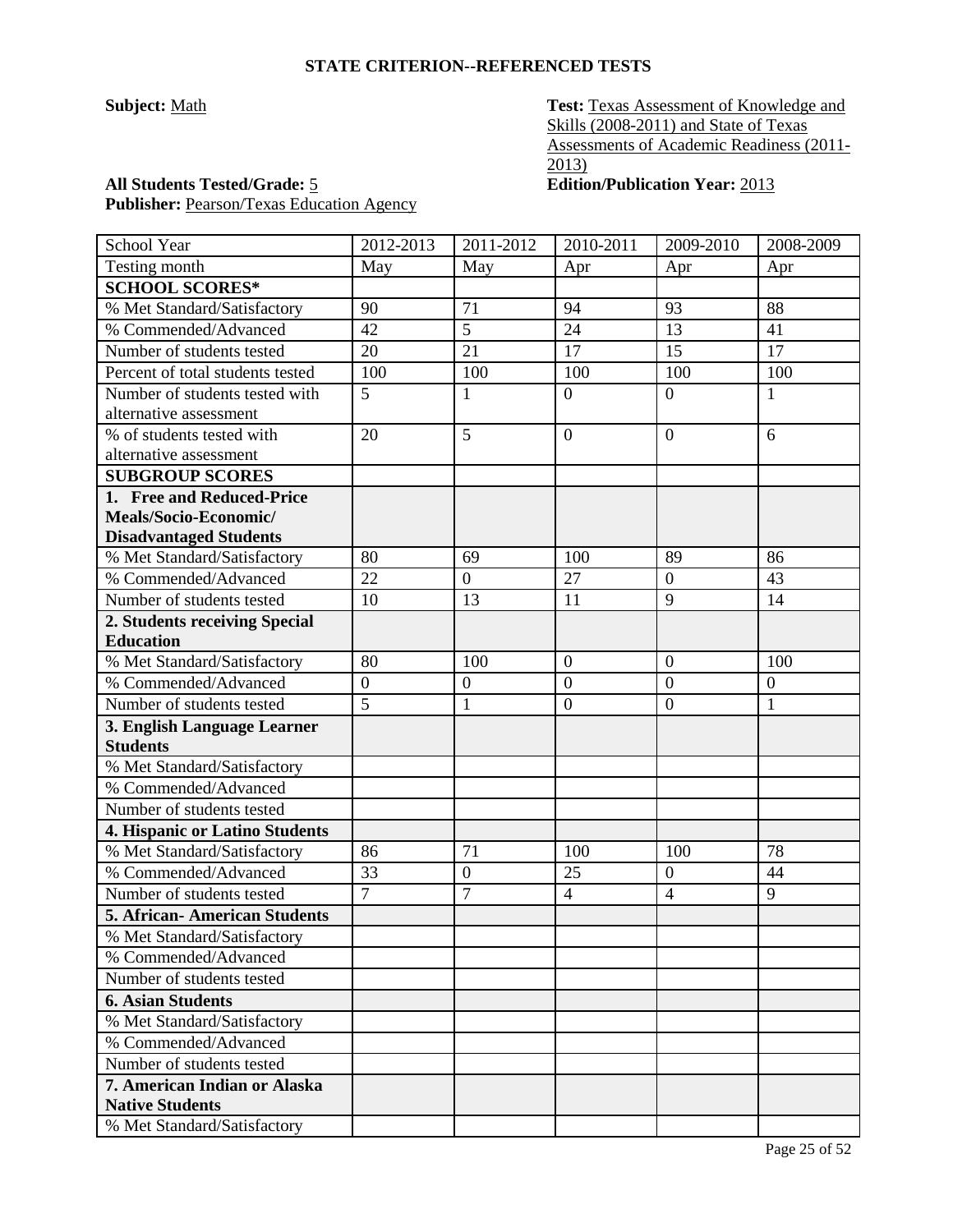| % Commended/Advanced             |    |    |    |    |     |
|----------------------------------|----|----|----|----|-----|
| Number of students tested        |    |    |    |    |     |
| 8. Native Hawaiian or other      |    |    |    |    |     |
| <b>Pacific Islander Students</b> |    |    |    |    |     |
| % Met Standard/Satisfactory      |    |    |    |    |     |
| % Commended/Advanced             |    |    |    |    |     |
| Number of students tested        |    |    |    |    |     |
| 9. White Students                |    |    |    |    |     |
| % Met Standard/Satisfactory      | 92 | 67 | 75 | 91 | 100 |
| % Commended/Advanced             | 46 | 8  | 25 | 18 | 38  |
| Number of students tested        | 13 | 12 | 12 | 11 | 8   |
| 10. Two or More Races            |    |    |    |    |     |
| identified Students              |    |    |    |    |     |
| % Met Standard/Satisfactory      |    |    |    |    |     |
| % Commended/Advanced             |    |    |    |    |     |
| Number of students tested        |    |    |    |    |     |
| 11. Other 1: Other 1             |    |    |    |    |     |
| % Met Standard/Satisfactory      |    |    |    |    |     |
| % Commended/Advanced             |    |    |    |    |     |
| Number of students tested        |    |    |    |    |     |
| 12. Other 2: Other 2             |    |    |    |    |     |
| % Met Standard/Satisfactory      |    |    |    |    |     |
| % Commended/Advanced             |    |    |    |    |     |
| Number of students tested        |    |    |    |    |     |
| 13. Other 3: Other 3             |    |    |    |    |     |
| % Met Standard/Satisfactory      |    |    |    |    |     |
| % Commended/Advanced             |    |    |    |    |     |
| Number of students tested        |    |    |    |    |     |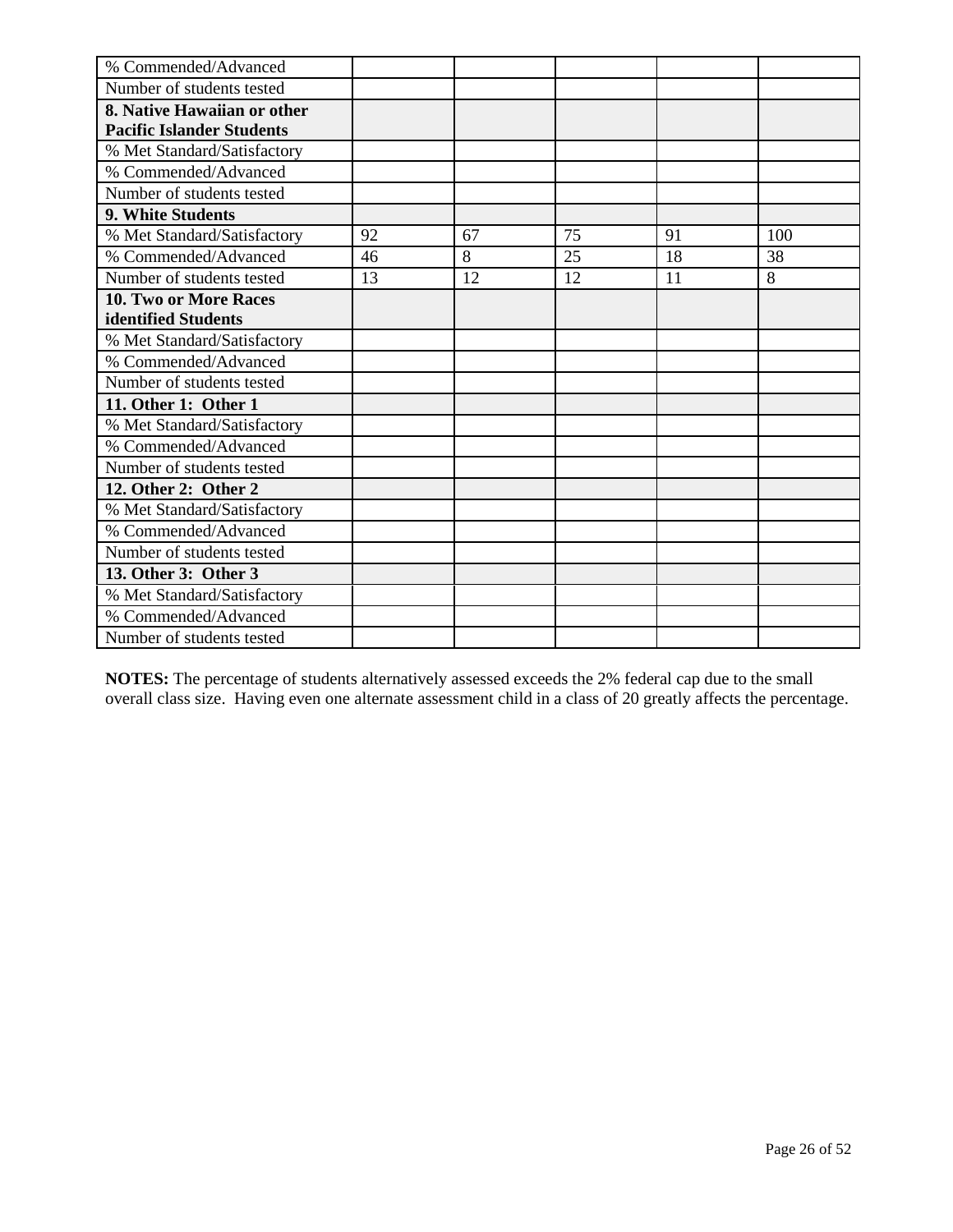**Subject:** <u>Math</u> **Test: Texas Assessment of Knowledge and** Skills (2008-2011) and State of Texas Assessments of Academic Readiness (2011- 2013)

Publisher: Pearson/Texas Education Agency

**All Students Tested/Grade:** 6 **Edition/Publication Year:** 2013

| <b>School Year</b>               | 2012-2013        | 2011-2012        | 2010-2011        | 2009-2010        | 2008-2009        |
|----------------------------------|------------------|------------------|------------------|------------------|------------------|
| Testing month                    | May              | May              | Apr              | Apr              | Apr              |
| <b>SCHOOL SCORES*</b>            |                  |                  |                  |                  |                  |
| % Met Standard/Satisfactory      | 78               | 100              | 84               | 83               | 80               |
| % Commended/Advanced             | 11               | 20               | 16               | 28               | 40               |
| Number of students tested        | 18               | 15               | 19               | 18               | 15               |
| Percent of total students tested | 95               | 100              | 100              | 100              | 100              |
| Number of students tested with   | $\mathbf{1}$     | 3                | $\overline{2}$   | $\mathbf{1}$     | $\mathbf{1}$     |
| alternative assessment           |                  |                  |                  |                  |                  |
| % of students tested with        | 5                | 17               | 11               | 6                | $\overline{7}$   |
| alternative assessment           |                  |                  |                  |                  |                  |
| <b>SUBGROUP SCORES</b>           |                  |                  |                  |                  |                  |
| 1. Free and Reduced-Price        |                  |                  |                  |                  |                  |
| Meals/Socio-Economic/            |                  |                  |                  |                  |                  |
| <b>Disadvantaged Students</b>    |                  |                  |                  |                  |                  |
| % Met Standard/Satisfactory      | 83               | 100              | 92               | 85               | 75               |
| % Commended/Advanced             | $\overline{0}$   | $\boldsymbol{0}$ | $\overline{0}$   | 38               | 42               |
| Number of students tested        | 12               | 10               | 12               | 13               | 12               |
| 2. Students receiving Special    |                  |                  |                  |                  |                  |
| <b>Education</b>                 |                  |                  |                  |                  |                  |
| % Met Standard/Satisfactory      | 100              | 100              | 50               | 100              | 100              |
| % Commended/Advanced             | $\boldsymbol{0}$ | 33               | $\boldsymbol{0}$ | $\boldsymbol{0}$ | $\boldsymbol{0}$ |
| Number of students tested        | $\mathbf{1}$     | 3                | $\overline{2}$   | $\mathbf{1}$     | $\mathbf{1}$     |
| 3. English Language Learner      |                  |                  |                  |                  |                  |
| <b>Students</b>                  |                  |                  |                  |                  |                  |
| % Met Standard/Satisfactory      |                  |                  |                  |                  |                  |
| % Commended/Advanced             |                  |                  |                  |                  |                  |
| Number of students tested        |                  |                  |                  |                  |                  |
| 4. Hispanic or Latino Students   |                  |                  |                  |                  |                  |
| % Met Standard/Satisfactory      | 83               | 100              | 83               | 82               | 67               |
| % Commended/Advanced             | $\boldsymbol{0}$ | $\boldsymbol{0}$ | $\boldsymbol{0}$ | 36               | 67               |
| Number of students tested        | 6                | 3                | 6                | 11               | 6                |
| 5. African- American Students    |                  |                  |                  |                  |                  |
| % Met Standard/Satisfactory      |                  |                  |                  |                  |                  |
| % Commended/Advanced             |                  |                  |                  |                  |                  |
| Number of students tested        |                  |                  |                  |                  |                  |
| <b>6. Asian Students</b>         |                  |                  |                  |                  |                  |
| % Met Standard/Satisfactory      |                  |                  |                  |                  |                  |
| % Commended/Advanced             |                  |                  |                  |                  |                  |
| Number of students tested        |                  |                  |                  |                  |                  |
| 7. American Indian or Alaska     |                  |                  |                  |                  |                  |
| <b>Native Students</b>           |                  |                  |                  |                  |                  |
| % Met Standard/Satisfactory      |                  |                  |                  |                  |                  |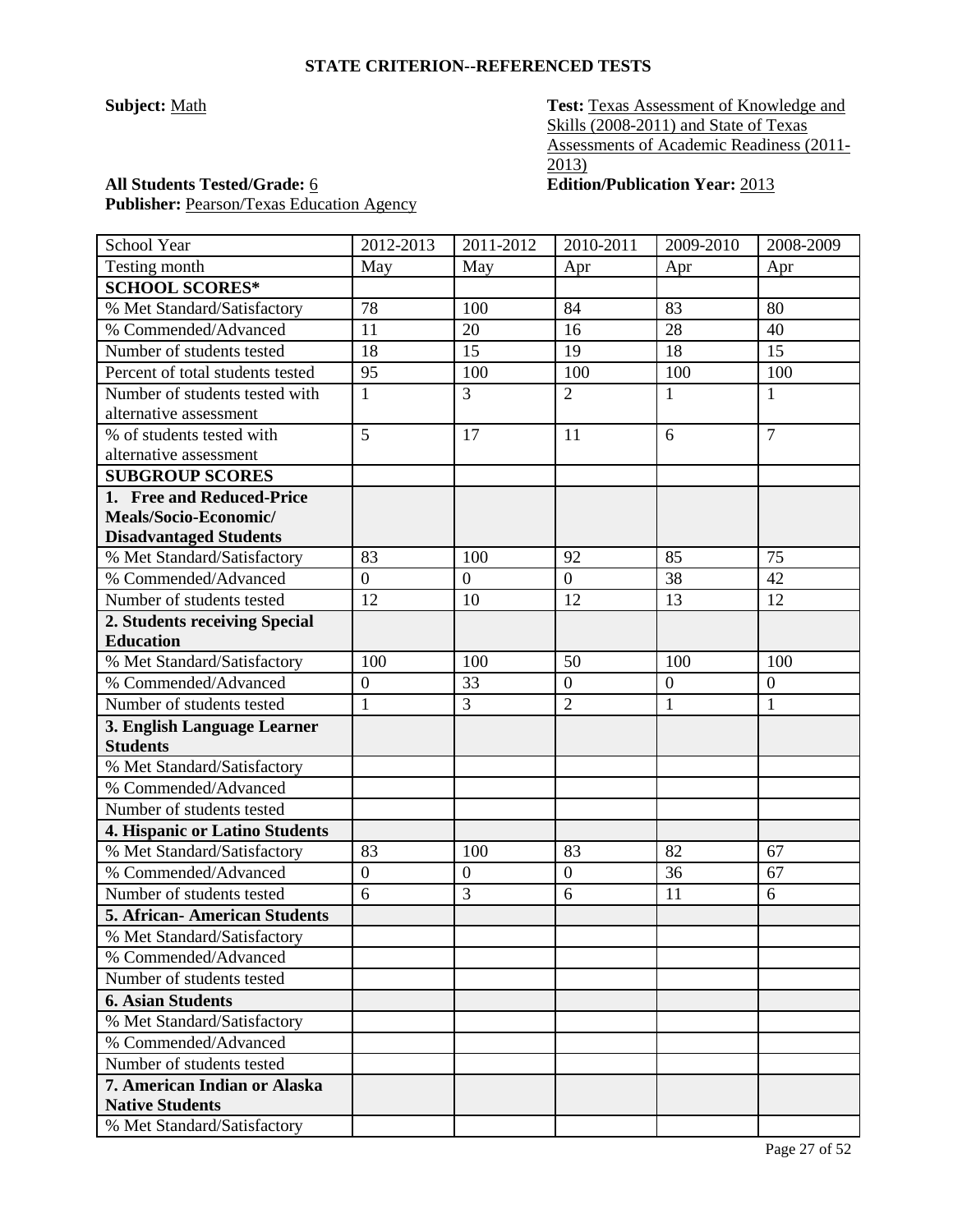| % Commended/Advanced             |    |     |    |                |    |
|----------------------------------|----|-----|----|----------------|----|
| Number of students tested        |    |     |    |                |    |
| 8. Native Hawaiian or other      |    |     |    |                |    |
| <b>Pacific Islander Students</b> |    |     |    |                |    |
| % Met Standard/Satisfactory      |    |     |    |                |    |
| % Commended/Advanced             |    |     |    |                |    |
| Number of students tested        |    |     |    |                |    |
| 9. White Students                |    |     |    |                |    |
| % Met Standard/Satisfactory      | 73 | 100 | 83 | 86             | 88 |
| % Commended/Advanced             | 18 | 27  | 25 | 14             | 13 |
| Number of students tested        | 11 | 11  | 12 | $\overline{7}$ | 8  |
| 10. Two or More Races            |    |     |    |                |    |
| identified Students              |    |     |    |                |    |
| % Met Standard/Satisfactory      |    |     |    |                |    |
| % Commended/Advanced             |    |     |    |                |    |
| Number of students tested        |    |     |    |                |    |
| 11. Other 1: Other 1             |    |     |    |                |    |
| % Met Standard/Satisfactory      |    |     |    |                |    |
| % Commended/Advanced             |    |     |    |                |    |
| Number of students tested        |    |     |    |                |    |
| 12. Other 2: Other 2             |    |     |    |                |    |
| % Met Standard/Satisfactory      |    |     |    |                |    |
| % Commended/Advanced             |    |     |    |                |    |
| Number of students tested        |    |     |    |                |    |
| 13. Other 3: Other 3             |    |     |    |                |    |
| % Met Standard/Satisfactory      |    |     |    |                |    |
| % Commended/Advanced             |    |     |    |                |    |
| Number of students tested        |    |     |    |                |    |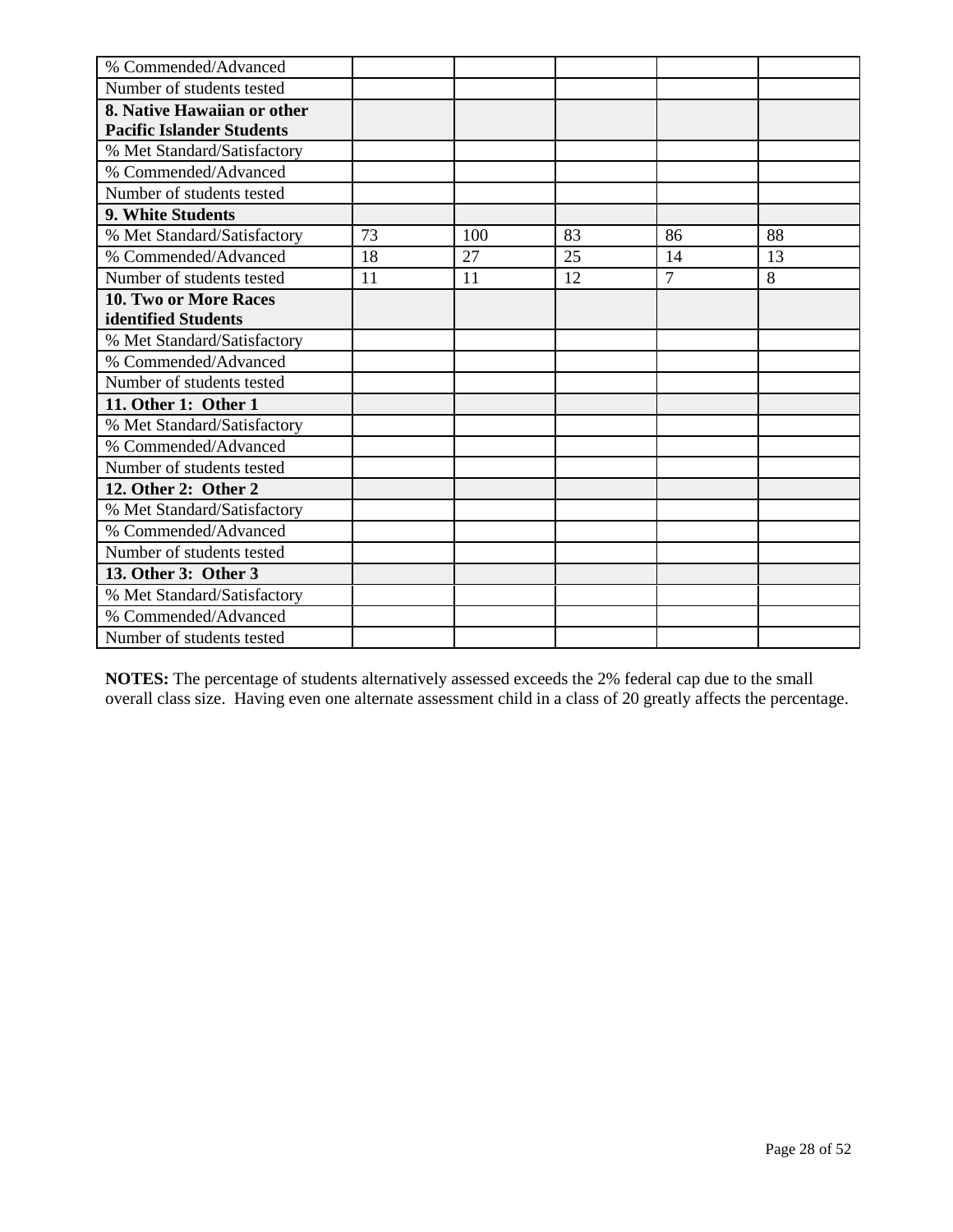**Subject:** Math **Test: Texas Assessment of Knowledge and** Skills (2008-2011) and State of Texas Assessments of Academic Readiness (2011-  $\overline{2013}$ 

**All Students Tested/Grade:** 7 **Edition/Publication Year:** 2013 Publisher: Pearson/Texas Education Agency

| School Year                         | 2012-2013        | 2011-2012        | 2010-2011        | 2009-2010      | 2008-2009        |
|-------------------------------------|------------------|------------------|------------------|----------------|------------------|
| Testing month                       | May              | May              | Apr              | Apr            | Apr              |
| <b>SCHOOL SCORES*</b>               |                  |                  |                  |                |                  |
| % Met Standard/Satisfactory         | 85               | 89               | 89               | 93             | 96               |
| % Commended/Advanced                | 10               | 22               | 11               | 20             | 22               |
| Number of students tested           | 20               | 18               | 18               | 15             | 23               |
| Percent of total students tested    | 100              | 100              | 100              | 100            | 100              |
| Number of students tested with      | 3                | $\overline{2}$   | $\overline{2}$   | $\overline{2}$ | $\mathbf{1}$     |
| alternative assessment              |                  |                  |                  |                |                  |
| % of students tested with           | 13               | 10               | 11               | 12             | $\overline{4}$   |
| alternative assessment              |                  |                  |                  |                |                  |
| <b>SUBGROUP SCORES</b>              |                  |                  |                  |                |                  |
| 1. Free and Reduced-Price           |                  |                  |                  |                |                  |
| Meals/Socio-Economic/               |                  |                  |                  |                |                  |
| <b>Disadvantaged Students</b>       |                  |                  |                  |                |                  |
| % Met Standard/Satisfactory         | 77               | 80               | 93               | 89             | 92               |
| % Commended/Advanced                | $\overline{0}$   | 20               | $\overline{7}$   | 22             | 8                |
| Number of students tested           | 13               | 10               | 15               | 9              | 12               |
| 2. Students receiving Special       |                  |                  |                  |                |                  |
| <b>Education</b>                    |                  |                  |                  |                |                  |
| % Met Standard/Satisfactory         | 100              | 100              | 100              | 100            | 100              |
| % Commended/Advanced                | $\boldsymbol{0}$ | $\boldsymbol{0}$ | $\boldsymbol{0}$ | 50             | $\boldsymbol{0}$ |
| Number of students tested           | 3                | $\overline{2}$   | $\overline{2}$   | $\overline{2}$ | $\mathbf{1}$     |
| 3. English Language Learner         |                  |                  |                  |                |                  |
| <b>Students</b>                     |                  |                  |                  |                |                  |
| % Met Standard/Satisfactory         |                  |                  |                  |                |                  |
| % Commended/Advanced                |                  |                  |                  |                |                  |
| Number of students tested           |                  |                  |                  |                |                  |
| 4. Hispanic or Latino Students      |                  |                  |                  |                |                  |
| % Met Standard/Satisfactory         | 60               | 86               | 92               | 86             | 100              |
| % Commended/Advanced                | $\overline{0}$   | 14               | 15               | 29             | $\boldsymbol{0}$ |
| Number of students tested           | 5                | $\tau$           | 13               | $\overline{7}$ | 8                |
| <b>5. African-American Students</b> |                  |                  |                  |                |                  |
| % Met Standard/Satisfactory         |                  |                  |                  |                |                  |
| % Commended/Advanced                |                  |                  |                  |                |                  |
| Number of students tested           |                  |                  |                  |                |                  |
| <b>6. Asian Students</b>            |                  |                  |                  |                |                  |
| % Met Standard/Satisfactory         |                  |                  |                  |                |                  |
| % Commended/Advanced                |                  |                  |                  |                |                  |
| Number of students tested           |                  |                  |                  |                |                  |
| 7. American Indian or Alaska        |                  |                  |                  |                |                  |
| <b>Native Students</b>              |                  |                  |                  |                |                  |
| % Met Standard/Satisfactory         |                  |                  |                  |                |                  |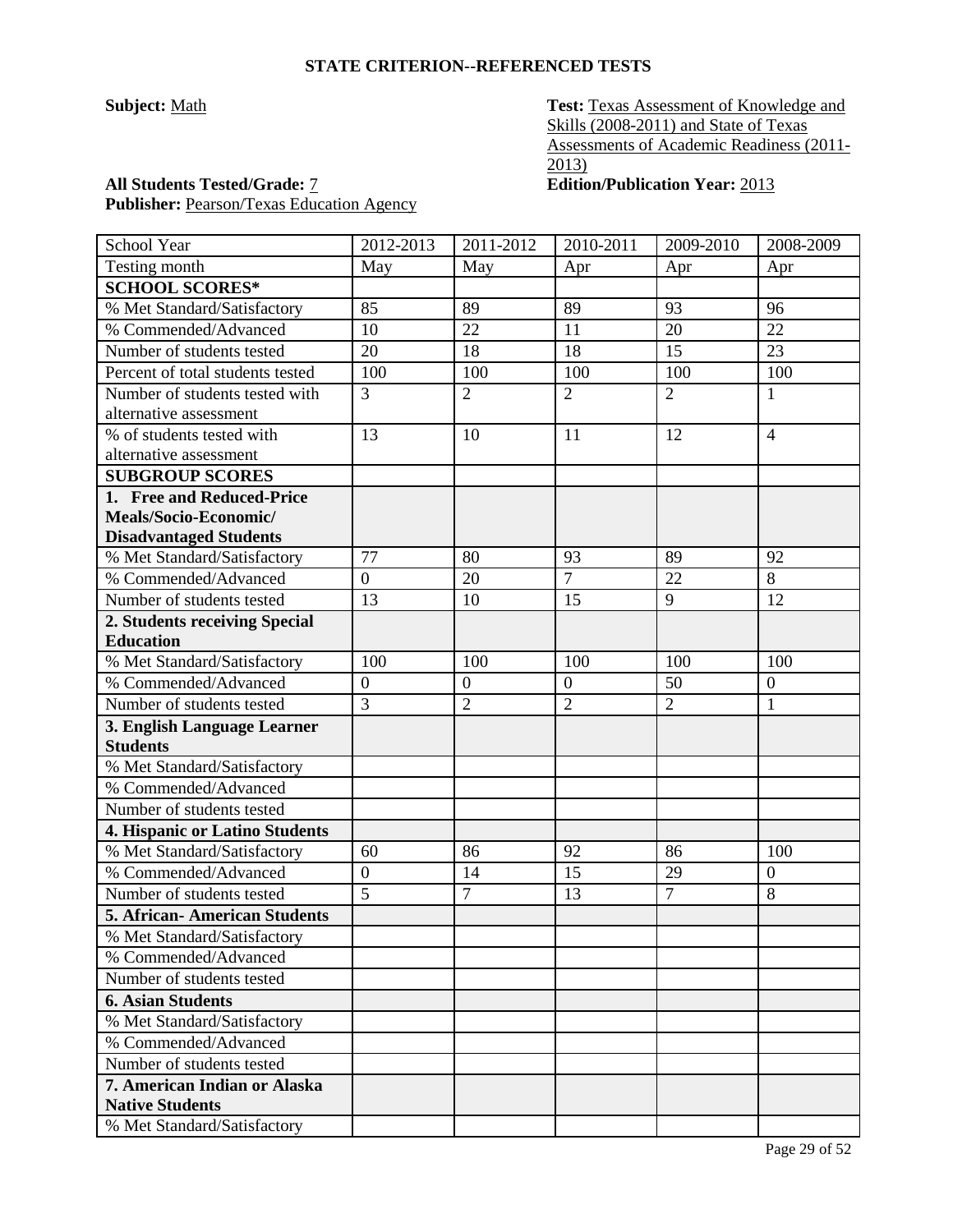| % Commended/Advanced             |    |    |                |                |    |
|----------------------------------|----|----|----------------|----------------|----|
| Number of students tested        |    |    |                |                |    |
| 8. Native Hawaiian or other      |    |    |                |                |    |
| <b>Pacific Islander Students</b> |    |    |                |                |    |
| % Met Standard/Satisfactory      |    |    |                |                |    |
| % Commended/Advanced             |    |    |                |                |    |
| Number of students tested        |    |    |                |                |    |
| 9. White Students                |    |    |                |                |    |
| % Met Standard/Satisfactory      | 93 | 91 | 80             | 100            | 92 |
| % Commended/Advanced             | 14 | 27 | $\overline{0}$ | $\overline{0}$ | 38 |
| Number of students tested        | 14 | 11 | 5              | $\overline{7}$ | 13 |
| 10. Two or More Races            |    |    |                |                |    |
| identified Students              |    |    |                |                |    |
| % Met Standard/Satisfactory      |    |    |                |                |    |
| % Commended/Advanced             |    |    |                |                |    |
| Number of students tested        |    |    |                |                |    |
| 11. Other 1: Other 1             |    |    |                |                |    |
| % Met Standard/Satisfactory      |    |    |                |                |    |
| % Commended/Advanced             |    |    |                |                |    |
| Number of students tested        |    |    |                |                |    |
| 12. Other 2: Other 2             |    |    |                |                |    |
| % Met Standard/Satisfactory      |    |    |                |                |    |
| % Commended/Advanced             |    |    |                |                |    |
| Number of students tested        |    |    |                |                |    |
| 13. Other 3: Other 3             |    |    |                |                |    |
| % Met Standard/Satisfactory      |    |    |                |                |    |
| % Commended/Advanced             |    |    |                |                |    |
| Number of students tested        |    |    |                |                |    |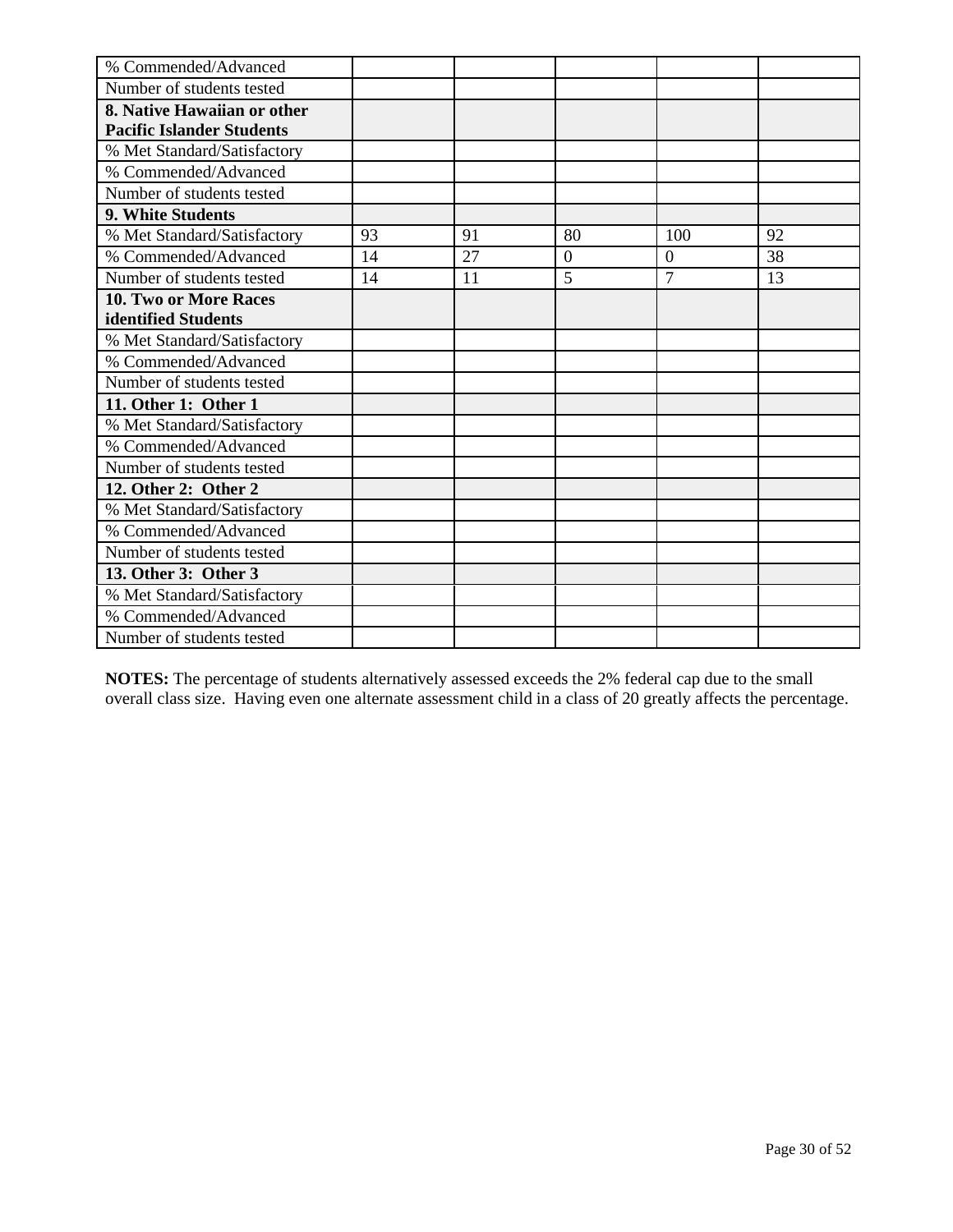**Subject:** <u>Math</u> **Test: Texas Assessment of Knowledge and** Skills (2008-2011) and State of Texas Assessments of Academic Readiness (2011- 2013)

Publisher: Pearson/Texas Education Agency

**All Students Tested/Grade:** 8 **Edition/Publication Year:** 2013

| School Year                         | 2012-2013      | 2011-2012      | 2010-2011      | 2009-2010      | 2008-2009      |
|-------------------------------------|----------------|----------------|----------------|----------------|----------------|
| Testing month                       | May            | May            | Apr            | Apr            | Apr            |
| <b>SCHOOL SCORES*</b>               |                |                |                |                |                |
| % Met Standard/Satisfactory         | 100            | 95             | 100            | 85             | 90             |
| % Commended/Above                   | 35             | 5              | 38             | 20             | 29             |
| Satisfactory                        |                |                |                |                |                |
| Number of students tested           | 20             | 19             | 16             | 20             | 21             |
| Percent of total students tested    | 100            | 100            | 100            | 100            | 100            |
| Number of students tested with      | $\overline{0}$ | $\overline{2}$ | $\mathbf{1}$   | 1              | $\mathbf{1}$   |
| alternative assessment              |                |                |                |                |                |
| % of students tested with           | 5              | 10             | 6              | 5              | 5              |
| alternative assessment              |                |                |                |                |                |
| <b>SUBGROUP SCORES</b>              |                |                |                |                |                |
| 1. Free and Reduced-Price           |                |                |                |                |                |
| Meals/Socio-Economic/               |                |                |                |                |                |
| <b>Disadvantaged Students</b>       |                |                |                |                |                |
| % Met Standard/Satisfactory         | 100            | 85             | 100            | 87             | 94             |
| % Commended/Above                   | 9              | 9              | 44             | 13             | 38             |
| Satisfactory                        |                |                |                |                |                |
| Number of students tested           | 11             | 13             | 9              | 15             | 16             |
| 2. Students receiving Special       |                |                |                |                |                |
| <b>Education</b>                    |                |                |                |                |                |
| % Met Standard/Satisfactory         | 100            | 100            | 100            | 100            | 100            |
| % Commended/Above                   | $\overline{0}$ | $\overline{0}$ | $\overline{0}$ | $\overline{0}$ | $\overline{0}$ |
| Satisfactory                        |                |                |                |                |                |
| Number of students tested           | $\mathbf{1}$   | $\overline{2}$ | $\overline{3}$ | $\mathbf{1}$   | $\mathbf{1}$   |
| 3. English Language Learner         |                |                |                |                |                |
| <b>Students</b>                     |                |                |                |                |                |
| % Met Standard/Satisfactory         |                |                |                |                |                |
| % Commended/Above                   |                |                |                |                |                |
| Satisfactory                        |                |                |                |                |                |
| Number of students tested           |                |                |                |                |                |
| 4. Hispanic or Latino Students      |                |                |                |                |                |
| % Met Standard/Satisfactory         | 100            | 92             | 100            | 75             | 91             |
| % Commended/Above                   | $\overline{0}$ | 8              | 57             | 13             | 36             |
| Satisfactory                        |                |                |                |                |                |
| Number of students tested           | $\overline{7}$ | 13             | $\overline{7}$ | 8              | 11             |
| <b>5. African-American Students</b> |                |                |                |                |                |
| % Met Standard/Satisfactory         |                |                |                |                |                |
| % Commended/Above                   |                |                |                |                |                |
| Satisfactory                        |                |                |                |                |                |
| Number of students tested           |                |                |                |                |                |
| <b>6. Asian Students</b>            |                |                |                |                |                |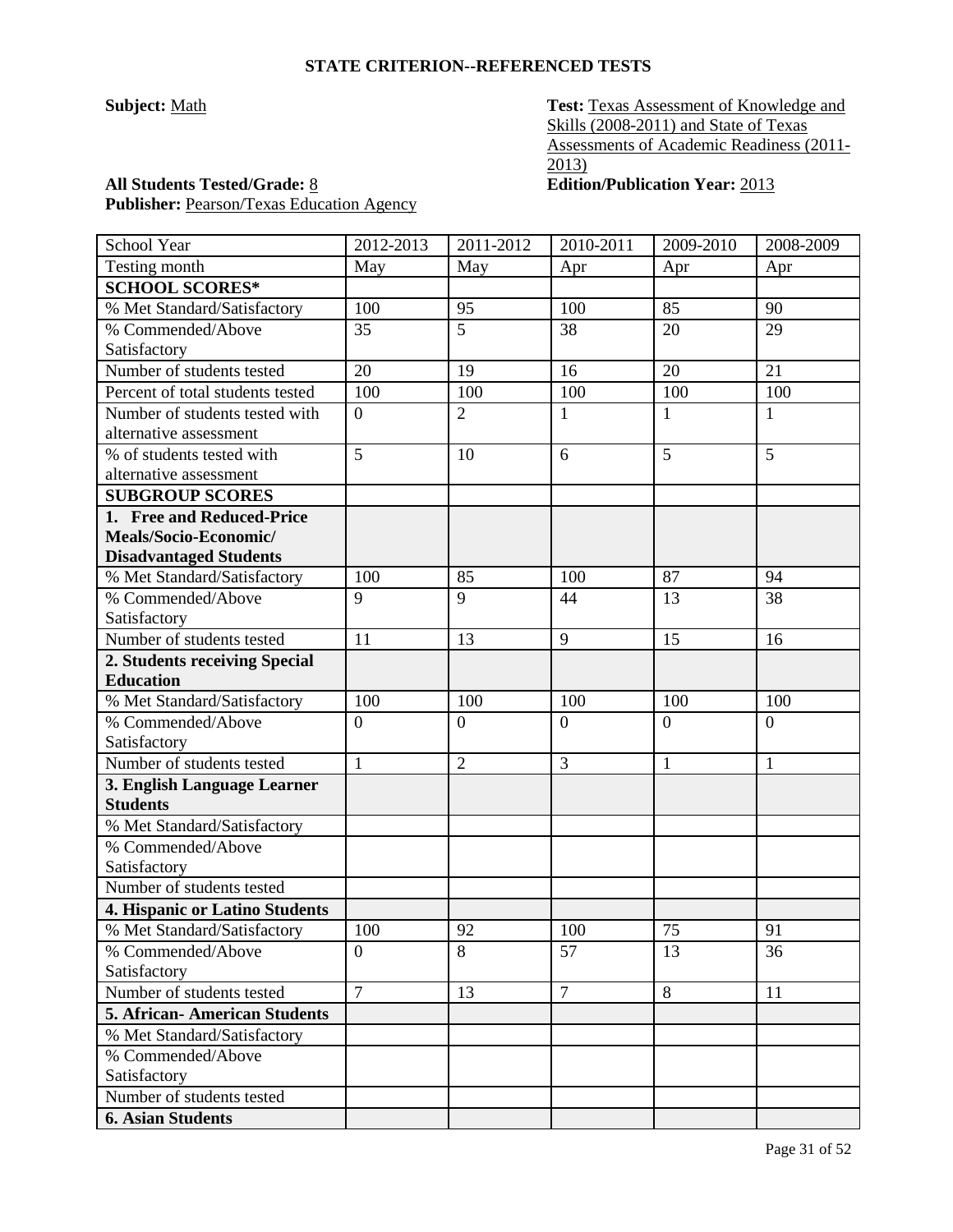| % Met Standard/Satisfactory      |     |                  |     |    |    |
|----------------------------------|-----|------------------|-----|----|----|
| % Commended/Above                |     |                  |     |    |    |
| Satisfactory                     |     |                  |     |    |    |
| Number of students tested        |     |                  |     |    |    |
| 7. American Indian or Alaska     |     |                  |     |    |    |
| <b>Native Students</b>           |     |                  |     |    |    |
| % Met Standard/Satisfactory      |     |                  |     |    |    |
| % Commended/Above                |     |                  |     |    |    |
| Satisfactory                     |     |                  |     |    |    |
| Number of students tested        |     |                  |     |    |    |
| 8. Native Hawaiian or other      |     |                  |     |    |    |
| <b>Pacific Islander Students</b> |     |                  |     |    |    |
| % Met Standard/Satisfactory      |     |                  |     |    |    |
| % Commended/Above                |     |                  |     |    |    |
| Satisfactory                     |     |                  |     |    |    |
| Number of students tested        |     |                  |     |    |    |
| 9. White Students                |     |                  |     |    |    |
| % Met Standard/Satisfactory      | 100 | 100              | 100 | 90 | 89 |
| % Commended/Above                | 58  | $\boldsymbol{0}$ | 13  | 30 | 22 |
| Satisfactory                     |     |                  |     |    |    |
| Number of students tested        | 12  | 6                | 8   | 10 | 9  |
| 10. Two or More Races            |     |                  |     |    |    |
| identified Students              |     |                  |     |    |    |
| % Met Standard/Satisfactory      |     |                  |     |    |    |
| % Commended/Above                |     |                  |     |    |    |
| Satisfactory                     |     |                  |     |    |    |
| Number of students tested        |     |                  |     |    |    |
| 11. Other 1: Other 1             |     |                  |     |    |    |
| % Met Standard/Satisfactory      |     |                  |     |    |    |
| % Commended/Above                |     |                  |     |    |    |
| Satisfactory                     |     |                  |     |    |    |
| Number of students tested        |     |                  |     |    |    |
| 12. Other 2: Other 2             |     |                  |     |    |    |
| % Met Standard/Satisfactory      |     |                  |     |    |    |
| % Commended/Above                |     |                  |     |    |    |
| Satisfactory                     |     |                  |     |    |    |
| Number of students tested        |     |                  |     |    |    |
| 13. Other 3: Other 3             |     |                  |     |    |    |
| % Met Standard/Satisfactory      |     |                  |     |    |    |
| % Commended/Above                |     |                  |     |    |    |
| Satisfactory                     |     |                  |     |    |    |
| Number of students tested        |     |                  |     |    |    |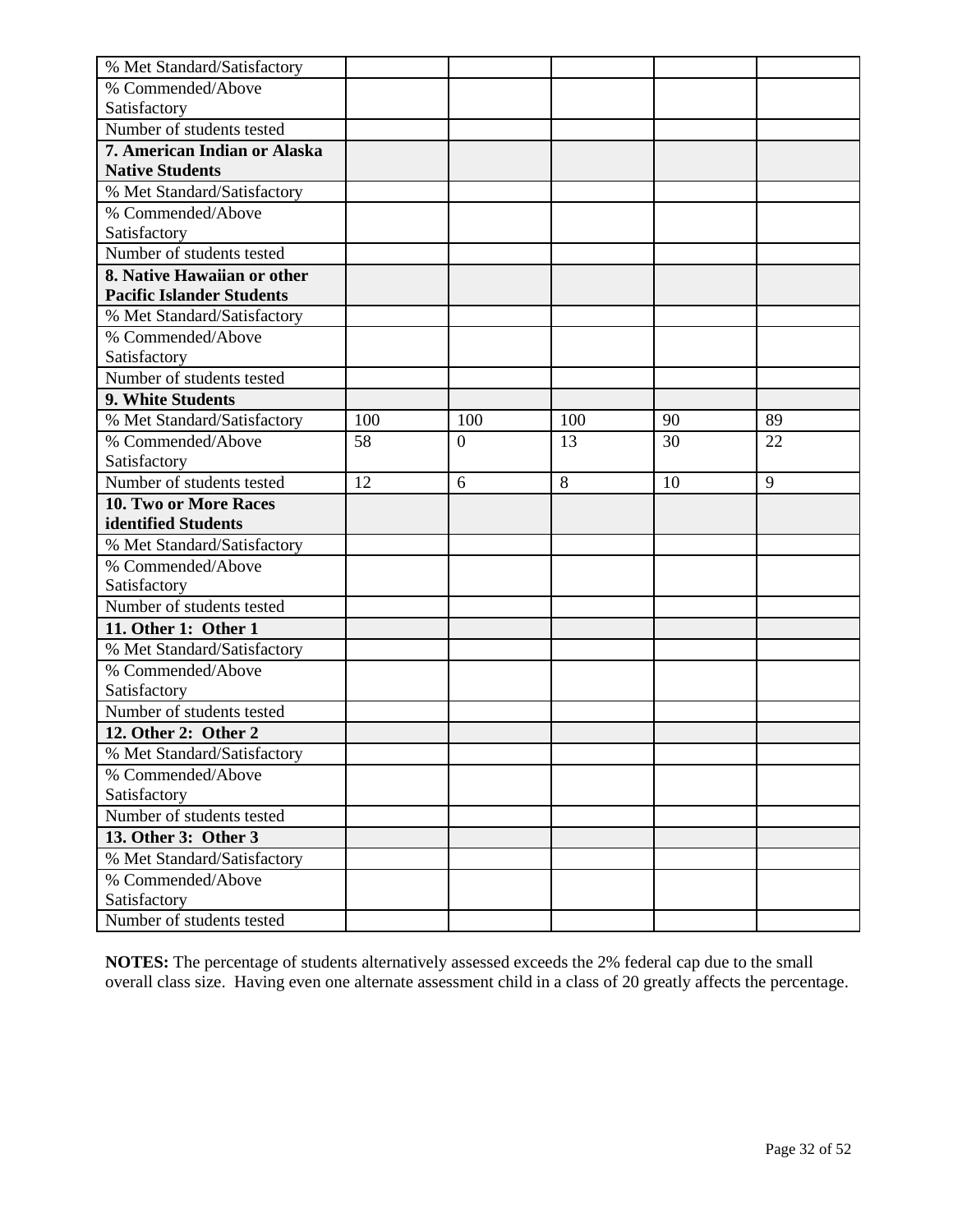**Subject:** <u>Math</u> **Test: Texas Assessment of Knowledge and** Skills (2008-2011) and State of Texas Assessments of Academic Readiness (2011- 2013)

## **All Students Tested/Grade:** 9 **Edition/Publication Year:** 2013

Publisher: Pearson/Texas Education Agency

| School Year                      | $\overline{20}$ 12-2013 | 2011-2012 | 2010-2011      | 2009-2010    | 2008-2009      |
|----------------------------------|-------------------------|-----------|----------------|--------------|----------------|
| Testing month                    | May                     | May       | Apr            | Apr          | Apr            |
| <b>SCHOOL SCORES*</b>            |                         |           |                |              |                |
| % Met Standard/Satisfactory      | 89                      | 88        | 85             | 69           | 76             |
| % Commended/Advanced             | 16                      | 12        | 15             | 25           | 33             |
| Number of students tested        | 19                      | 17        | 20             | 16           | 21             |
| Percent of total students tested | 100                     | 100       | 100            | 100          | 100            |
| Number of students tested with   | $\mathbf{1}$            | 5         | $\mathbf{1}$   | $\mathbf{1}$ | $\overline{2}$ |
| alternative assessment           |                         |           |                |              |                |
| % of students tested with        | 5                       | 23        | $\overline{7}$ | 6            | 10             |
| alternative assessment           |                         |           |                |              |                |
| <b>SUBGROUP SCORES</b>           |                         |           |                |              |                |
| 1. Free and Reduced-Price        |                         |           |                |              |                |
| Meals/Socio-Economic/            |                         |           |                |              |                |
| <b>Disadvantaged Students</b>    |                         |           |                |              |                |
| % Met Standard/Satisfactory      | 93                      | 75        | 81             | 75           | 73             |
| % Commended/Advanced             | 21                      | 13        | 13             | 33           | 36             |
| Number of students tested        | 14                      | 8         | 16             | 12           | 11             |
| 2. Students receiving Special    |                         |           |                |              |                |
| <b>Education</b>                 |                         |           |                |              |                |
| % Met Standard/Satisfactory      | 100                     | 80        | $\overline{0}$ | 100          | 50             |
| % Commended/Advanced             | $\boldsymbol{0}$        | 20        | $\overline{0}$ | $\mathbf{0}$ | $\overline{0}$ |
| Number of students tested        | $\mathbf{1}$            | 5         | $\mathbf{1}$   | $\mathbf{1}$ | $\overline{2}$ |
| 3. English Language Learner      |                         |           |                |              |                |
| <b>Students</b>                  |                         |           |                |              |                |
| % Met Standard/Satisfactory      |                         |           |                |              |                |
| % Commended/Advanced             |                         |           |                |              |                |
| Number of students tested        |                         |           |                |              |                |
| 4. Hispanic or Latino Students   |                         |           |                |              |                |
| % Met Standard/Satisfactory      | 91                      | 83        | 70             | 78           | 60             |
| % Commended/Advanced             | 27                      | 17        | 20             | 33           | 20             |
| Number of students tested        | 11                      | 6         | 10             | 9            | 5              |
| 5. African- American Students    |                         |           |                |              |                |
| % Met Standard/Satisfactory      |                         |           |                |              |                |
| % Commended/Advanced             |                         |           |                |              |                |
| Number of students tested        |                         |           |                |              |                |
| <b>6. Asian Students</b>         |                         |           |                |              |                |
| % Met Standard/Satisfactory      |                         |           |                |              |                |
| % Commended/Advanced             |                         |           |                |              |                |
| Number of students tested        |                         |           |                |              |                |
| 7. American Indian or Alaska     |                         |           |                |              |                |
| <b>Native Students</b>           |                         |           |                |              |                |
| % Met Standard/Satisfactory      |                         |           |                |              |                |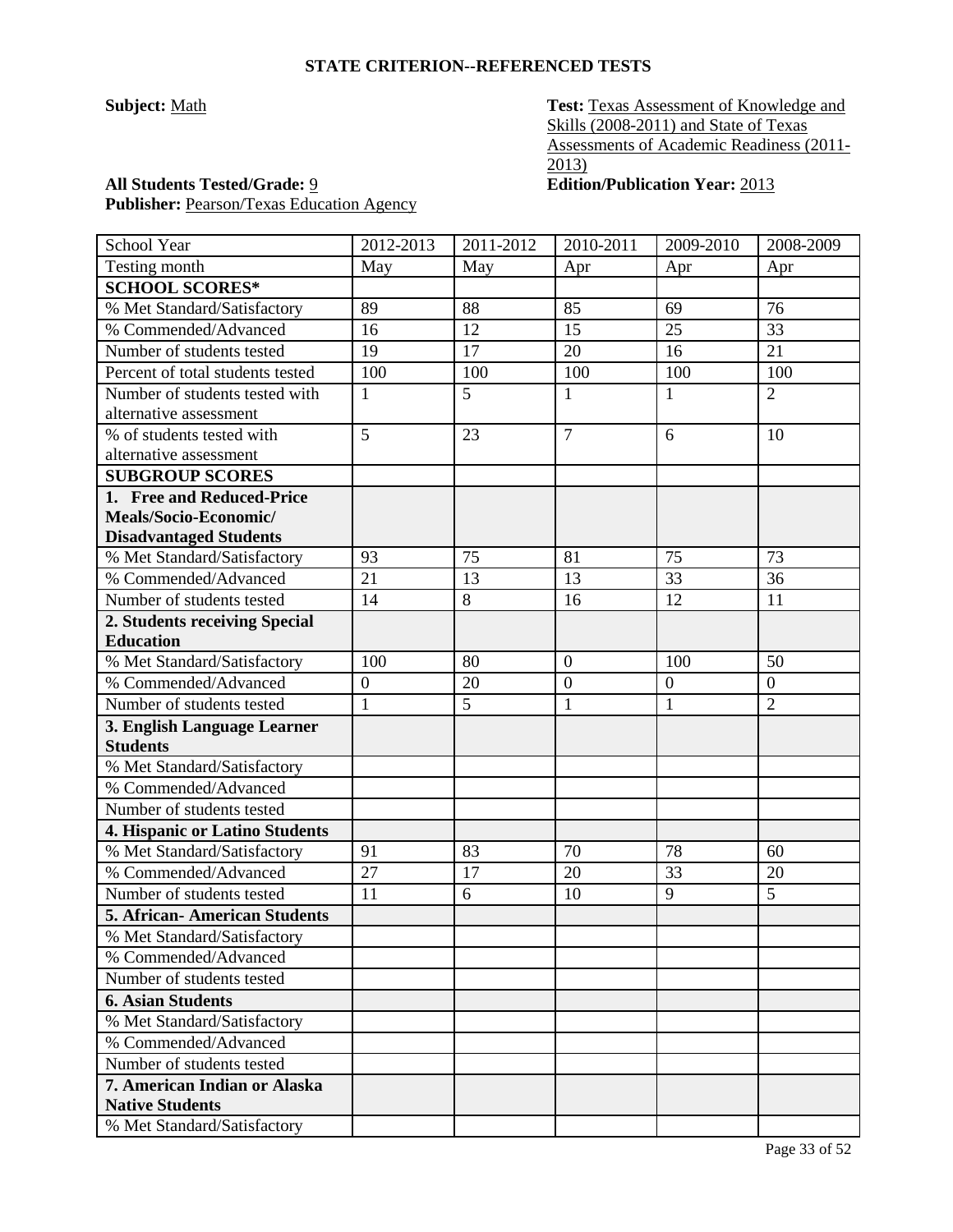| % Commended/Advanced             |                |          |     |    |    |
|----------------------------------|----------------|----------|-----|----|----|
| Number of students tested        |                |          |     |    |    |
| 8. Native Hawaiian or other      |                |          |     |    |    |
| <b>Pacific Islander Students</b> |                |          |     |    |    |
| % Met Standard/Satisfactory      |                |          |     |    |    |
| % Commended/Advanced             |                |          |     |    |    |
| Number of students tested        |                |          |     |    |    |
| 9. White Students                |                |          |     |    |    |
| % Met Standard/Satisfactory      | 88             | 90       | 100 | 50 | 79 |
| % Commended/Advanced             | $\overline{0}$ | $\Omega$ | 13  | 17 | 29 |
| Number of students tested        | 8              | 10       | 8   | 6  | 14 |
| 10. Two or More Races            |                |          |     |    |    |
| identified Students              |                |          |     |    |    |
| % Met Standard/Satisfactory      |                |          |     |    |    |
| % Commended/Advanced             |                |          |     |    |    |
| Number of students tested        |                |          |     |    |    |
| 11. Other 1: Other 1             |                |          |     |    |    |
| % Met Standard/Satisfactory      |                |          |     |    |    |
| % Commended/Advanced             |                |          |     |    |    |
| Number of students tested        |                |          |     |    |    |
| 12. Other 2: Other 2             |                |          |     |    |    |
| % Met Standard/Satisfactory      |                |          |     |    |    |
| % Commended/Advanced             |                |          |     |    |    |
| Number of students tested        |                |          |     |    |    |
| 13. Other 3: Other 3             |                |          |     |    |    |
| % Met Standard/Satisfactory      |                |          |     |    |    |
| % Commended/Advanced             |                |          |     |    |    |
| Number of students tested        |                |          |     |    |    |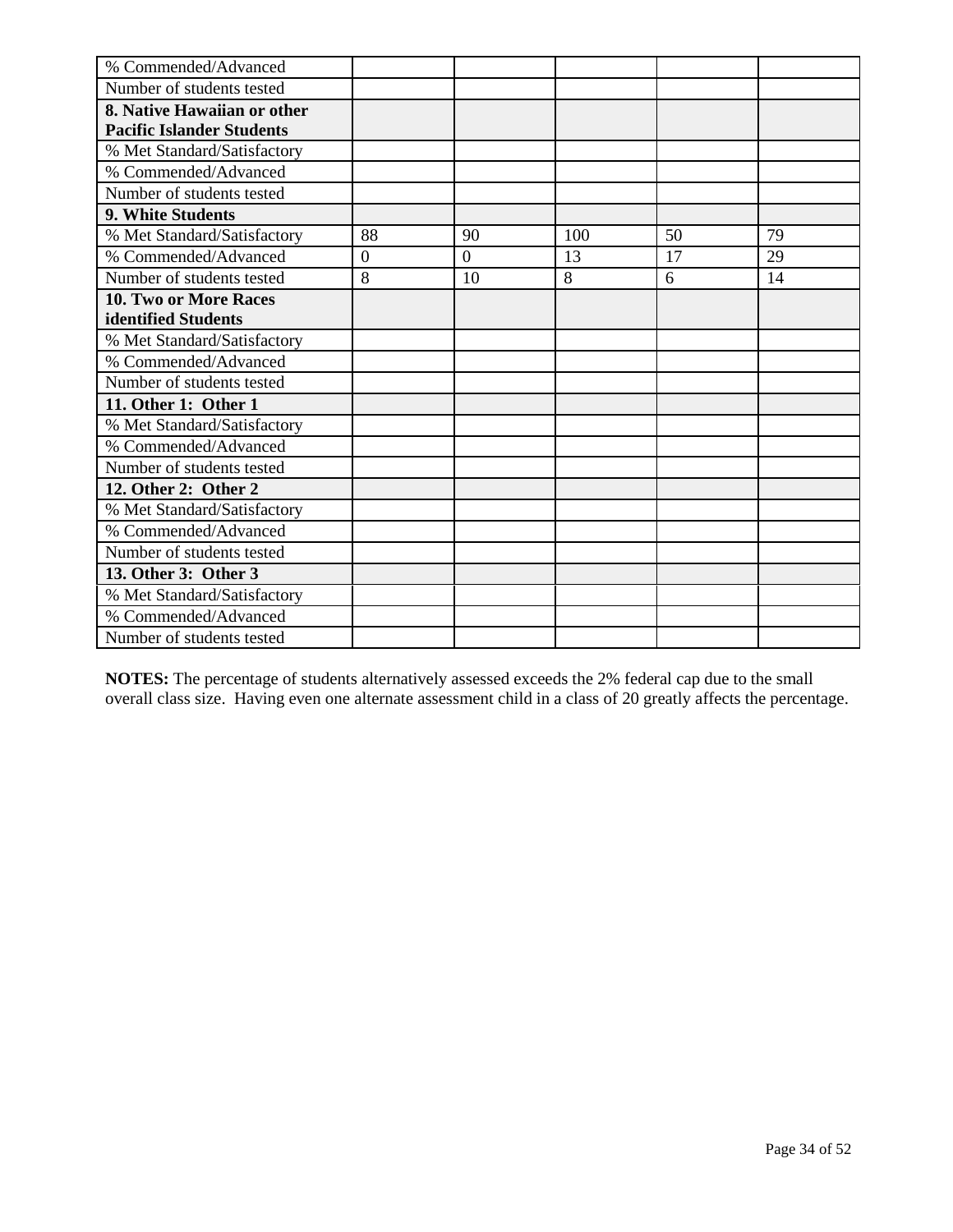**Subject:** Reading/ELA **Test:** Texas Assessment of Knowledge and Skills (2008-2011) and State of Texas Assessments of Academic Readiness (2011- 2013)

## **All Students Tested/Grade:** 10 **Edition/Publication Year:** 2013 Publisher: Pearson/Texas Education Agency

| School Year                         | 2012-2013        | 2011-2012        | 2010-2011      | 2009-2010        | 2008-2009        |
|-------------------------------------|------------------|------------------|----------------|------------------|------------------|
| Testing month                       | May              | May              | Apr            | Apr              | Apr              |
| <b>SCHOOL SCORES*</b>               |                  |                  |                |                  |                  |
| % Met Standard/Satisfactory         | 100              | 90               | 89             | 94               | 89               |
| % Commended/Advanced                | 8                | 5                | 5              | $\boldsymbol{0}$ | $\overline{0}$   |
| Number of students tested           | 13               | 21               | 19             | 16               | 19               |
| Percent of total students tested    | 100              | 100              | 100            | 100              | 100              |
| Number of students tested with      | 3                | 1                | $\mathbf{1}$   | $\overline{2}$   | $\overline{3}$   |
| alternative assessment              |                  |                  |                |                  |                  |
| % of students tested with           | 19               | 5                | 5              | 13               | 53               |
| alternative assessment              |                  |                  |                |                  |                  |
| <b>SUBGROUP SCORES</b>              |                  |                  |                |                  |                  |
| 1. Free and Reduced-Price           |                  |                  |                |                  |                  |
| Meals/Socio-Economic/               |                  |                  |                |                  |                  |
| <b>Disadvantaged Students</b>       |                  |                  |                |                  |                  |
| % Met Standard/Satisfactory         | 100              | 92               | 86             | 100              | 71               |
| % Commended/Advanced                | $\boldsymbol{0}$ | 8                | $\overline{7}$ | $\boldsymbol{0}$ | $\overline{0}$   |
| Number of students tested           | 9                | 13               | 14             | $\overline{7}$   | $\overline{7}$   |
| 2. Students receiving Special       |                  |                  |                |                  |                  |
| <b>Education</b>                    |                  |                  |                |                  |                  |
| % Met Standard/Satisfactory         | 100              | 100              | 100            | 100              | 33               |
| % Commended/Advanced                | 67               | $\boldsymbol{0}$ | $\overline{0}$ | $\boldsymbol{0}$ | $\boldsymbol{0}$ |
| Number of students tested           | 3                | $\mathbf{1}$     | $\mathbf{1}$   | $\overline{2}$   | $\overline{3}$   |
| 3. English Language Learner         |                  |                  |                |                  |                  |
| <b>Students</b>                     |                  |                  |                |                  |                  |
| % Met Standard/Satisfactory         |                  |                  |                |                  |                  |
| % Commended/Advanced                |                  |                  |                |                  |                  |
| Number of students tested           |                  |                  |                |                  |                  |
| 4. Hispanic or Latino Students      |                  |                  |                |                  |                  |
| % Met Standard/Satisfactory         | 100              | 86               | 82             | 100              | 83               |
| % Commended/Advanced                | 20               | 14               | 9              | $\boldsymbol{0}$ | $\boldsymbol{0}$ |
| Number of students tested           | 5                | $\overline{7}$   | 11             | 6                | 6                |
| <b>5. African-American Students</b> |                  |                  |                |                  |                  |
| % Met Standard/Satisfactory         |                  |                  |                |                  |                  |
| % Commended/Advanced                |                  |                  |                |                  |                  |
| Number of students tested           |                  |                  |                |                  |                  |
| <b>6. Asian Students</b>            |                  |                  |                |                  |                  |
| % Met Standard/Satisfactory         |                  |                  |                |                  |                  |
| % Commended/Advanced                |                  |                  |                |                  |                  |
| Number of students tested           |                  |                  |                |                  |                  |
| 7. American Indian or Alaska        |                  |                  |                |                  |                  |
| <b>Native Students</b>              |                  |                  |                |                  |                  |
| % Met Standard/Satisfactory         |                  |                  |                |                  |                  |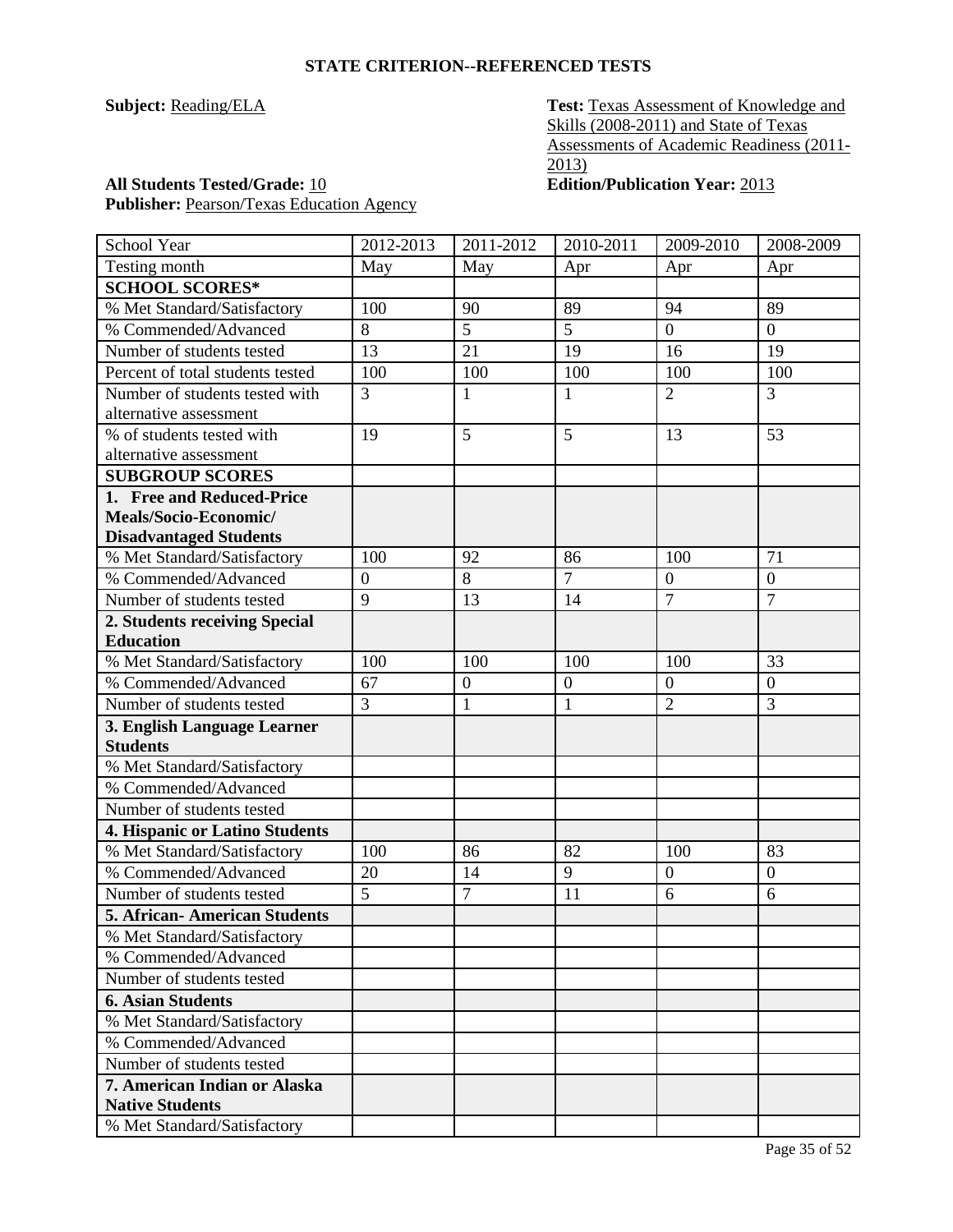| % Commended/Advanced             |                |                |          |                |                |
|----------------------------------|----------------|----------------|----------|----------------|----------------|
| Number of students tested        |                |                |          |                |                |
| 8. Native Hawaiian or other      |                |                |          |                |                |
| <b>Pacific Islander Students</b> |                |                |          |                |                |
| % Met Standard/Satisfactory      |                |                |          |                |                |
| % Commended/Advanced             |                |                |          |                |                |
| Number of students tested        |                |                |          |                |                |
| 9. White Students                |                |                |          |                |                |
| % Met Standard/Satisfactory      | 100            | 92             | 100      | 88             | 92             |
| % Commended/Advanced             | $\overline{0}$ | $\overline{0}$ | $\theta$ | $\overline{0}$ | $\overline{0}$ |
| Number of students tested        | 8              | 12             | 8        | 8              | 13             |
| 10. Two or More Races            |                |                |          |                |                |
| identified Students              |                |                |          |                |                |
| % Met Standard/Satisfactory      |                |                |          |                |                |
| % Commended/Advanced             |                |                |          |                |                |
| Number of students tested        |                |                |          |                |                |
| 11. Other 1: Other 1             |                |                |          |                |                |
| % Met Standard/Satisfactory      |                |                |          |                |                |
| % Commended/Advanced             |                |                |          |                |                |
| Number of students tested        |                |                |          |                |                |
| 12. Other 2: Other 2             |                |                |          |                |                |
| % Met Standard/Satisfactory      |                |                |          |                |                |
| % Commended/Advanced             |                |                |          |                |                |
| Number of students tested        |                |                |          |                |                |
| 13. Other 3: Other 3             |                |                |          |                |                |
| % Met Standard/Satisfactory      |                |                |          |                |                |
| % Commended/Advanced             |                |                |          |                |                |
| Number of students tested        |                |                |          |                |                |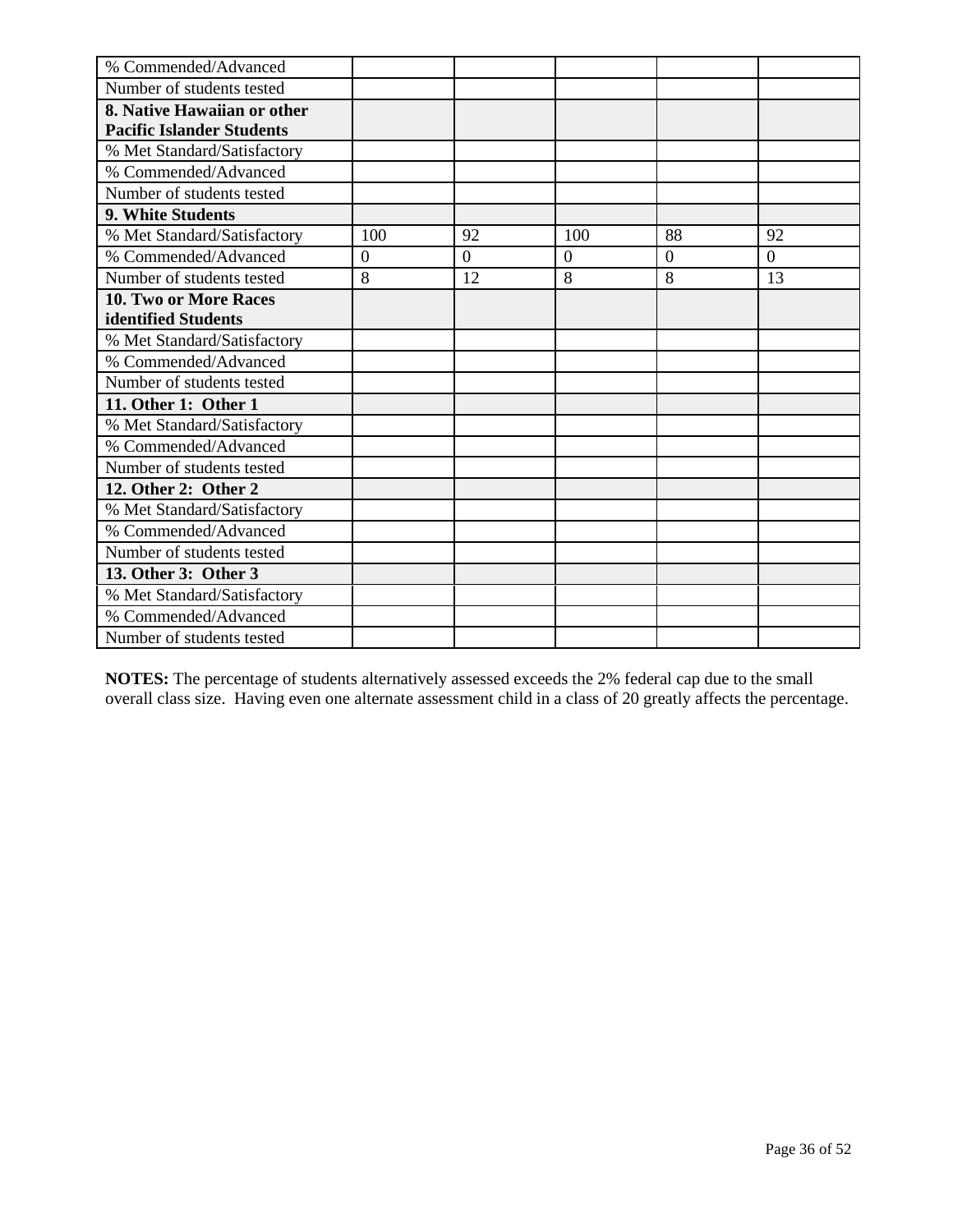**Subject:** Reading/ELA **Test:** Texas Assessment of Knowledge and Skills (2008-2011) and State of Texas Assessments of Academic Readiness (2011- 2013)

**All Students Tested/Grade:** 11 **Edition/Publication Year:** 2013 Publisher: Pearson/Texas Education Agency

| School Year                           | 2012-2013        | 2011-2012      | 2010-2011        | 2009-2010        | 2008-2009        |
|---------------------------------------|------------------|----------------|------------------|------------------|------------------|
| Testing month                         | May              | May            | Apr              | Apr              | Apr              |
| <b>SCHOOL SCORES*</b>                 |                  |                |                  |                  |                  |
| % Met Standard/Satisfactory           | 95               | 94             | 100              | 100              | 100              |
| % Commended/Advanced                  | 11               | 13             | 9                | 19               | 37               |
| Number of students tested             | 19               | 16             | 11               | 16               | 19               |
| Percent of total students tested      | 100              | 100            | 100              | 100              | 100              |
| Number of students tested with        | 1                | $\overline{2}$ | $\boldsymbol{0}$ | $\mathbf{1}$     | $\mathbf{1}$     |
| alternative assessment                |                  |                |                  |                  |                  |
| % of students tested with             | 5                | 11             | $\overline{0}$   | 6                | 5                |
| alternative assessment                |                  |                |                  |                  |                  |
| <b>SUBGROUP SCORES</b>                |                  |                |                  |                  |                  |
| 1. Free and Reduced-Price             |                  |                |                  |                  |                  |
| Meals/Socio-Economic/                 |                  |                |                  |                  |                  |
| <b>Disadvantaged Students</b>         |                  |                |                  |                  |                  |
| % Met Standard/Satisfactory           | 92               | 93             | 100              | 100              | 100              |
| % Commended/Advanced                  | 8                | 14             | $\boldsymbol{0}$ | 14               | 20               |
| Number of students tested             | 13               | 14             | $\overline{4}$   | $\overline{7}$   | 5                |
| 2. Students receiving Special         |                  |                |                  |                  |                  |
| <b>Education</b>                      |                  |                |                  |                  |                  |
| % Met Standard/Satisfactory           | 100              | 100            | $\boldsymbol{0}$ | 100              | 100              |
| % Commended/Advanced                  | $\overline{0}$   | 100            | $\boldsymbol{0}$ | $\boldsymbol{0}$ | $\boldsymbol{0}$ |
| Number of students tested             | $\mathbf{1}$     | $\overline{2}$ | $\boldsymbol{0}$ | $\mathbf{1}$     | $\mathbf{1}$     |
| 3. English Language Learner           |                  |                |                  |                  |                  |
| <b>Students</b>                       |                  |                |                  |                  |                  |
| % Met Standard/Satisfactory           |                  |                |                  |                  |                  |
| % Commended/Advanced                  |                  |                |                  |                  |                  |
| Number of students tested             |                  |                |                  |                  |                  |
| <b>4. Hispanic or Latino Students</b> |                  |                |                  |                  |                  |
| % Met Standard/Satisfactory           | 86               | 89             | 100              | 100              | 100              |
| % Commended/Advanced                  | $\boldsymbol{0}$ | 11             | $\boldsymbol{0}$ | 25               | 25               |
| Number of students tested             | $\overline{7}$   | 9              | 3                | $\overline{4}$   | $\overline{4}$   |
| <b>5. African- American Students</b>  |                  |                |                  |                  |                  |
| % Met Standard/Satisfactory           |                  |                |                  |                  |                  |
| % Commended/Advanced                  |                  |                |                  |                  |                  |
| Number of students tested             |                  |                |                  |                  |                  |
| <b>6. Asian Students</b>              |                  |                |                  |                  |                  |
| % Met Standard/Satisfactory           |                  |                |                  |                  |                  |
| % Commended/Advanced                  |                  |                |                  |                  |                  |
| Number of students tested             |                  |                |                  |                  |                  |
| 7. American Indian or Alaska          |                  |                |                  |                  |                  |
| <b>Native Students</b>                |                  |                |                  |                  |                  |
| % Met Standard/Satisfactory           |                  |                |                  |                  |                  |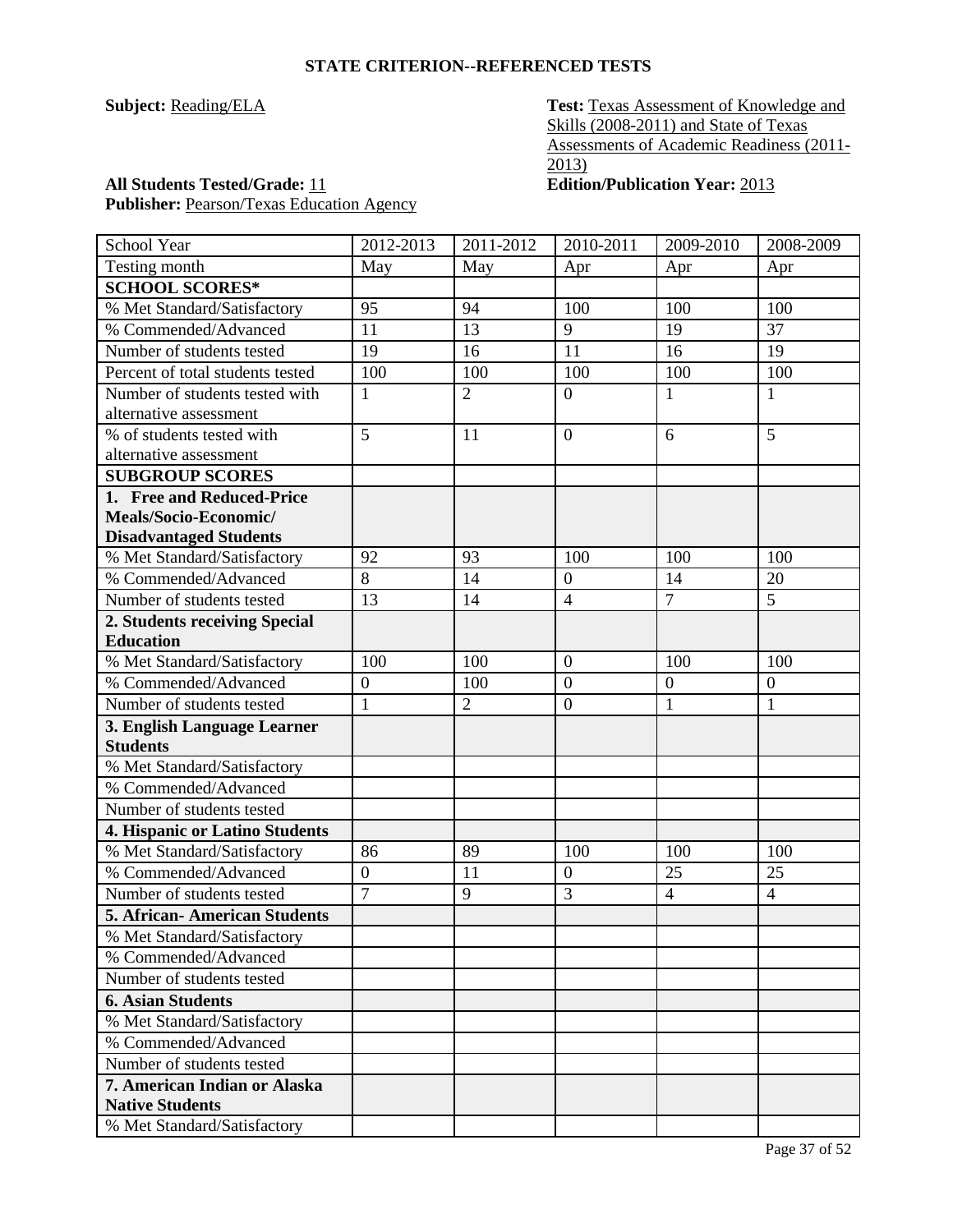| % Commended/Advanced             |     |        |                |     |     |
|----------------------------------|-----|--------|----------------|-----|-----|
| Number of students tested        |     |        |                |     |     |
| 8. Native Hawaiian or other      |     |        |                |     |     |
| <b>Pacific Islander Students</b> |     |        |                |     |     |
| % Met Standard/Satisfactory      |     |        |                |     |     |
| % Commended/Advanced             |     |        |                |     |     |
| Number of students tested        |     |        |                |     |     |
| 9. White Students                |     |        |                |     |     |
| % Met Standard/Satisfactory      | 100 | 100    | 100            | 100 | 100 |
| % Commended/Advanced             | 20  | 14     | 14             | 17  | 40  |
| Number of students tested        | 10  | $\tau$ | $\overline{7}$ | 12  | 15  |
| 10. Two or More Races            |     |        |                |     |     |
| identified Students              |     |        |                |     |     |
| % Met Standard/Satisfactory      |     |        |                |     |     |
| % Commended/Advanced             |     |        |                |     |     |
| Number of students tested        |     |        |                |     |     |
| 11. Other 1: Other 1             |     |        |                |     |     |
| % Met Standard/Satisfactory      |     |        |                |     |     |
| % Commended/Advanced             |     |        |                |     |     |
| Number of students tested        |     |        |                |     |     |
| 12. Other 2: Other 2             |     |        |                |     |     |
| % Met Standard/Satisfactory      |     |        |                |     |     |
| % Commended/Advanced             |     |        |                |     |     |
| Number of students tested        |     |        |                |     |     |
| 13. Other 3: Other 3             |     |        |                |     |     |
| % Met Standard/Satisfactory      |     |        |                |     |     |
| % Commended/Advanced             |     |        |                |     |     |
| Number of students tested        |     |        |                |     |     |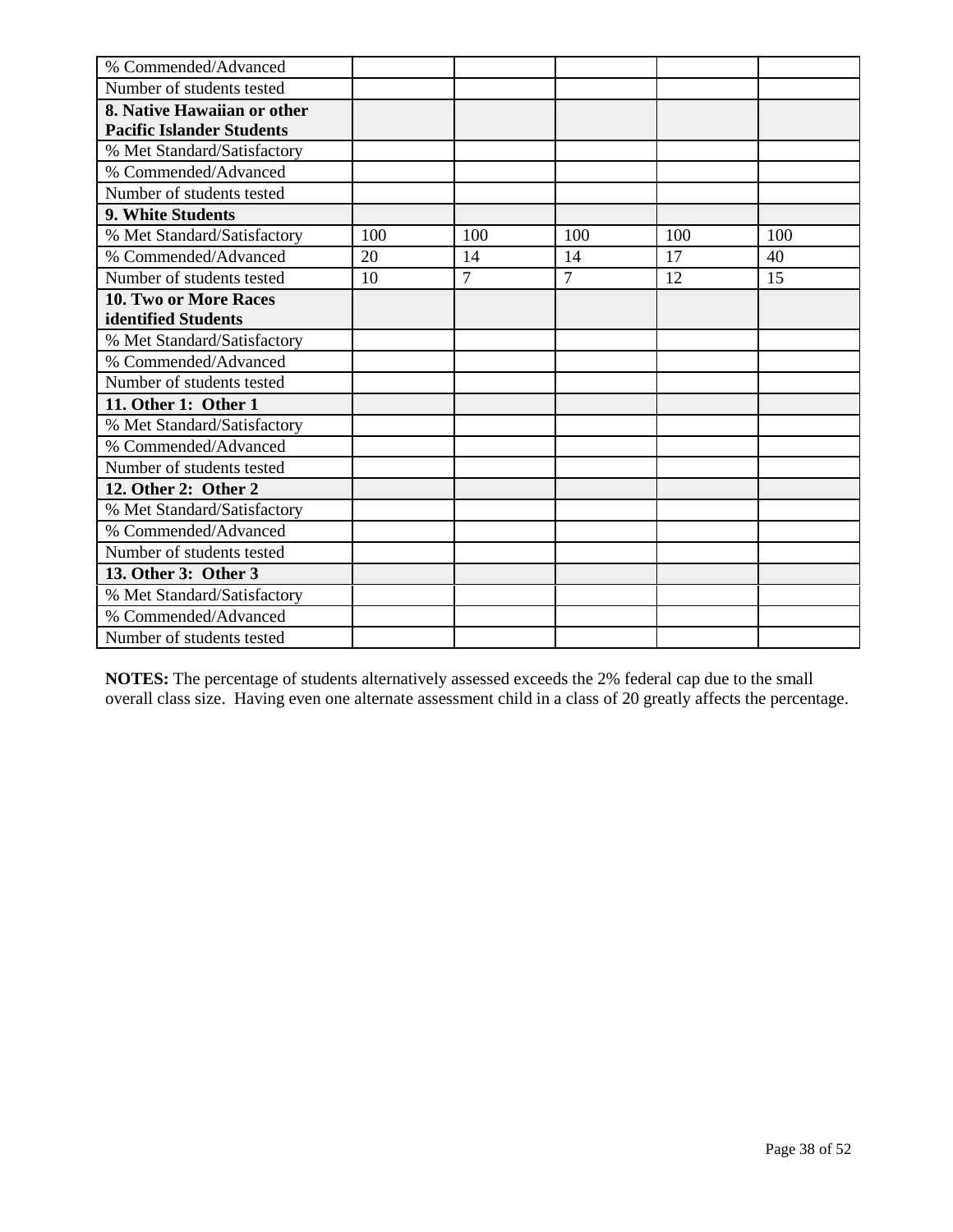**Subject:** Reading/ELA **Test:** Texas Assessment of Knowledge and Skills (2008-2011) and State of Texas Assessments of Academic Readiness (2011- 2013)

## **All Students Tested/Grade:** 3 **Edition/Publication Year:** 2013

Publisher: Pearson/Texas Education Agency

| School Year                           | 2012-2013        | 2011-2012 | 2010-2011        | 2009-2010      | 2008-2009      |
|---------------------------------------|------------------|-----------|------------------|----------------|----------------|
| Testing month                         | May              | May       | Apr              | Apr            | Apr            |
| <b>SCHOOL SCORES*</b>                 |                  |           |                  |                |                |
| % Met Standard/Satisfactory           | 89               | 91        | 90               | 96             | 93             |
| % Commended/Advanced                  | 100              | 14        | 43               | 36             | $\mathbf{0}$   |
| Number of students tested             | 18               | 22        | 21               | 25             | 15             |
| Percent of total students tested      | 100              | 100       | 100              | 100            | 100            |
| Number of students tested with        | $\overline{2}$   | 5         | $\overline{2}$   | $\overline{0}$ | $\overline{0}$ |
| alternative assessment                |                  |           |                  |                |                |
| % of students tested with             | 11               | 19        | 10               | $\overline{0}$ | $\overline{0}$ |
| alternative assessment                |                  |           |                  |                |                |
| <b>SUBGROUP SCORES</b>                |                  |           |                  |                |                |
| 1. Free and Reduced-Price             |                  |           |                  |                |                |
| Meals/Socio-Economic/                 |                  |           |                  |                |                |
| <b>Disadvantaged Students</b>         |                  |           |                  |                |                |
| % Met Standard/Satisfactory           | 80               | 87        | 92               | 95             | 100            |
| % Commended/Advanced                  | $\overline{0}$   | 13        | 31               | 37             | $\overline{0}$ |
| Number of students tested             | 10               | 15        | 13               | 19             | 12             |
| 2. Students receiving Special         |                  |           |                  |                |                |
| <b>Education</b>                      |                  |           |                  |                |                |
| % Met Standard/Satisfactory           | 100              | 80        | 50               | 100            | $\overline{0}$ |
| % Commended/Advanced                  | 50               | 20        | $\boldsymbol{0}$ | 50             | $\overline{0}$ |
| Number of students tested             | $\overline{2}$   | 5         | $\overline{2}$   | $\overline{2}$ | $\overline{0}$ |
| 3. English Language Learner           |                  |           |                  |                |                |
| <b>Students</b>                       |                  |           |                  |                |                |
| % Met Standard/Satisfactory           |                  |           |                  |                |                |
| % Commended/Advanced                  |                  |           |                  |                |                |
| Number of students tested             |                  |           |                  |                |                |
| <b>4. Hispanic or Latino Students</b> |                  |           |                  |                |                |
| % Met Standard/Satisfactory           | 88               | 78        | 75               | 90             | 100            |
| % Commended/Advanced                  | $\boldsymbol{0}$ | 11        | 25               | 30             | $\mathbf{0}$   |
| Number of students tested             | 8                | 9         | 8                | 10             | $\overline{4}$ |
| 5. African-American Students          |                  |           |                  |                |                |
| % Met Standard/Satisfactory           |                  |           |                  |                |                |
| % Commended/Advanced                  |                  |           |                  |                |                |
| Number of students tested             |                  |           |                  |                |                |
| <b>6. Asian Students</b>              |                  |           |                  |                |                |
| % Met Standard/Satisfactory           |                  |           |                  |                |                |
| % Commended/Advanced                  |                  |           |                  |                |                |
| Number of students tested             |                  |           |                  |                |                |
| 7. American Indian or Alaska          |                  |           |                  |                |                |
| <b>Native Students</b>                |                  |           |                  |                |                |
| % Met Standard/Satisfactory           |                  |           |                  |                |                |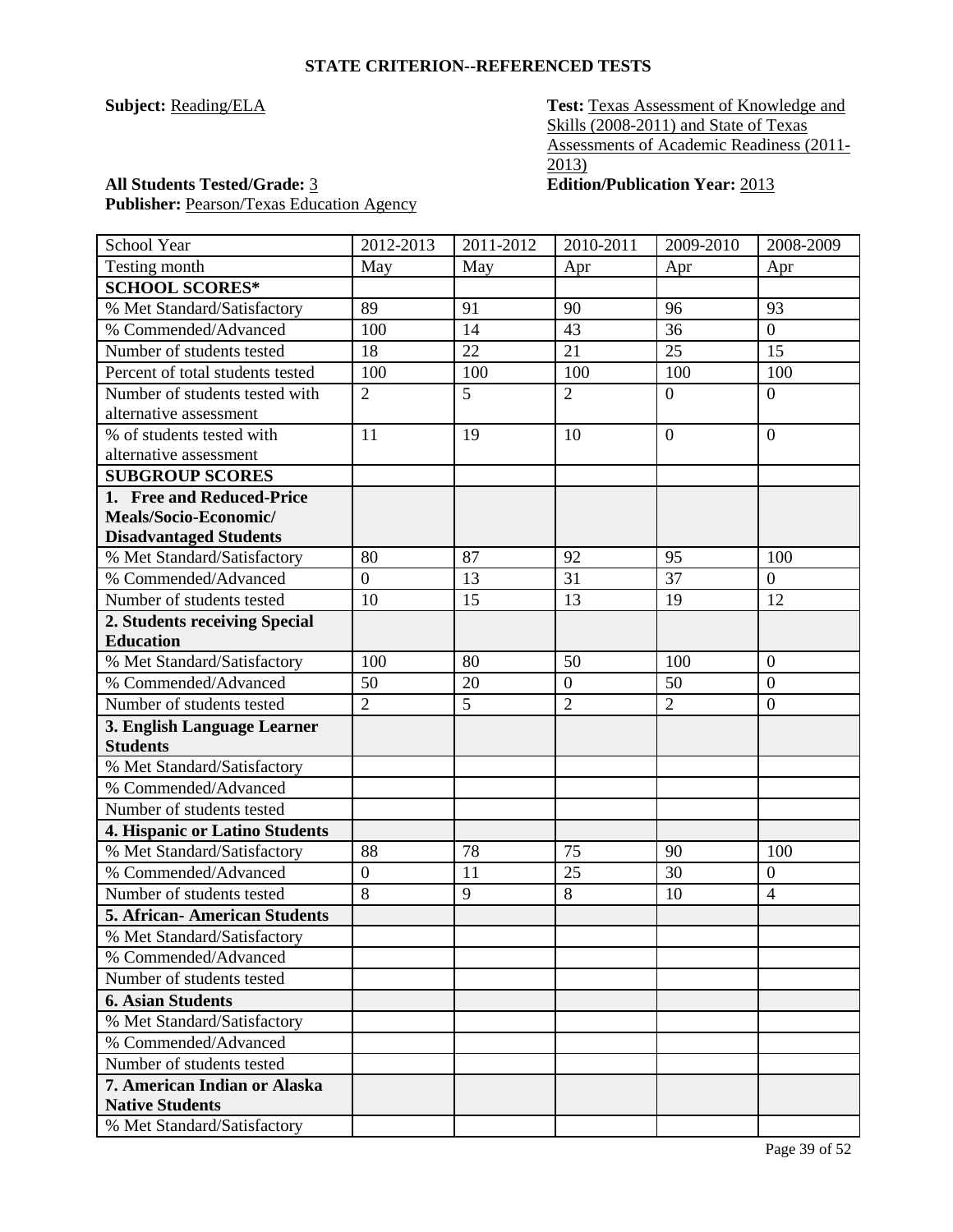| % Commended/Advanced             |    |     |                |     |                |
|----------------------------------|----|-----|----------------|-----|----------------|
| Number of students tested        |    |     |                |     |                |
| 8. Native Hawaiian or other      |    |     |                |     |                |
| <b>Pacific Islander Students</b> |    |     |                |     |                |
| % Met Standard/Satisfactory      |    |     |                |     |                |
| % Commended/Advanced             |    |     |                |     |                |
| Number of students tested        |    |     |                |     |                |
| 9. White Students                |    |     |                |     |                |
| % Met Standard/Satisfactory      | 90 | 100 | 100            | 100 | 89             |
| % Commended/Advanced             | 20 | 15  | 50             | 31  | $\overline{0}$ |
| Number of students tested        | 10 | 13  | $\overline{2}$ | 13  | 9              |
| 10. Two or More Races            |    |     |                |     |                |
| identified Students              |    |     |                |     |                |
| % Met Standard/Satisfactory      |    |     |                |     |                |
| % Commended/Advanced             |    |     |                |     |                |
| Number of students tested        |    |     |                |     |                |
| 11. Other 1: Other 1             |    |     |                |     |                |
| % Met Standard/Satisfactory      |    |     |                |     |                |
| % Commended/Advanced             |    |     |                |     |                |
| Number of students tested        |    |     |                |     |                |
| 12. Other 2: Other 2             |    |     |                |     |                |
| % Met Standard/Satisfactory      |    |     |                |     |                |
| % Commended/Advanced             |    |     |                |     |                |
| Number of students tested        |    |     |                |     |                |
| 13. Other 3: Other 3             |    |     |                |     |                |
| % Met Standard/Satisfactory      |    |     |                |     |                |
| % Commended/Advanced             |    |     |                |     |                |
| Number of students tested        |    |     |                |     |                |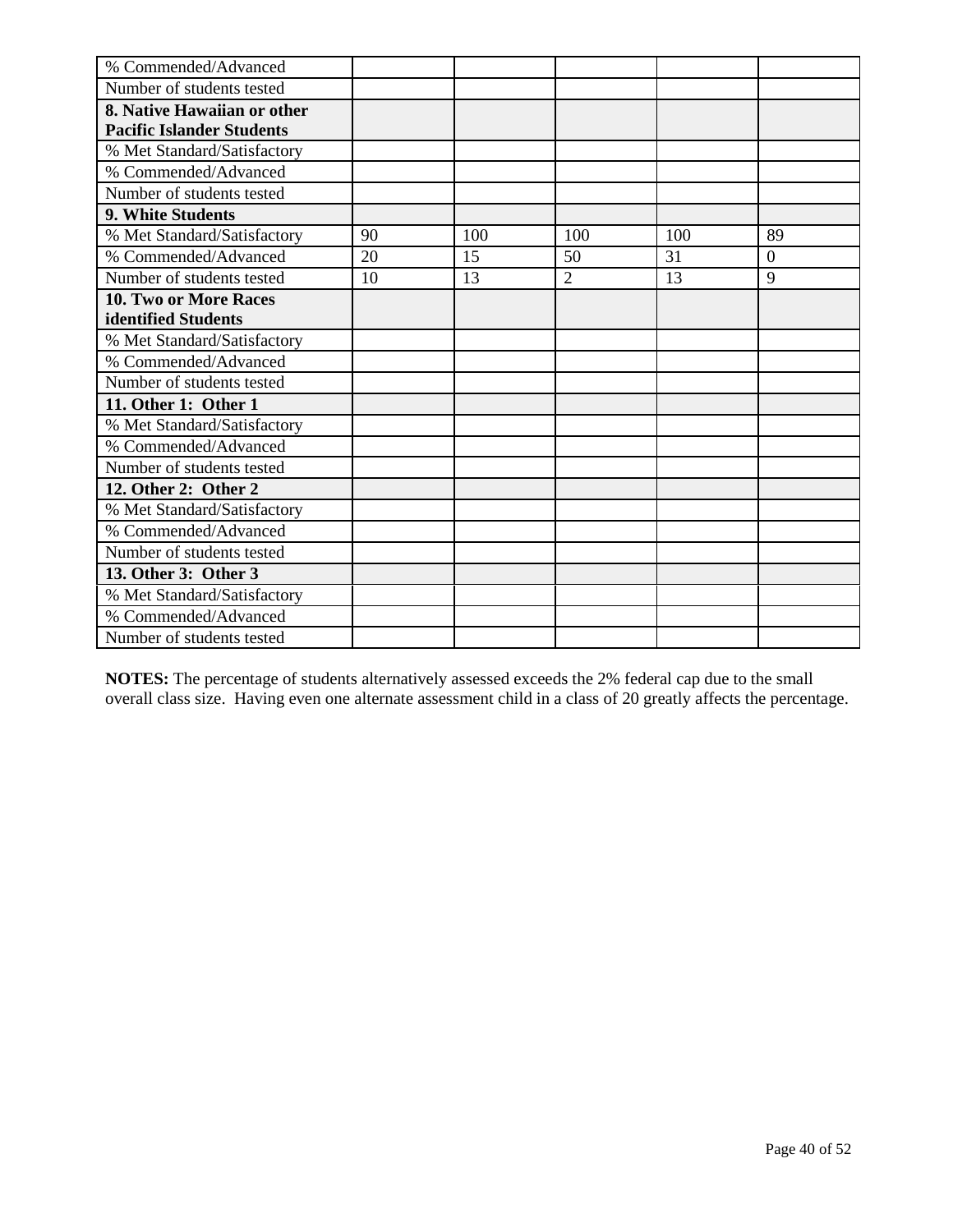**Subject:** Reading/ELA **Test:** Texas Assessment of Knowledge and Skills (2008-2011) and State of Texas Assessments of Academic Readiness (2011- 2013)

Publisher: Pearson/Texas Education Agency

**All Students Tested/Grade:** 4 **Edition/Publication Year:** 2013

| School Year                         | 2012-2013        | 2011-2012        | 2010-2011        | 2009-2010        | 2008-2009      |
|-------------------------------------|------------------|------------------|------------------|------------------|----------------|
| Testing month                       | May              | May              | Apr              | Apr              | Apr            |
| <b>SCHOOL SCORES*</b>               |                  |                  |                  |                  |                |
| % Met Standard/Satisfactory         | 77               | 71               | 96               | 83               | 68             |
| % Commended/Advanced                | 27               | 24               | 26               | 33               | 11             |
| Number of students tested           | 22               | 17               | 27               | 18               | 19             |
| Percent of total students tested    | 100              | 100              | 100              | 100              | 100            |
| Number of students tested with      | 5                | 3                | $\overline{0}$   | 1                | $\overline{2}$ |
| alternative assessment              |                  |                  |                  |                  |                |
| % of students tested with           | 19               | 15               | $\overline{0}$   | 6                | 11             |
| alternative assessment              |                  |                  |                  |                  |                |
| <b>SUBGROUP SCORES</b>              |                  |                  |                  |                  |                |
| 1. Free and Reduced-Price           |                  |                  |                  |                  |                |
| Meals/Socio-Economic/               |                  |                  |                  |                  |                |
| <b>Disadvantaged Students</b>       |                  |                  |                  |                  |                |
| % Met Standard/Satisfactory         | 75               | 80               | 94               | 92               | 58             |
| % Commended/Advanced                | 42               | 10               | 28               | 25               | 8              |
| Number of students tested           | 12               | 10               | 18               | 12               | 12             |
| 2. Students receiving Special       |                  |                  |                  |                  |                |
| <b>Education</b>                    |                  |                  |                  |                  |                |
| % Met Standard/Satisfactory         | 80               | 100              | 100              | $\overline{0}$   | 50             |
| % Commended/Advanced                | $\boldsymbol{0}$ | $\overline{0}$   | $\boldsymbol{0}$ | $\boldsymbol{0}$ | $\mathbf{0}$   |
| Number of students tested           | 5                | 3                | $\overline{2}$   | $\mathbf{1}$     | $\overline{2}$ |
| 3. English Language Learner         |                  |                  |                  |                  |                |
| <b>Students</b>                     |                  |                  |                  |                  |                |
| % Met Standard/Satisfactory         |                  |                  |                  |                  |                |
| % Commended/Advanced                |                  |                  |                  |                  |                |
| Number of students tested           |                  |                  |                  |                  |                |
| 4. Hispanic or Latino Students      |                  |                  |                  |                  |                |
| % Met Standard/Satisfactory         | 71               | 71               | 91               | 100              | 33             |
| % Commended/Advanced                | 14               | $\boldsymbol{0}$ | 27               | 25               | $\mathbf{0}$   |
| Number of students tested           | 7                | 7                | 11               | $\overline{4}$   | 6              |
| <b>5. African-American Students</b> |                  |                  |                  |                  |                |
| % Met Standard/Satisfactory         |                  |                  |                  |                  |                |
| % Commended/Advanced                |                  |                  |                  |                  |                |
| Number of students tested           |                  |                  |                  |                  |                |
| <b>6. Asian Students</b>            |                  |                  |                  |                  |                |
| % Met Standard/Satisfactory         |                  |                  |                  |                  |                |
| % Commended/Advanced                |                  |                  |                  |                  |                |
| Number of students tested           |                  |                  |                  |                  |                |
| 7. American Indian or Alaska        |                  |                  |                  |                  |                |
| <b>Native Students</b>              |                  |                  |                  |                  |                |
| % Met Standard/Satisfactory         |                  |                  |                  |                  |                |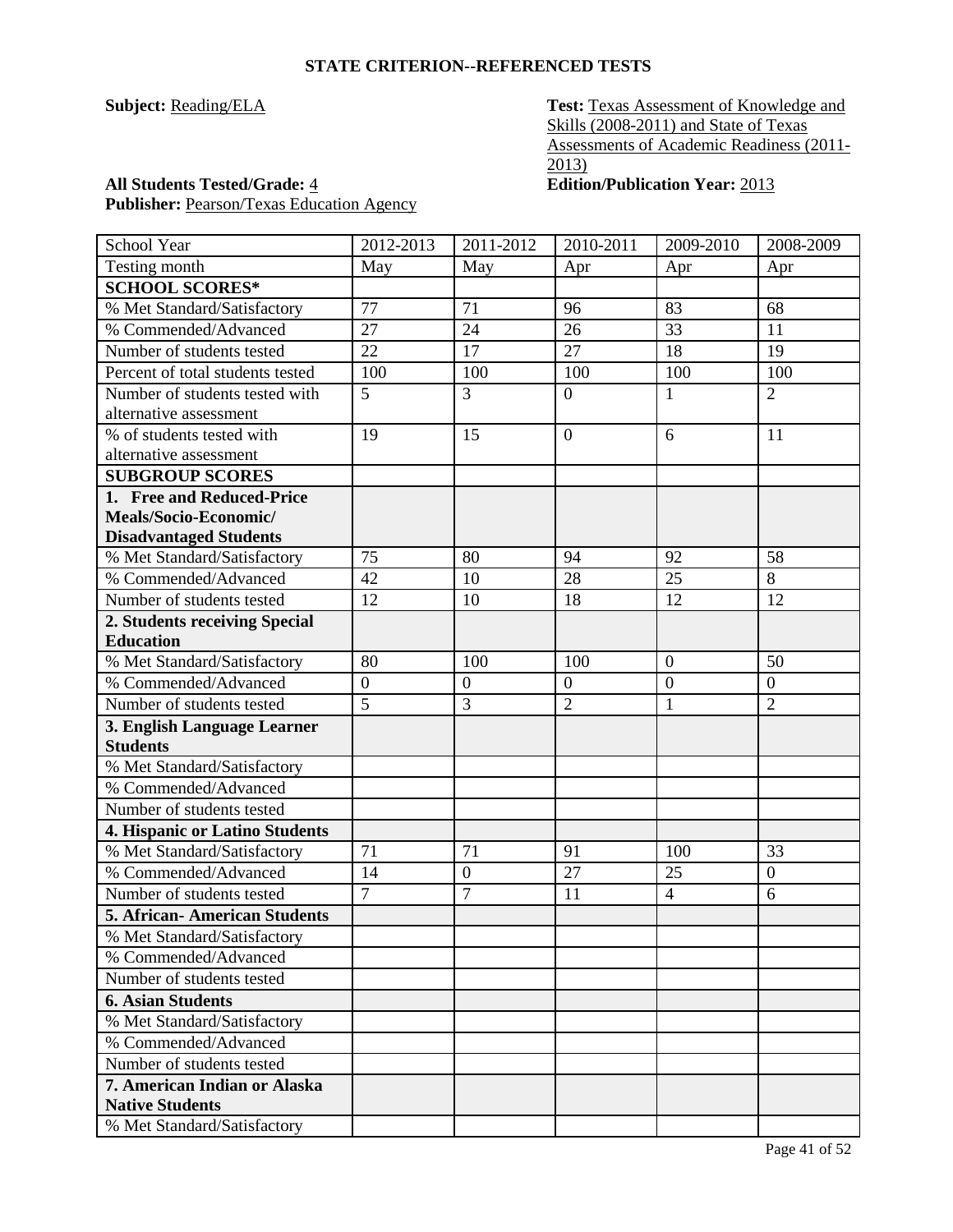| % Commended/Advanced             |    |    |     |    |    |
|----------------------------------|----|----|-----|----|----|
| Number of students tested        |    |    |     |    |    |
| 8. Native Hawaiian or other      |    |    |     |    |    |
| <b>Pacific Islander Students</b> |    |    |     |    |    |
| % Met Standard/Satisfactory      |    |    |     |    |    |
| % Commended/Advanced             |    |    |     |    |    |
| Number of students tested        |    |    |     |    |    |
| 9. White Students                |    |    |     |    |    |
| % Met Standard/Satisfactory      | 80 | 70 | 100 | 85 | 85 |
| % Commended/Advanced             | 33 | 40 | 27  | 38 | 15 |
| Number of students tested        | 15 | 10 | 15  | 13 | 13 |
| 10. Two or More Races            |    |    |     |    |    |
| identified Students              |    |    |     |    |    |
| % Met Standard/Satisfactory      |    |    |     |    |    |
| % Commended/Advanced             |    |    |     |    |    |
| Number of students tested        |    |    |     |    |    |
| 11. Other 1: Other 1             |    |    |     |    |    |
| % Met Standard/Satisfactory      |    |    |     |    |    |
| % Commended/Advanced             |    |    |     |    |    |
| Number of students tested        |    |    |     |    |    |
| 12. Other 2: Other 2             |    |    |     |    |    |
| % Met Standard/Satisfactory      |    |    |     |    |    |
| % Commended/Advanced             |    |    |     |    |    |
| Number of students tested        |    |    |     |    |    |
| 13. Other 3: Other 3             |    |    |     |    |    |
| % Met Standard/Satisfactory      |    |    |     |    |    |
| % Commended/Advanced             |    |    |     |    |    |
| Number of students tested        |    |    |     |    |    |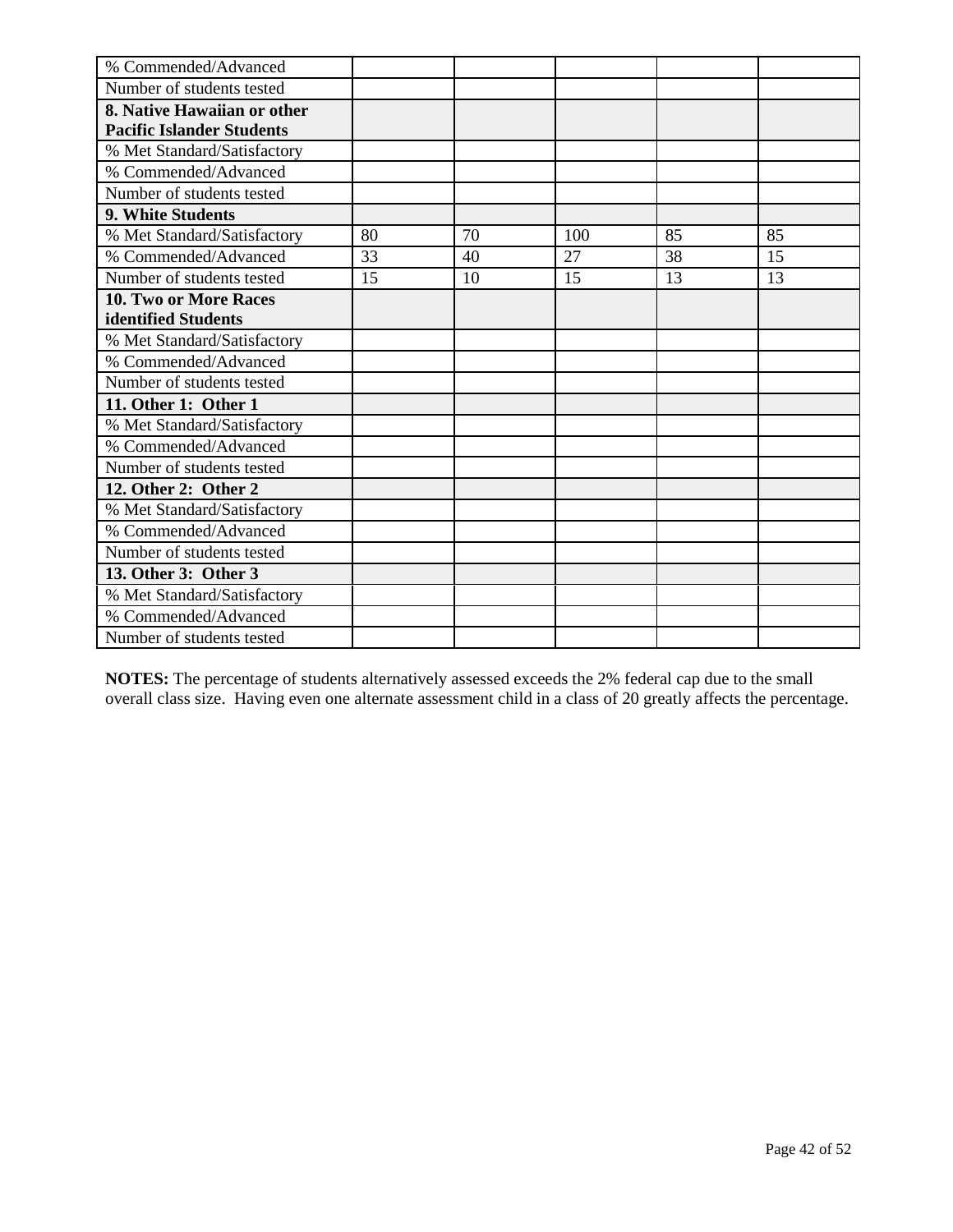**Subject:** Reading/ELA **Test:** Texas Assessment of Knowledge and Skills (2008-2011) and State of Texas Assessments of Academic Readiness (2011- 2013)

Publisher: Pearson/Texas Education Agency

**All Students Tested/Grade:** 5 **Edition/Publication Year:** 2013

| School Year                                            | 2012-2013      | 2011-2012        | 2010-2011        | 2009-2010        | 2008-2009        |
|--------------------------------------------------------|----------------|------------------|------------------|------------------|------------------|
| Testing month                                          | May            | May              | Apr              | Apr              | Apr              |
| <b>SCHOOL SCORES*</b>                                  |                |                  |                  |                  |                  |
| % Met Standard/Satisfactory                            | 95             | 90               | 94               | 87               | 100              |
| % Commended/Advanced                                   | 33             | 5                | 35               | 33               | 21               |
| Number of students tested                              | 19             | $\overline{21}$  | 18               | 15               | 14               |
| Percent of total students tested                       | 100            | 100              | 100              | 100              | 100              |
| Number of students tested with                         | 6              | $\mathbf{1}$     | $\overline{0}$   | $\overline{0}$   | $\overline{0}$   |
| alternative assessment                                 |                |                  |                  |                  |                  |
| % of students tested with                              | 24             | 5                | $\overline{0}$   | $\overline{0}$   | $\overline{0}$   |
| alternative assessment                                 |                |                  |                  |                  |                  |
| <b>SUBGROUP SCORES</b>                                 |                |                  |                  |                  |                  |
| 1. Free and Reduced-Price                              |                |                  |                  |                  |                  |
| Meals/Socio-Economic/                                  |                |                  |                  |                  |                  |
| <b>Disadvantaged Students</b>                          |                |                  |                  |                  |                  |
| % Met Standard/Satisfactory                            | 89             | 100              | 100              | 78               | 100              |
| % Commended/Advanced                                   | 25             | $\boldsymbol{0}$ | 40               | 33               | 21               |
| Number of students tested                              | 9              | 13               | 10               | 9                | 14               |
| 2. Students receiving Special                          |                |                  |                  |                  |                  |
| <b>Education</b>                                       |                |                  |                  |                  |                  |
| % Met Standard/Satisfactory                            | 83             | 100              | 100              | $\mathbf{0}$     | $\overline{0}$   |
| % Commended/Advanced                                   | 17             | $\overline{0}$   | $\boldsymbol{0}$ | $\boldsymbol{0}$ | $\boldsymbol{0}$ |
| Number of students tested                              | 6              | $\mathbf{1}$     | $\mathbf{1}$     | $\overline{0}$   | $\boldsymbol{0}$ |
| 3. English Language Learner                            |                |                  |                  |                  |                  |
| <b>Students</b>                                        |                |                  |                  |                  |                  |
| % Met Standard/Satisfactory                            |                |                  |                  |                  |                  |
| % Commended/Advanced                                   |                |                  |                  |                  |                  |
| Number of students tested                              |                |                  |                  |                  |                  |
| 4. Hispanic or Latino Students                         |                |                  |                  |                  |                  |
| % Met Standard/Satisfactory                            | 86             | 100              | 100              | 100              | 100              |
| % Commended/Advanced                                   | 17             | $\overline{0}$   | 20               | 25               | 14               |
| Number of students tested                              | $\overline{7}$ | 7                | 5                | $\overline{4}$   | 8                |
| <b>5. African-American Students</b>                    |                |                  |                  |                  |                  |
| % Met Standard/Satisfactory                            |                |                  |                  |                  |                  |
| % Commended/Advanced                                   |                |                  |                  |                  |                  |
| Number of students tested                              |                |                  |                  |                  |                  |
| <b>6. Asian Students</b>                               |                |                  |                  |                  |                  |
| % Met Standard/Satisfactory                            |                |                  |                  |                  |                  |
| % Commended/Advanced                                   |                |                  |                  |                  |                  |
| Number of students tested                              |                |                  |                  |                  |                  |
| 7. American Indian or Alaska<br><b>Native Students</b> |                |                  |                  |                  |                  |
| % Met Standard/Satisfactory                            |                |                  |                  |                  |                  |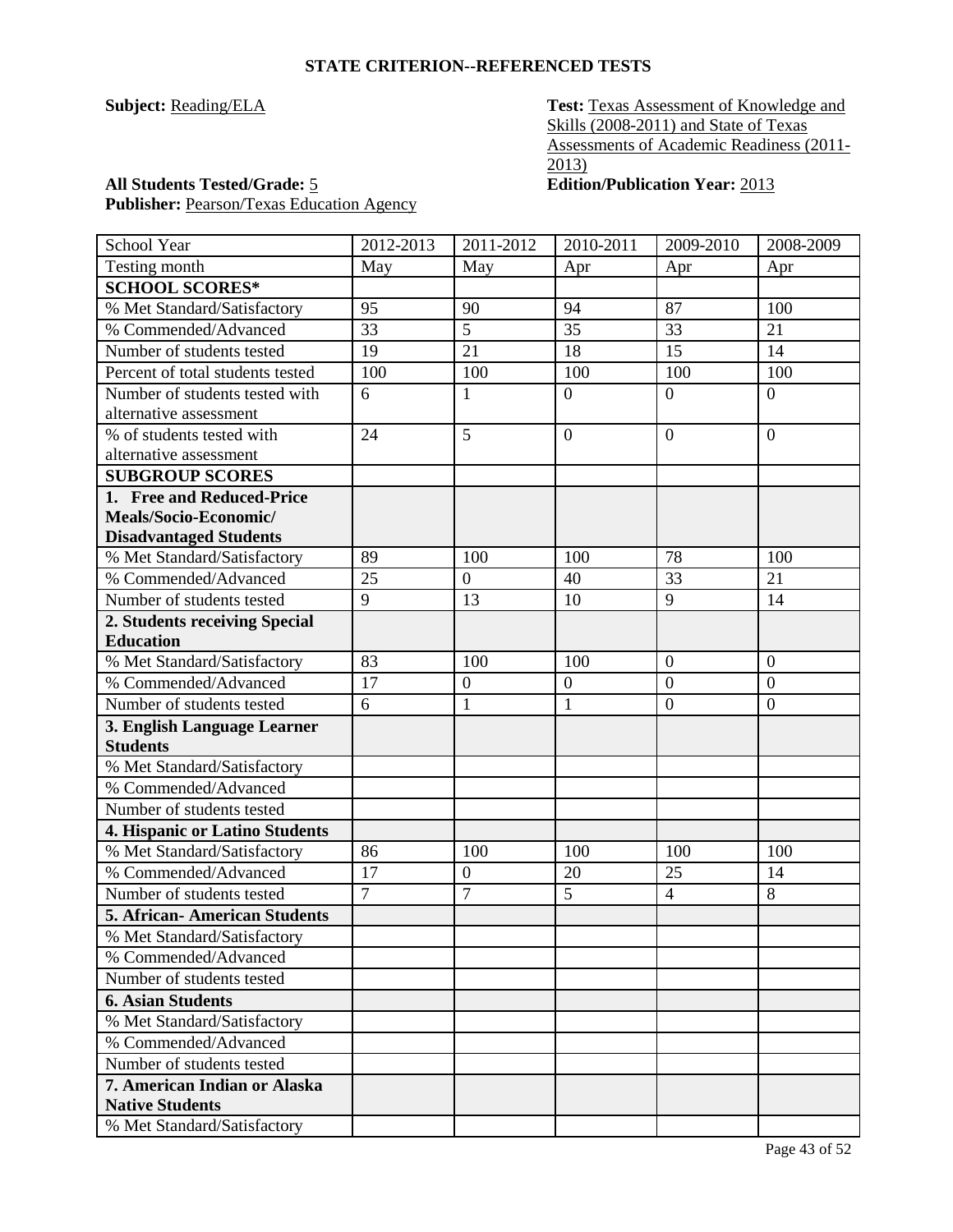| % Commended/Advanced             |     |                |    |    |     |
|----------------------------------|-----|----------------|----|----|-----|
| Number of students tested        |     |                |    |    |     |
| 8. Native Hawaiian or other      |     |                |    |    |     |
| <b>Pacific Islander Students</b> |     |                |    |    |     |
| % Met Standard/Satisfactory      |     |                |    |    |     |
| % Commended/Advanced             |     |                |    |    |     |
| Number of students tested        |     |                |    |    |     |
| 9. White Students                |     |                |    |    |     |
| % Met Standard/Satisfactory      | 100 | 83             | 92 | 82 | 100 |
| % Commended/Advanced             | 42  | $\overline{0}$ | 42 | 36 | 17  |
| Number of students tested        | 12  | 12             | 12 | 11 | 6   |
| 10. Two or More Races            |     |                |    |    |     |
| identified Students              |     |                |    |    |     |
| % Met Standard/Satisfactory      |     |                |    |    |     |
| % Commended/Advanced             |     |                |    |    |     |
| Number of students tested        |     |                |    |    |     |
| 11. Other 1: Other 1             |     |                |    |    |     |
| % Met Standard/Satisfactory      |     |                |    |    |     |
| % Commended/Advanced             |     |                |    |    |     |
| Number of students tested        |     |                |    |    |     |
| 12. Other 2: Other 2             |     |                |    |    |     |
| % Met Standard/Satisfactory      |     |                |    |    |     |
| % Commended/Advanced             |     |                |    |    |     |
| Number of students tested        |     |                |    |    |     |
| 13. Other 3: Other 3             |     |                |    |    |     |
| % Met Standard/Satisfactory      |     |                |    |    |     |
| % Commended/Advanced             |     |                |    |    |     |
| Number of students tested        |     |                |    |    |     |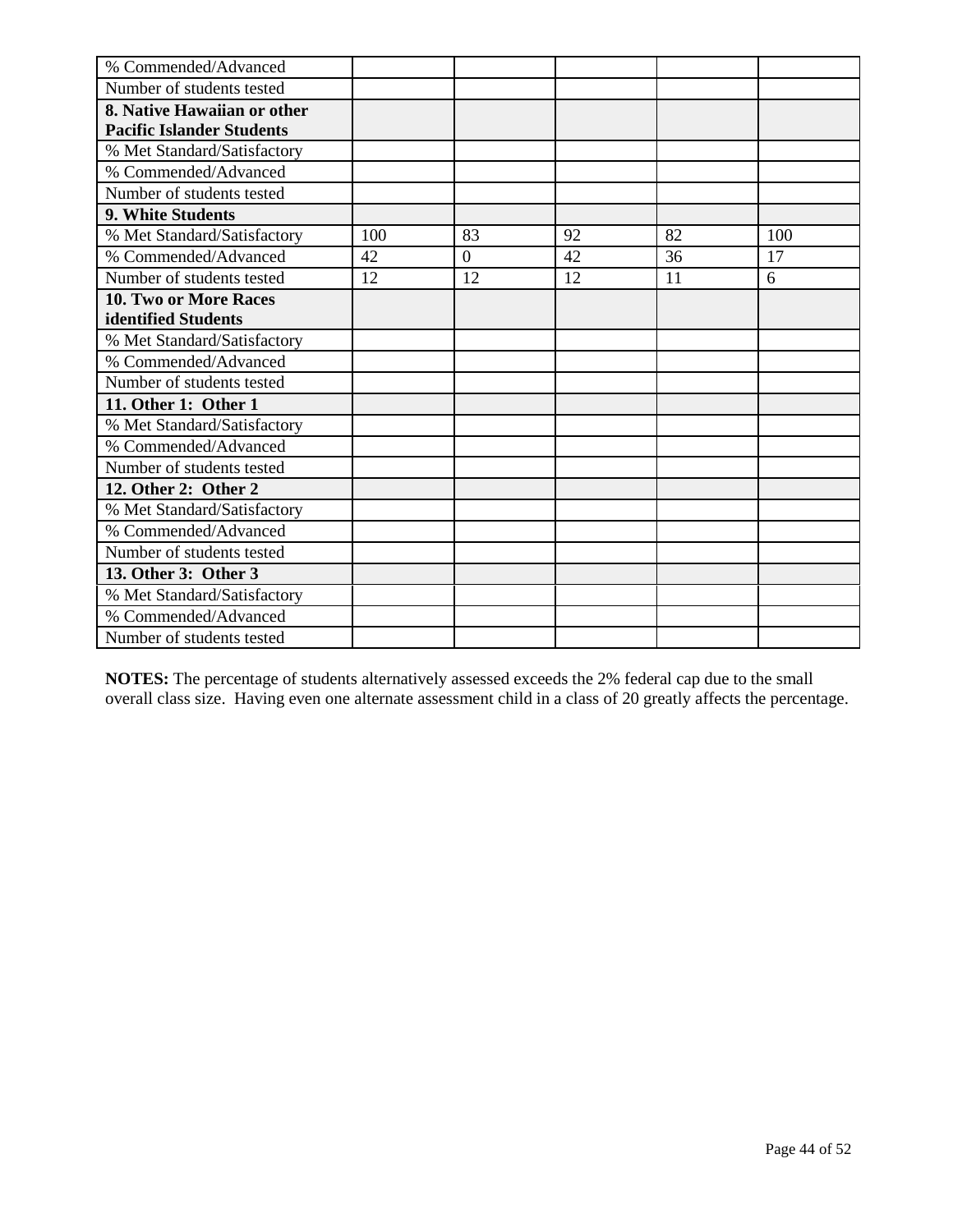**Subject:** Reading/ELA **Test:** Texas Assessment of Knowledge and Skills (2008-2011) and State of Texas Assessments of Academic Readiness (2011- 2013)

Publisher: Pearson/Texas Education Agency

**All Students Tested/Grade:** 6 **Edition/Publication Year:** 2013

| School Year                         | 2012-2013      | 2011-2012        | 2010-2011        | 2009-2010        | 2008-2009        |
|-------------------------------------|----------------|------------------|------------------|------------------|------------------|
| Testing month                       | May            | May              | Apr              | Apr              | Apr              |
| <b>SCHOOL SCORES*</b>               |                |                  |                  |                  |                  |
| % Met Standard/Satisfactory         | 84             | 93               | 78               | 94               | 100              |
| % Commended/Advanced                | 21             | 13               | 28               | 28               | 56               |
| Number of students tested           | 19             | 15               | 18               | 18               | 16               |
| Percent of total students tested    | 100            | 100              | 100              | 100              | 100              |
| Number of students tested with      | 1              | 3                | $\overline{2}$   | 1                | $\overline{2}$   |
| alternative assessment              |                |                  |                  |                  |                  |
| % of students tested with           | 5              | 17               | 11               | 6                | 13               |
| alternative assessment              |                |                  |                  |                  |                  |
| <b>SUBGROUP SCORES</b>              |                |                  |                  |                  |                  |
| 1. Free and Reduced-Price           |                |                  |                  |                  |                  |
| Meals/Socio-Economic/               |                |                  |                  |                  |                  |
| <b>Disadvantaged Students</b>       |                |                  |                  |                  |                  |
| % Met Standard/Satisfactory         | 92             | 91               | 73               | 92               | 100              |
| % Commended/Advanced                | 15             | 9                | 18               | 23               | 62               |
| Number of students tested           | 13             | 11               | 11               | 13               | 13               |
| 2. Students receiving Special       |                |                  |                  |                  |                  |
| <b>Education</b>                    |                |                  |                  |                  |                  |
| % Met Standard/Satisfactory         | 100            | 100              | 50               | 100              | 100              |
| % Commended/Advanced                | 100            | 33               | $\boldsymbol{0}$ | $\boldsymbol{0}$ | $\boldsymbol{0}$ |
| Number of students tested           | $\mathbf{1}$   | 3                | $\overline{2}$   | $\mathbf{1}$     | $\overline{2}$   |
| 3. English Language Learner         |                |                  |                  |                  |                  |
| <b>Students</b>                     |                |                  |                  |                  |                  |
| % Met Standard/Satisfactory         |                |                  |                  |                  |                  |
| % Commended/Advanced                |                |                  |                  |                  |                  |
| Number of students tested           |                |                  |                  |                  |                  |
| 4. Hispanic or Latino Students      |                |                  |                  |                  |                  |
| % Met Standard/Satisfactory         | 86             | 75               | 50               | 91               | 100              |
| % Commended/Advanced                | 29             | $\boldsymbol{0}$ | 17               | 27               | 67               |
| Number of students tested           | $\overline{7}$ | $\overline{4}$   | 6                | 11               | 6                |
| <b>5. African-American Students</b> |                |                  |                  |                  |                  |
| % Met Standard/Satisfactory         |                |                  |                  |                  |                  |
| % Commended/Advanced                |                |                  |                  |                  |                  |
| Number of students tested           |                |                  |                  |                  |                  |
| <b>6. Asian Students</b>            |                |                  |                  |                  |                  |
| % Met Standard/Satisfactory         |                |                  |                  |                  |                  |
| % Commended/Advanced                |                |                  |                  |                  |                  |
| Number of students tested           |                |                  |                  |                  |                  |
| 7. American Indian or Alaska        |                |                  |                  |                  |                  |
| <b>Native Students</b>              |                |                  |                  |                  |                  |
| % Met Standard/Satisfactory         |                |                  |                  |                  |                  |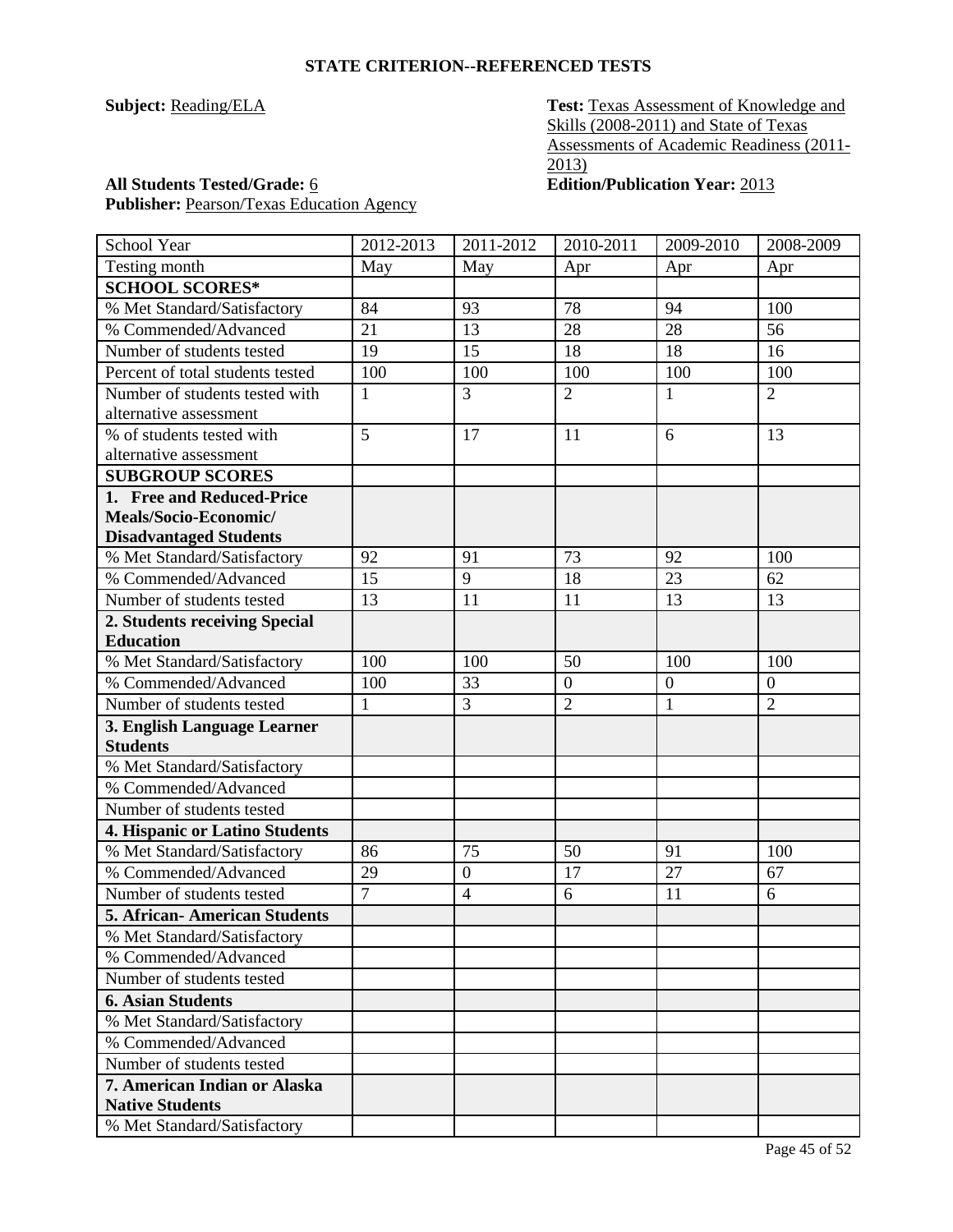| % Commended/Advanced             |  |  |  |
|----------------------------------|--|--|--|
| Number of students tested        |  |  |  |
| 8. Native Hawaiian or other      |  |  |  |
| <b>Pacific Islander Students</b> |  |  |  |
| % Met Standard/Satisfactory      |  |  |  |
| % Commended/Advanced             |  |  |  |
| Number of students tested        |  |  |  |
| 9. White Students                |  |  |  |
| % Met Standard/Satisfactory      |  |  |  |
| % Commended/Advanced             |  |  |  |
| Number of students tested        |  |  |  |
| 10. Two or More Races            |  |  |  |
| identified Students              |  |  |  |
| % Met Standard/Satisfactory      |  |  |  |
| % Commended/Advanced             |  |  |  |
| Number of students tested        |  |  |  |
| 11. Other 1: Other 1             |  |  |  |
| % Met Standard/Satisfactory      |  |  |  |
| % Commended/Advanced             |  |  |  |
| Number of students tested        |  |  |  |
| 12. Other 2: Other 2             |  |  |  |
| % Met Standard/Satisfactory      |  |  |  |
| % Commended/Advanced             |  |  |  |
| Number of students tested        |  |  |  |
| 13. Other 3: Other 3             |  |  |  |
| % Met Standard/Satisfactory      |  |  |  |
| % Commended/Advanced             |  |  |  |
| Number of students tested        |  |  |  |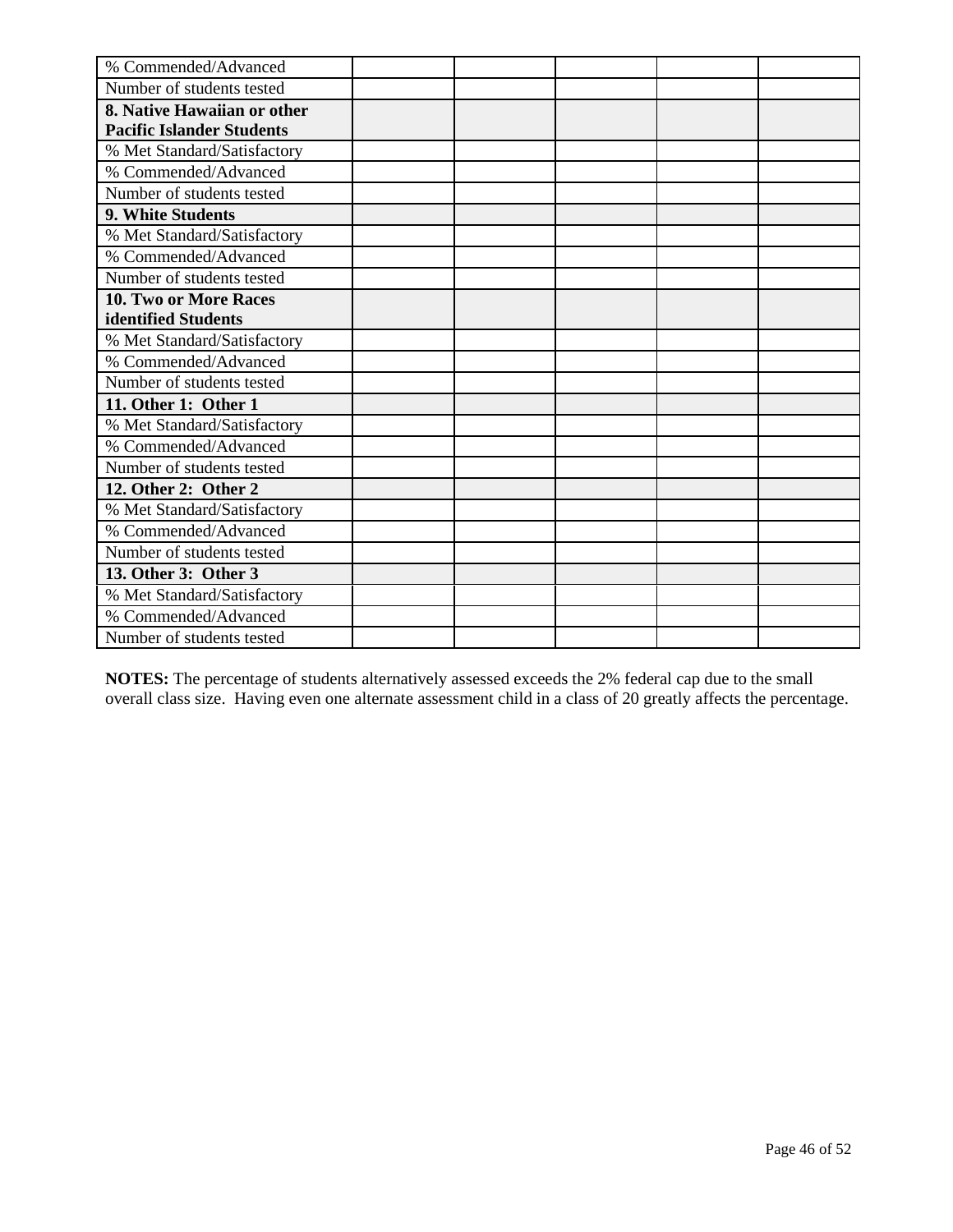**Subject:** Reading/ELA **Test:** Texas Assessment of Knowledge and Skills (2008-2011) and State of Texas Assessments of Academic Readiness (2011- 2013)

# **All Students Tested/Grade:** 7 **Edition/Publication Year:** 2013

Publisher: Pearson/Texas Education Agency

| School Year                          | 2012-2013        | 2011-2012        | 2010-2011        | 2009-2010        | 2008-2009        |
|--------------------------------------|------------------|------------------|------------------|------------------|------------------|
| Testing month                        | May              | May              | Apr              | Apr              | Apr              |
| <b>SCHOOL SCORES*</b>                |                  |                  |                  |                  |                  |
| % Met Standard/Satisfactory          | 75               | 61               | 94               | 100              | 96               |
| % Commended/Advanced                 | 15               | 6                | 11               | 34               | 13               |
| Number of students tested            | 20               | 18               | 18               | 16               | 23               |
| Percent of total students tested     | 100              | 100              | 100              | 100              | 100              |
| Number of students tested with       | 3                | $\overline{2}$   | $\overline{2}$   | $\mathbf{1}$     | 1                |
| alternative assessment               |                  |                  |                  |                  |                  |
| % of students tested with            | 13               | 10               | 11               | 6                | $\overline{4}$   |
| alternative assessment               |                  |                  |                  |                  |                  |
| <b>SUBGROUP SCORES</b>               |                  |                  |                  |                  |                  |
| 1. Free and Reduced-Price            |                  |                  |                  |                  |                  |
| Meals/Socio-Economic/                |                  |                  |                  |                  |                  |
| <b>Disadvantaged Students</b>        |                  |                  |                  |                  |                  |
| % Met Standard/Satisfactory          | 62               | 90               | 93               | 100              | 92               |
| % Commended/Advanced                 | $\overline{0}$   | 15               | 13               | 20               | 8                |
| Number of students tested            | 13               | 15               | 15               | 10               | 12               |
| 2. Students receiving Special        |                  |                  |                  |                  |                  |
| <b>Education</b>                     |                  |                  |                  |                  |                  |
| % Met Standard/Satisfactory          | 100              | 100              | 50               | 100              | $\overline{0}$   |
| % Commended/Advanced                 | $\boldsymbol{0}$ | 50               | $\boldsymbol{0}$ | $\boldsymbol{0}$ | $\boldsymbol{0}$ |
| Number of students tested            | 3                | $\overline{2}$   | $\overline{2}$   | $\overline{2}$   | 1                |
| 3. English Language Learner          |                  |                  |                  |                  |                  |
| <b>Students</b>                      |                  |                  |                  |                  |                  |
| % Met Standard/Satisfactory          |                  |                  |                  |                  |                  |
| % Commended/Advanced                 |                  |                  |                  |                  |                  |
| Number of students tested            |                  |                  |                  |                  |                  |
| 4. Hispanic or Latino Students       |                  |                  |                  |                  |                  |
| % Met Standard/Satisfactory          | 50               | 43               | 95               | 100              | 88               |
| % Commended/Advanced                 | $\boldsymbol{0}$ | $\boldsymbol{0}$ | 15               | 29               | $\boldsymbol{0}$ |
| Number of students tested            | 6                | 7                | 13               | $\overline{7}$   | 8                |
| <b>5. African- American Students</b> |                  |                  |                  |                  |                  |
| % Met Standard/Satisfactory          |                  |                  |                  |                  |                  |
| % Commended/Advanced                 |                  |                  |                  |                  |                  |
| Number of students tested            |                  |                  |                  |                  |                  |
| <b>6. Asian Students</b>             |                  |                  |                  |                  |                  |
| % Met Standard/Satisfactory          |                  |                  |                  |                  |                  |
| % Commended/Advanced                 |                  |                  |                  |                  |                  |
| Number of students tested            |                  |                  |                  |                  |                  |
| 7. American Indian or Alaska         |                  |                  |                  |                  |                  |
| <b>Native Students</b>               |                  |                  |                  |                  |                  |
| % Met Standard/Satisfactory          |                  |                  |                  |                  |                  |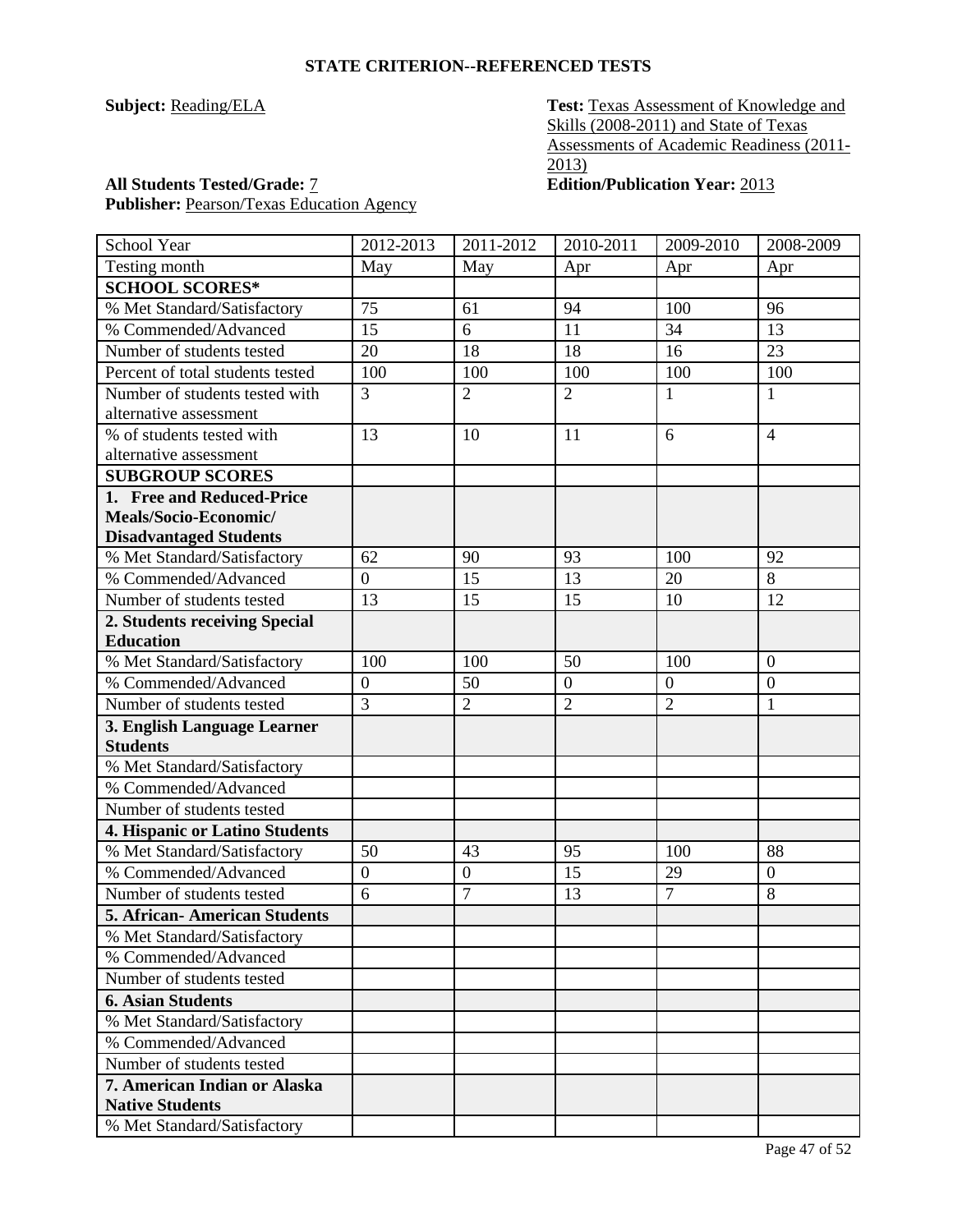| % Commended/Advanced             |    |    |                |     |     |
|----------------------------------|----|----|----------------|-----|-----|
| Number of students tested        |    |    |                |     |     |
| 8. Native Hawaiian or other      |    |    |                |     |     |
| <b>Pacific Islander Students</b> |    |    |                |     |     |
| % Met Standard/Satisfactory      |    |    |                |     |     |
| % Commended/Advanced             |    |    |                |     |     |
| Number of students tested        |    |    |                |     |     |
| 9. White Students                |    |    |                |     |     |
| % Met Standard/Satisfactory      | 85 | 73 | 100            | 100 | 100 |
| % Commended/Advanced             | 23 | 9  | $\overline{0}$ | 25  | 23  |
| Number of students tested        | 13 | 11 | 5              | 8   | 13  |
| 10. Two or More Races            |    |    |                |     |     |
| identified Students              |    |    |                |     |     |
| % Met Standard/Satisfactory      |    |    |                |     |     |
| % Commended/Advanced             |    |    |                |     |     |
| Number of students tested        |    |    |                |     |     |
| 11. Other 1: Other 1             |    |    |                |     |     |
| % Met Standard/Satisfactory      |    |    |                |     |     |
| % Commended/Advanced             |    |    |                |     |     |
| Number of students tested        |    |    |                |     |     |
| 12. Other 2: Other 2             |    |    |                |     |     |
| % Met Standard/Satisfactory      |    |    |                |     |     |
| % Commended/Advanced             |    |    |                |     |     |
| Number of students tested        |    |    |                |     |     |
| 13. Other 3: Other 3             |    |    |                |     |     |
| % Met Standard/Satisfactory      |    |    |                |     |     |
| % Commended/Advanced             |    |    |                |     |     |
| Number of students tested        |    |    |                |     |     |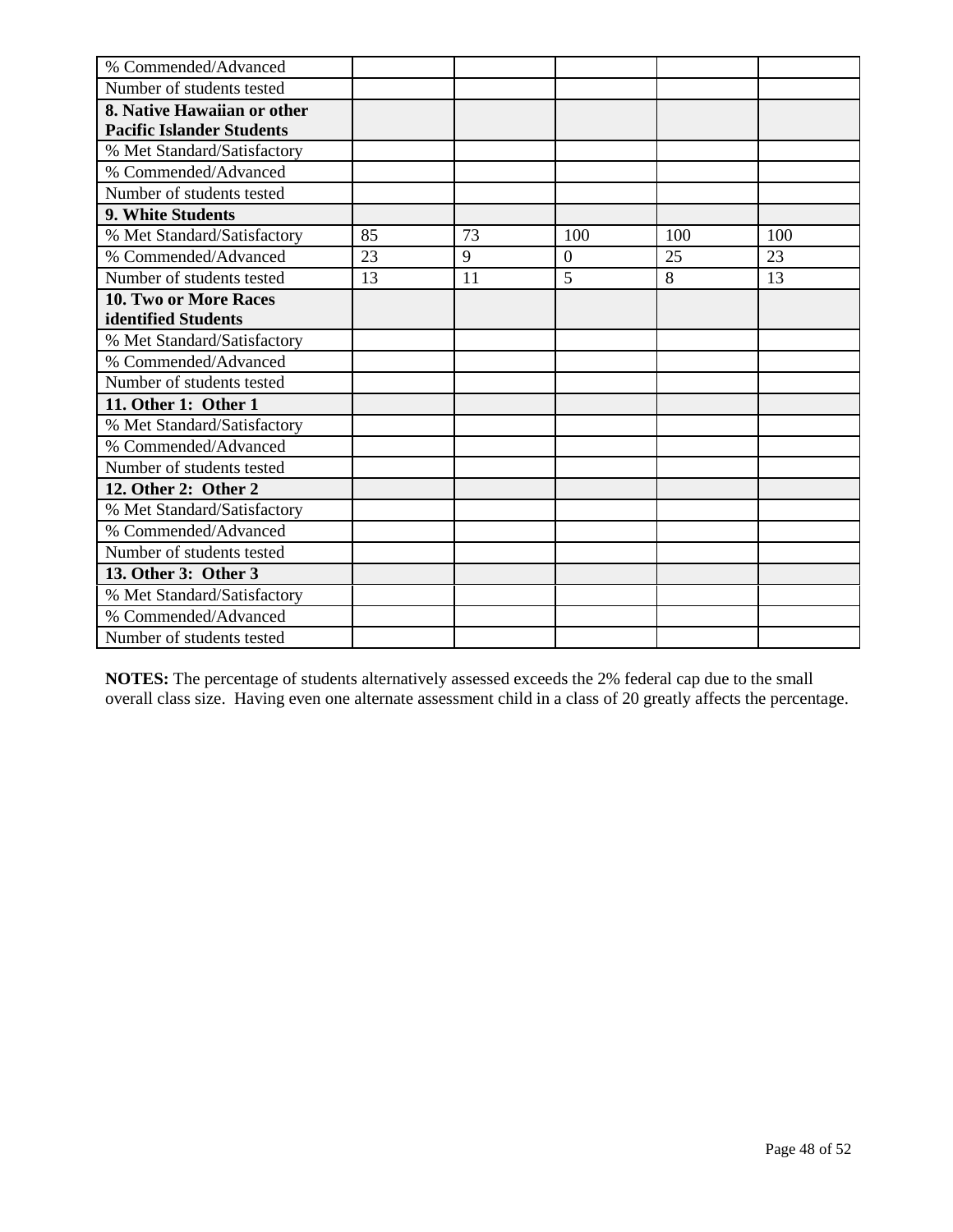**Subject:** Reading/ELA **Test:** Texas Assessment of Knowledge and Skills (2008-2011) and State of Texas Assessments of Academic Readiness (2011-  $\overline{2013}$ 

Publisher: Pearson/Texas Education Agency

**All Students Tested/Grade:** 8 **Edition/Publication Year:** 2013

| <b>School Year</b>                  | 2012-2013        | 2011-2012        | 2010-2011        | 2009-2010      | 2008-2009        |
|-------------------------------------|------------------|------------------|------------------|----------------|------------------|
| Testing month                       | May              | May              | Apr              | Apr            | Apr              |
| <b>SCHOOL SCORES*</b>               |                  |                  |                  |                |                  |
| % Met Standard/Satisfactory         | 85               | 94               | 94               | 95             | 100              |
| % Commended/Advanced                | 10               | 11               | 47               | 30             | 44               |
| Number of students tested           | 20               | 18               | 17               | 20             | 18               |
| Percent of total students tested    | 100              | 100              | 100              | 100            | 100              |
| Number of students tested with      | 1                | $\overline{2}$   | $\overline{2}$   | 1              | 1                |
| alternative assessment              |                  |                  |                  |                |                  |
| % of students tested with           | 5                | 10               | 12               | 5              | 6                |
| alternative assessment              |                  |                  |                  |                |                  |
| <b>SUBGROUP SCORES</b>              |                  |                  |                  |                |                  |
| 1. Free and Reduced-Price           |                  |                  |                  |                |                  |
| Meals/Socio-Economic/               |                  |                  |                  |                |                  |
| <b>Disadvantaged Students</b>       |                  |                  |                  |                |                  |
| % Met Standard/Satisfactory         | 82               | 100              | 100              | 93             | 100              |
| % Commended/Advanced                | $\overline{0}$   | 10               | 50               | 40             | 33               |
| Number of students tested           | 11               | 12               | 10               | 15             | 5                |
| 2. Students receiving Special       |                  |                  |                  |                |                  |
| <b>Education</b>                    |                  |                  |                  |                |                  |
| % Met Standard/Satisfactory         | 100              | 100              | 5                | $\overline{0}$ | 100              |
| % Commended/Advanced                | $\boldsymbol{0}$ | $\boldsymbol{0}$ | $\boldsymbol{0}$ | $\overline{0}$ | $\boldsymbol{0}$ |
| Number of students tested           | $\mathbf{1}$     | $\overline{2}$   | $\overline{2}$   | $\mathbf{1}$   | $\mathbf{1}$     |
| 3. English Language Learner         |                  |                  |                  |                |                  |
| <b>Students</b>                     |                  |                  |                  |                |                  |
| % Met Standard/Satisfactory         |                  |                  |                  |                |                  |
| % Commended/Advanced                |                  |                  |                  |                |                  |
| Number of students tested           |                  |                  |                  |                |                  |
| 4. Hispanic or Latino Students      |                  |                  |                  |                |                  |
| % Met Standard/Satisfactory         | 71               | 92               | 86               | 88             | 100              |
| % Commended/Advanced                | $\overline{0}$   | 17               | 57               | 13             | 44               |
| Number of students tested           | $\overline{7}$   | 12               | $\overline{7}$   | 8              | 9                |
| <b>5. African-American Students</b> |                  |                  |                  |                |                  |
| % Met Standard/Satisfactory         |                  |                  |                  |                |                  |
| % Commended/Advanced                |                  |                  |                  |                |                  |
| Number of students tested           |                  |                  |                  |                |                  |
| <b>6. Asian Students</b>            |                  |                  |                  |                |                  |
| % Met Standard/Satisfactory         |                  |                  |                  |                |                  |
| % Commended/Advanced                |                  |                  |                  |                |                  |
| Number of students tested           |                  |                  |                  |                |                  |
| 7. American Indian or Alaska        |                  |                  |                  |                |                  |
| <b>Native Students</b>              |                  |                  |                  |                |                  |
| % Met Standard/Satisfactory         |                  |                  |                  |                |                  |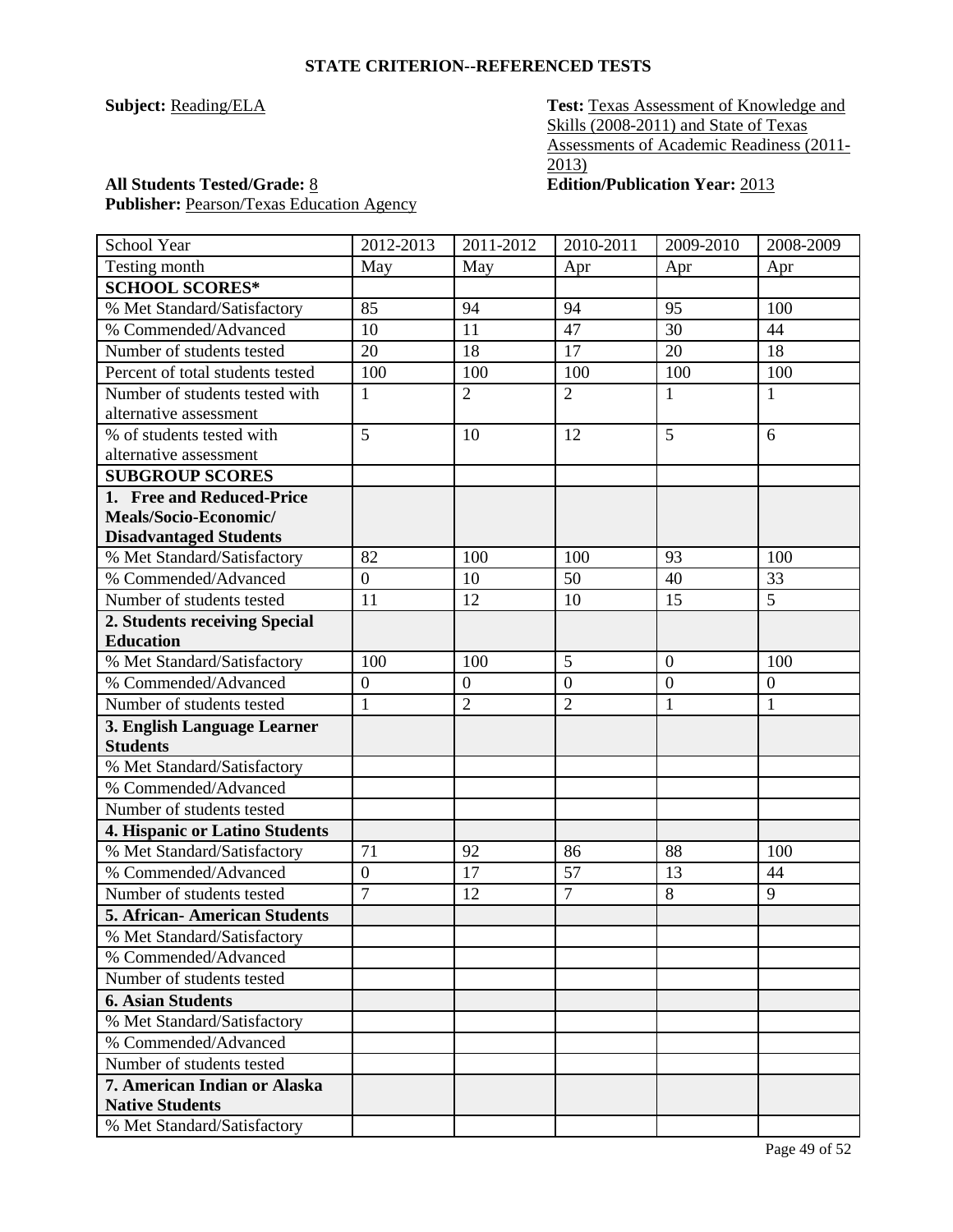| % Commended/Advanced             |    |          |     |     |    |
|----------------------------------|----|----------|-----|-----|----|
| Number of students tested        |    |          |     |     |    |
| 8. Native Hawaiian or other      |    |          |     |     |    |
| <b>Pacific Islander Students</b> |    |          |     |     |    |
| % Met Standard/Satisfactory      |    |          |     |     |    |
| % Commended/Advanced             |    |          |     |     |    |
| Number of students tested        |    |          |     |     |    |
| 9. White Students                |    |          |     |     |    |
| % Met Standard/Satisfactory      | 92 | 100      | 100 | 100 | 89 |
| % Commended/Advanced             | 17 | $\Omega$ | 33  | 50  | 33 |
| Number of students tested        | 12 | 6        | 9   | 10  | 9  |
| 10. Two or More Races            |    |          |     |     |    |
| identified Students              |    |          |     |     |    |
| % Met Standard/Satisfactory      |    |          |     |     |    |
| % Commended/Advanced             |    |          |     |     |    |
| Number of students tested        |    |          |     |     |    |
| 11. Other 1: Other 1             |    |          |     |     |    |
| % Met Standard/Satisfactory      |    |          |     |     |    |
| % Commended/Advanced             |    |          |     |     |    |
| Number of students tested        |    |          |     |     |    |
| 12. Other 2: Other 2             |    |          |     |     |    |
| % Met Standard/Satisfactory      |    |          |     |     |    |
| % Commended/Advanced             |    |          |     |     |    |
| Number of students tested        |    |          |     |     |    |
| 13. Other 3: Other 3             |    |          |     |     |    |
| % Met Standard/Satisfactory      |    |          |     |     |    |
| % Commended/Advanced             |    |          |     |     |    |
| Number of students tested        |    |          |     |     |    |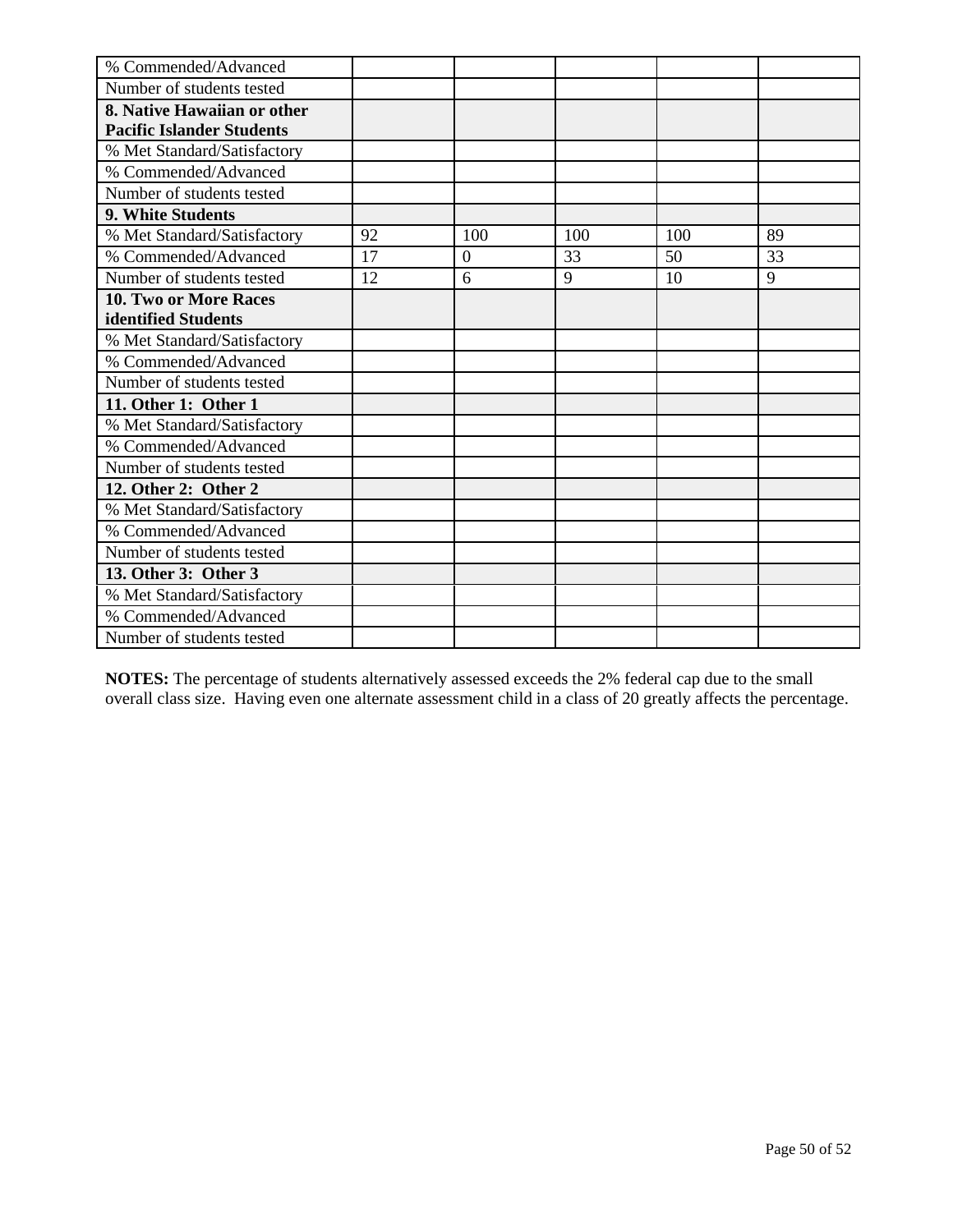**Subject:** Reading/ELA **Test:** Texas Assessment of Knowledge and Skills (2008-2011) and State of Texas Assessments of Academic Readiness (2011- 2013)

Publisher: Pearson/Texas Education Agency

**All Students Tested/Grade:** 9 **Edition/Publication Year:** 2013

| School Year                           | 2012-2013 | 2011-2012        | 2010-2011        | 2009-2010        | 2008-2009        |
|---------------------------------------|-----------|------------------|------------------|------------------|------------------|
| Testing month                         | May       | May              | Apr              | Apr              | Apr              |
| <b>SCHOOL SCORES*</b>                 |           |                  |                  |                  |                  |
| % Met Standard/Satisfactory           | 72        | 82               | 100              | 100              | 91               |
| % Commended/Advanced                  | 6         | 6                | 22               | $\overline{0}$   | 5                |
| Number of students tested             | 18        | 17               | 18               | 17               | 22               |
| Percent of total students tested      | 100       | 100              | 100              | 100              | 100              |
| Number of students tested with        | 1         | 5                | $\boldsymbol{0}$ | $\overline{0}$   | $\overline{2}$   |
| alternative assessment                |           |                  |                  |                  |                  |
| % of students tested with             | 5         | 23               | $\overline{0}$   | $\overline{0}$   | 9                |
| alternative assessment                |           |                  |                  |                  |                  |
| <b>SUBGROUP SCORES</b>                |           |                  |                  |                  |                  |
| 1. Free and Reduced-Price             |           |                  |                  |                  |                  |
| Meals/Socio-Economic/                 |           |                  |                  |                  |                  |
| <b>Disadvantaged Students</b>         |           |                  |                  |                  |                  |
| % Met Standard/Satisfactory           | 69        | 88               | 100              | 100              | 92               |
| % Commended/Advanced                  | 8         | $\boldsymbol{0}$ | 29               | $\boldsymbol{0}$ | 8                |
| Number of students tested             | 13        | $8\,$            | 14               | 13               | 12               |
| 2. Students receiving Special         |           |                  |                  |                  |                  |
| <b>Education</b>                      |           |                  |                  |                  |                  |
| % Met Standard/Satisfactory           | 100       | 100              | $\mathbf{0}$     | 100              | 50               |
| % Commended/Advanced                  | 100       | $\boldsymbol{0}$ | $\mathbf{0}$     | $\boldsymbol{0}$ | $\boldsymbol{0}$ |
| Number of students tested             | 1         | 5                | $\mathbf{0}$     | $\mathbf{1}$     | $\overline{2}$   |
| 3. English Language Learner           |           |                  |                  |                  |                  |
| <b>Students</b>                       |           |                  |                  |                  |                  |
| % Met Standard/Satisfactory           |           |                  |                  |                  |                  |
| % Commended/Advanced                  |           |                  |                  |                  |                  |
| Number of students tested             |           |                  |                  |                  |                  |
| <b>4. Hispanic or Latino Students</b> |           |                  |                  |                  |                  |
| % Met Standard/Satisfactory           | 70        | 100              | 100              | 100              | 100              |
| % Commended/Advanced                  | 10        | 17               | 38               | $\boldsymbol{0}$ | $\boldsymbol{0}$ |
| Number of students tested             | 10        | 6                | 8                | 10               | $\overline{5}$   |
| <b>5. African- American Students</b>  |           |                  |                  |                  |                  |
| % Met Standard/Satisfactory           |           |                  |                  |                  |                  |
| % Commended/Advanced                  |           |                  |                  |                  |                  |
| Number of students tested             |           |                  |                  |                  |                  |
| <b>6. Asian Students</b>              |           |                  |                  |                  |                  |
| % Met Standard/Satisfactory           |           |                  |                  |                  |                  |
| % Commended/Advanced                  |           |                  |                  |                  |                  |
| Number of students tested             |           |                  |                  |                  |                  |
| 7. American Indian or Alaska          |           |                  |                  |                  |                  |
| <b>Native Students</b>                |           |                  |                  |                  |                  |
| % Met Standard/Satisfactory           |           |                  |                  |                  |                  |